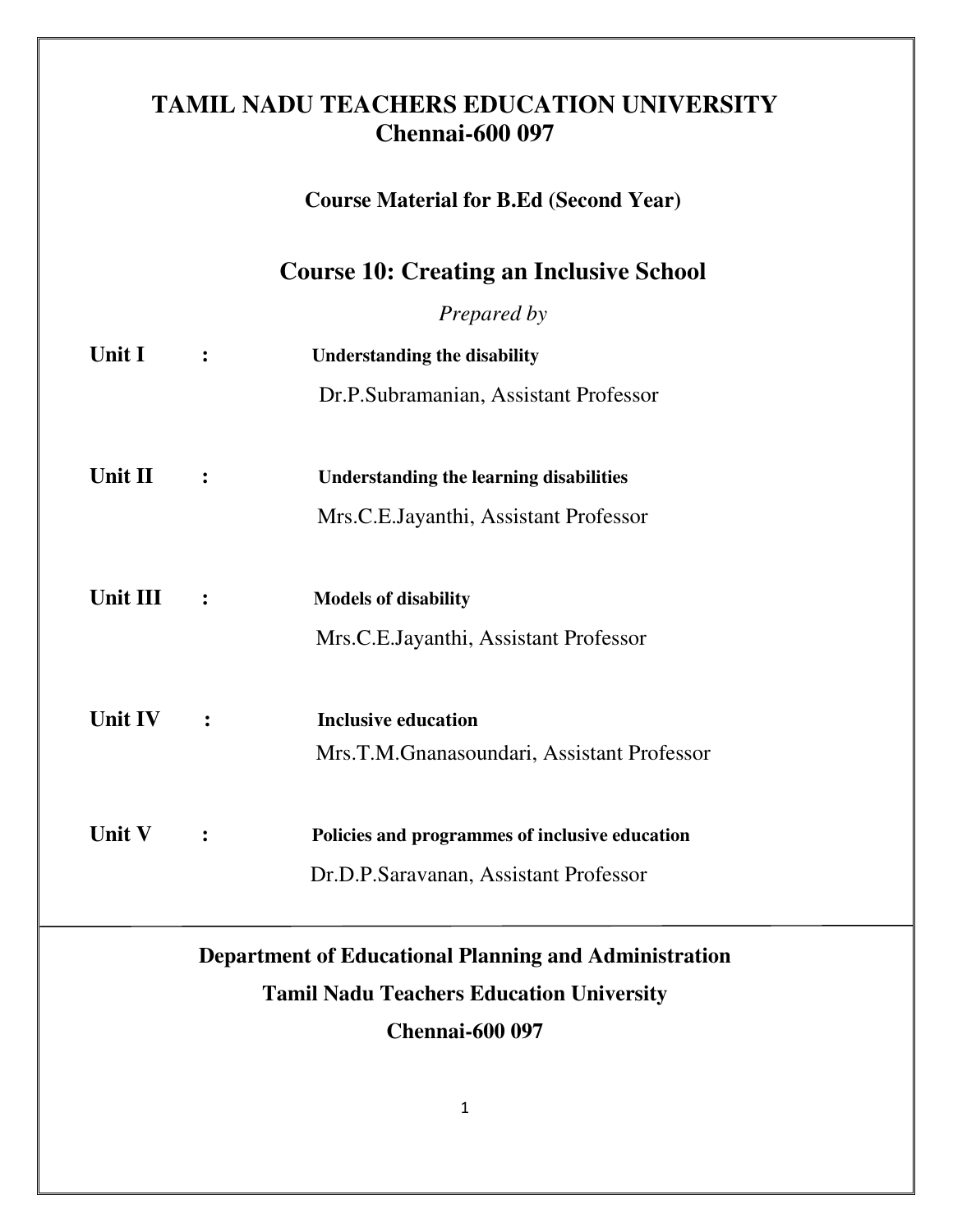#### **COURSE 10: CREATING AN INCLUSIVE SCHOOL**

## **UNIT – I UNDERSTANDING THE DISABILITY**

#### **OBJECTIVES**

After the completion of the unit, the learners will be able to:

- 1. understand the disability
- 2. explain the characteristics of disability
- 3. classify the different types of disability

#### **INTRODUCTION**

Education is the fundamental right of every child. Sufficient opportunities should be provided to the child in education. Based on this, Educational opportunities for special children are also stressed in our country. Swami Vivekananda emphasizes "If special children are unable to move towards education, the education should go towards them".

## **MEANING AND DEFINITION OF DISABILITY**

Disability is defined as "any restriction or lack (resulting from an impairment) of ability to perform an activity in the manner or within the range considered normal for a human being".

Disability is a condition or function judged to be significantly impaired relative to the usual standard of an individual or group.

#### **IMPAIRMENT**

Impairment is the loss of an organ or the defect in structure and function of the organs of a person. This defect may be temporary or permanent.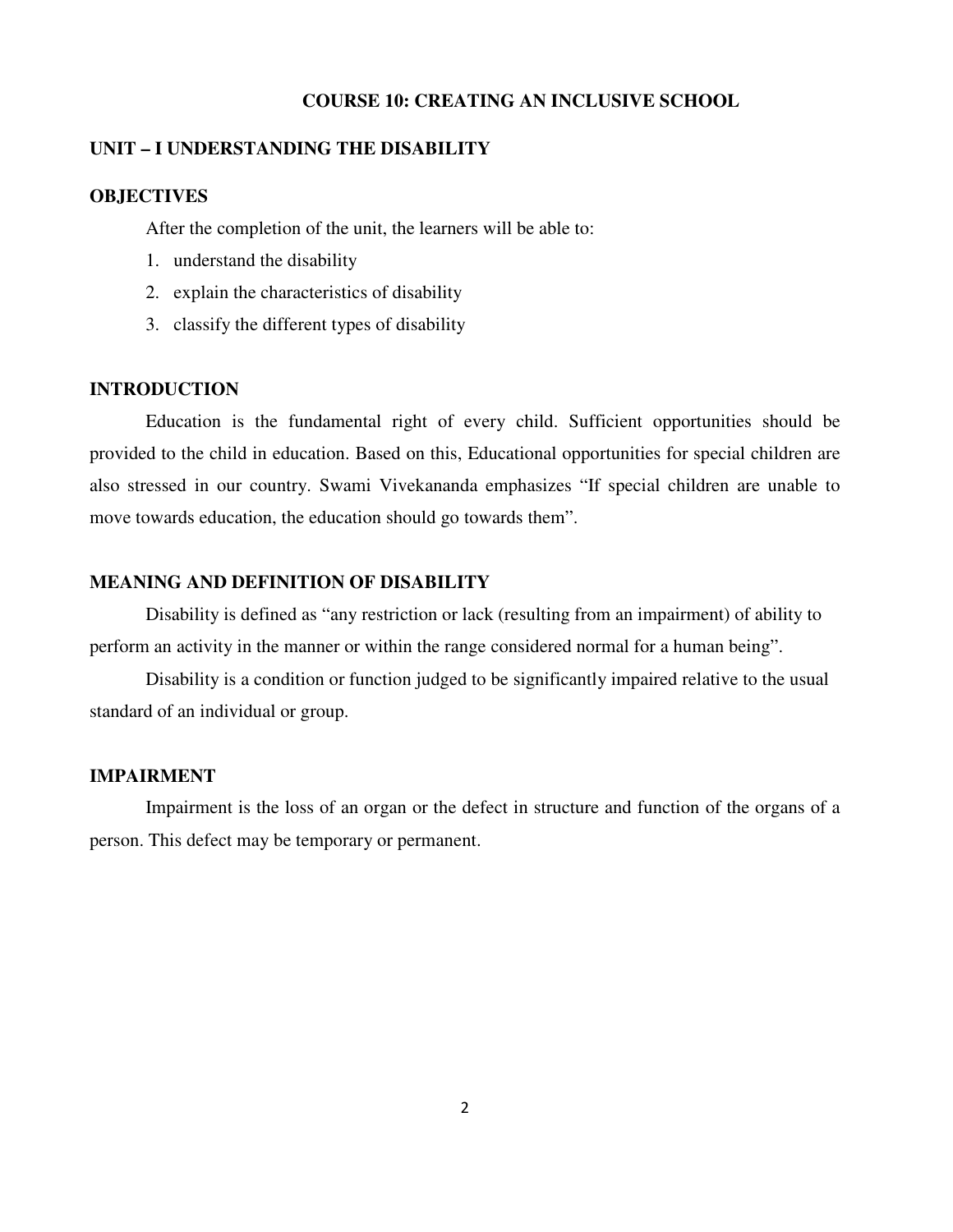## **DIFFERENCES BETWEEN DISABILITY AND IMPAIRMENT**

| S.No | <b>DISABILITY</b>                                       | <b>IMPAIRMENT</b>                      |
|------|---------------------------------------------------------|----------------------------------------|
| 1.   | Any restriction or lack (resulting from an impairment)  | Any loss or abnormality of             |
|      | of ability to perform an activity considered normal for | psychological,<br>physiological        |
|      | a human being.                                          | anatomical structure<br>or<br>$\alpha$ |
|      |                                                         | function.                              |
| 2.   | Disability results from impairment, limiting the range  | May be genetic; may occur in           |
|      | and efficiency of one's functioning.                    | developmental stages or may            |
|      |                                                         | be due to accidents, diseases          |
|      |                                                         | etc.                                   |
| 3.   | The degree of disability could be reduced with the use  | Once impairment occurs, it             |
|      | of equipments and appliances.                           | cannot be completely rectified.        |

## **CHARACTERISTICS OF DISABILITIES**

- 1. Due to loss or abnormality of physical organs. (e.g.) mal-formation of limbs, cleft lip, disfigured fingers.
- 2. Disorders due to dysfunctioning of organs of the body eventhough they may have normal anatomical structure.
- 3. Impairment of organs of the body.
- 4. Due to genetic disorders, developmental defects, accidents or diseases.
- 5. Due to the limitation of one's functioning arising from impairments.
- 6. Due to the inability to undertake activities of daily life like others. i.e. one's functional efficiency getting affected.
- 7. The degree of disability could be reduced with the use of appropriate equipments and appliances.
- 8. The handicap arising out of disability could be greatly reduced by providing appropriate opportunities and facilities in the society.
- 9. Rehabilitation could be provided to the disabled by offering proper educational climate and exercise.
- 10. Without motivation and exercise, the degree of disability is likely to increase.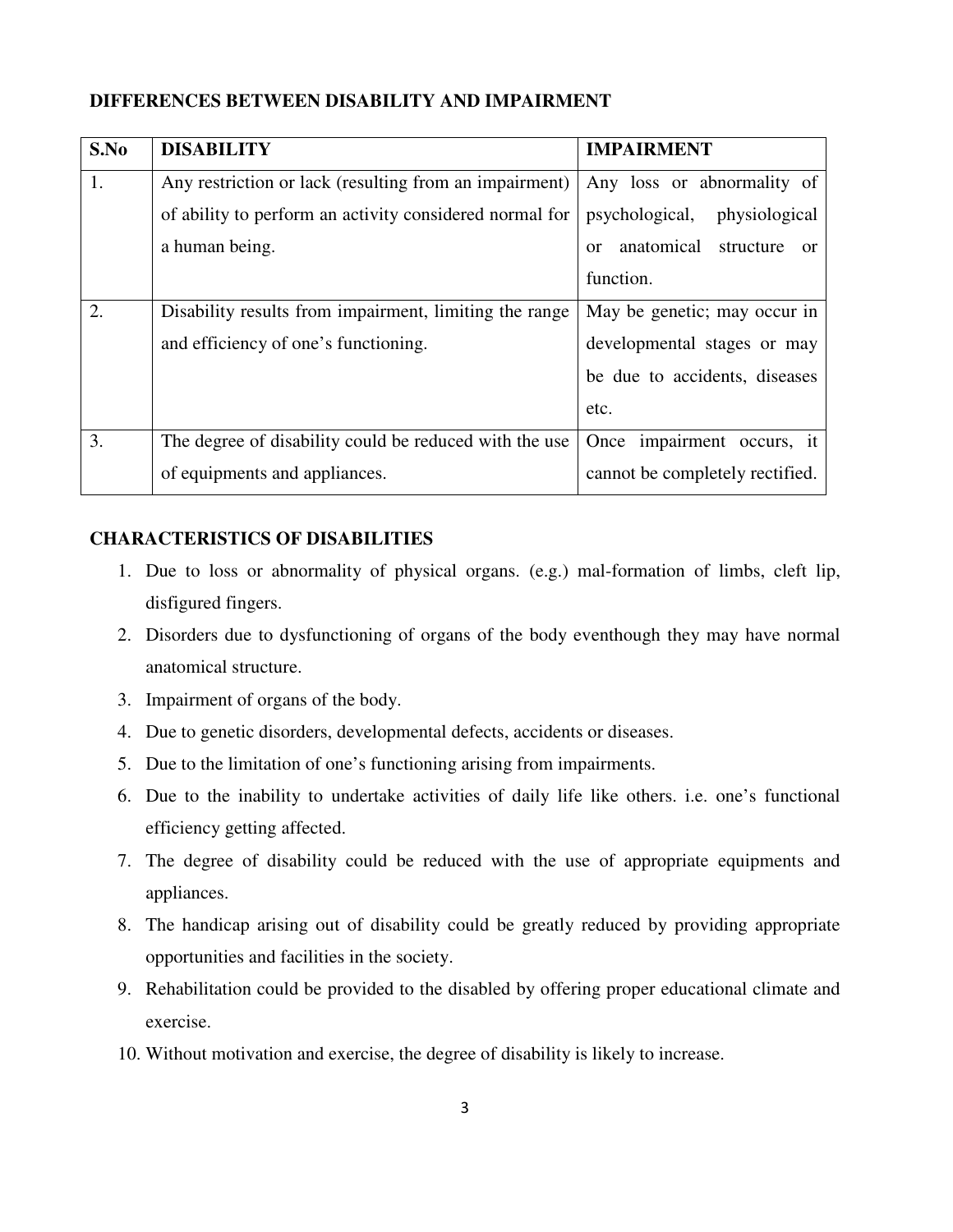#### **CAUSES OF DISABILITIES**

- $\triangleright$  Genetic Disorders
- $\triangleright$  Severe Malnutrition
- $\triangleright$  Diseases(Polio, Paralysis, Brain fever, cerebral palsy etc.)
- $\triangleright$  Adverse effects of drugs consumed during pregnancy
- $\triangleright$  Artificial fertilization
- $\triangleright$  Problems during delivery
- $\triangleright$  Severe accidents

## **HEARING IMPAIRMENT**

#### **INTRODUCTION**

Among the five sense organs, Ear is not only responsible for tactile sensation but also paves way for awareness in the environment. Also it helps to learn a language and the skill of speaking it. When one loses his hearing capacity he is unable to adjust & face problems in the society. Hearing is defined as the reception of the environmental sound, knowing the properties of the sound  $\&$  by whom it has been made. Defect in listening and understanding the conversations is called listening disability. It affects the natural growth of the children and behavior. Especially it affects hearing, speaking and understanding abilities. Hearing impaired children face more difficulty in hearing, speaking and communicating with others. These children have less speaking skills.

### **TYPES OF HEARING IMPAIRMENT**

- $\triangleright$  Hearing impairment has three types. They are,
- $\triangleright$  Conductive loss happens in the External ears.
- $\triangleright$  Sensory neural hearing loss, it happens due to the defects in the nerves, Ear drums and bones in the internal ear.
- $\triangleright$  Mixed hearing loss is a combination of conductive and sensory neural hearing loss.

The defects occur in Internal and external ears.Audiometer is used to identify these types of defects. This type of measuring is called Audiogram. The unit of sound is mentioned as Decibel (db).

## **SYMPTOMS OF HEARING IMPAIRMENT**

- 1. Non- response (shock) of the child for loud clapping within 3 feet.
- 2. Unable to turn towards the direction of the sound.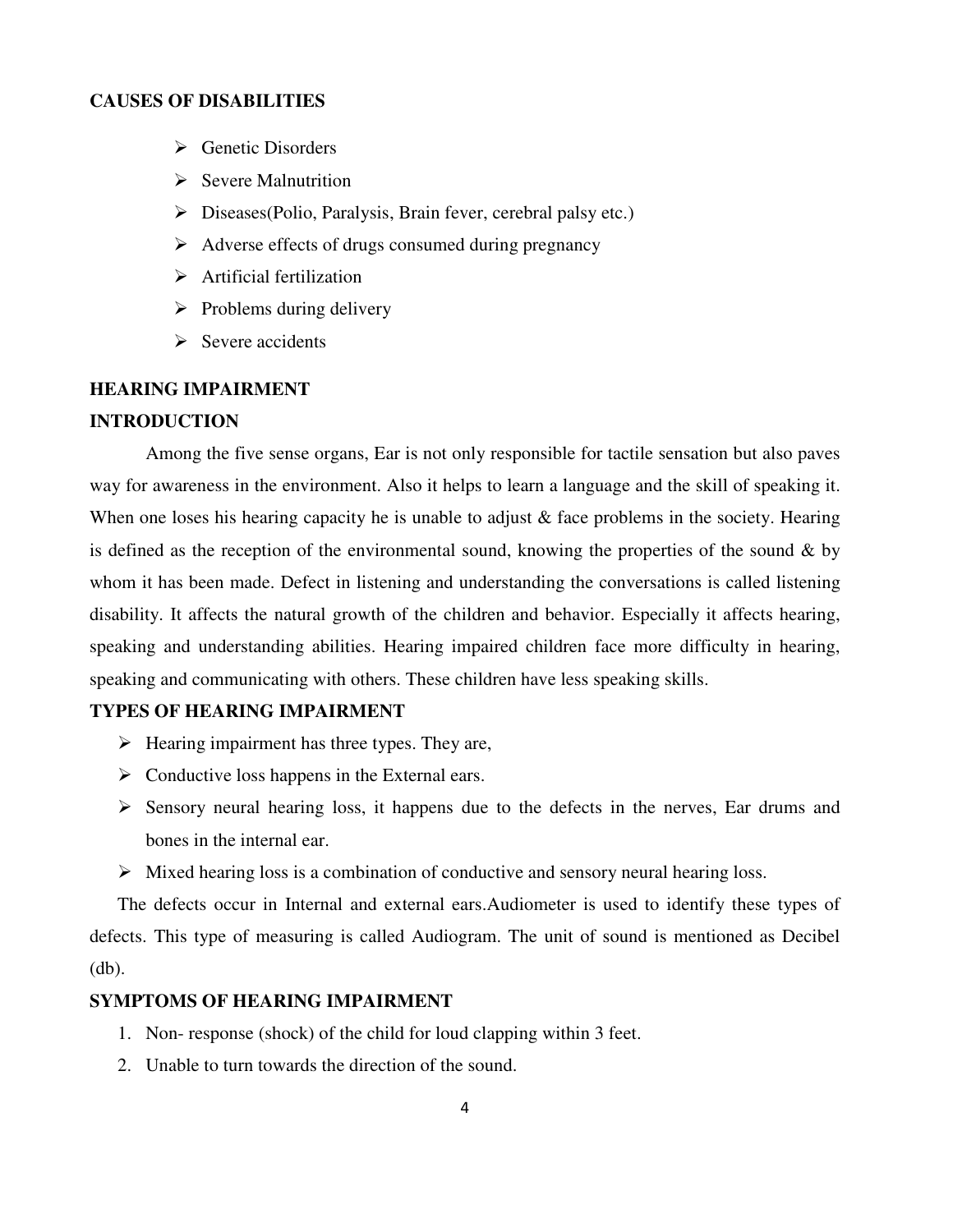- 3. Delay in understanding.
- 4. Insist the teacher to repeat the taught units.
- 5. Keen observation of the facial expressions of teacher, while talking.
- 6. Very low level skills in Listening and Understanding.
- 7. More stammering while speaking and very poor in reading.
- 8. Bend head to listen to the side of speakers.
- 9. Differences in voice, sound and pronunciation.
- 10. Non-responding while calling.
- 11. Disinterested in listening to stories.
- 12. Leakage of puss from ears.
- 13. Seek others help when teacher dictates in the class.

## **REASONS FOR HEARING IMPAIRMENT**

- 1. Genetical factors (Related to Genes).
- 2. Non Genetical factors (unrelated to Genes).

## **GENETICAL FACTORS**

- *Warden perk Syndrome*: One who has this syndrome should marry another person with this syndrome to deliver a normal child without this hearing impairment. Otherwise there are more chances for the birth of hearing impaired babies.
- $\triangleright$  Close relationship marriage.
- $\triangleright$  Genetic defects.
- $\triangleright$  Genes Aberrations.

## **NON –GENETICAL FACTORS**

- $\triangleright$  Chicken Pox.
- $\triangleright$  High fever e.g. Flu fever, Dengue fever.
- $\triangleright$  Inflammation in inner ear during accident.
- $\triangleright$  Defects in the ear-brain nerves.
- $\triangleright$  Brain injury disturbing the growth of language skill.
- $\triangleright$  Exposure to loud noise.
- $\triangleright$  Nerves problem in old age.
- $\triangleright$  Jaundice during pregnancy.
- $\triangleright$  Mal- Nutrition during pregnancy.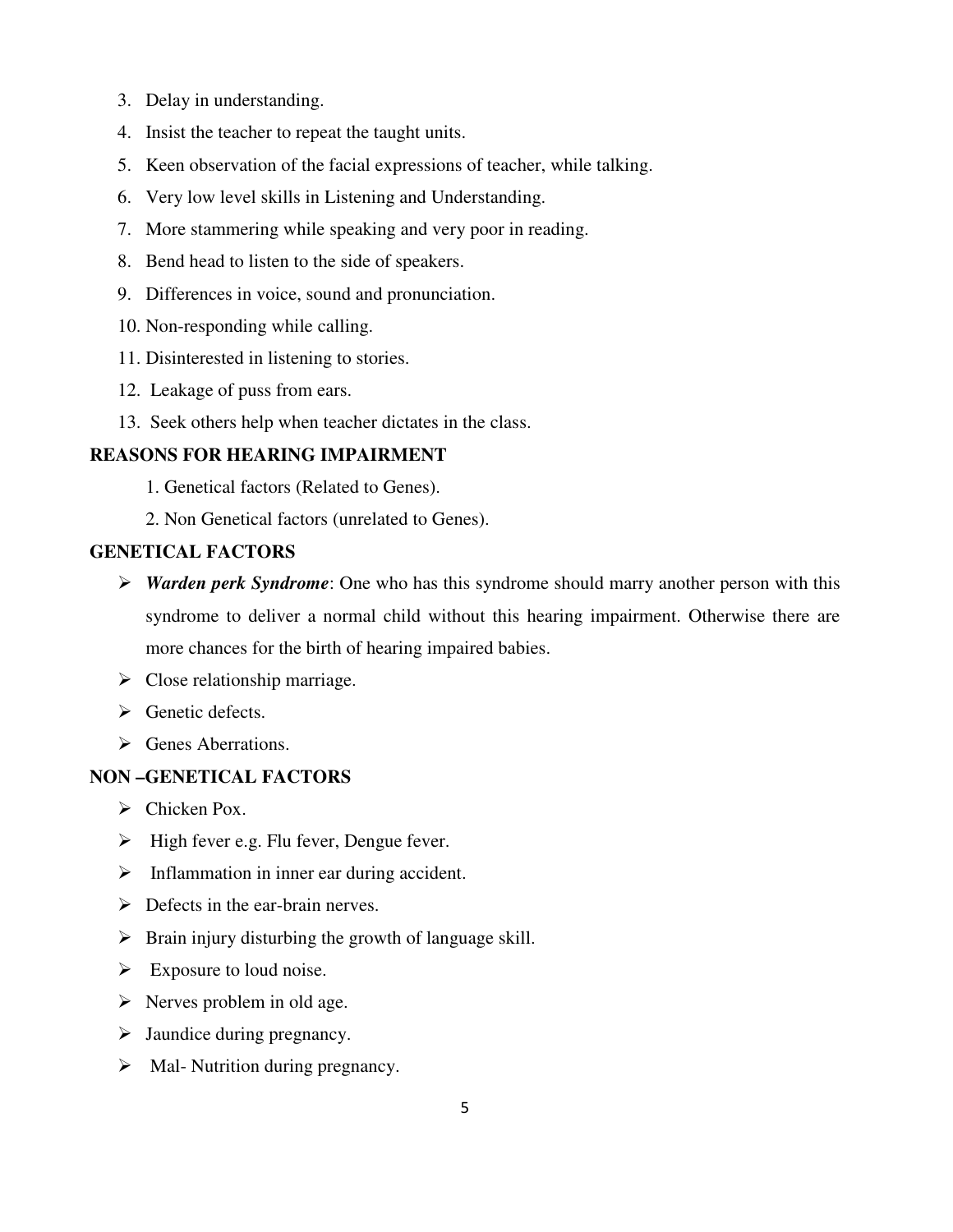#### **HEARING DEVICES FOR HEARING IMPAIRED CHILDREN**

- $\triangleright$  Horn, calling bell, Flute, Drum.
- $\triangleright$  World map and Globe.
- > Cartoons.
- $\triangleright$  Colour Pictures.
- $\triangleright$  Hearing Aids, Materials.
- $\triangleright$  Mirror.
- $\triangleright$  Speech Box.
- $\triangleright$  Music dolls.
- Audiometer.
- $\triangleright$  Text to speech.
- $\triangleright$  Audio Books.
- $\triangleright$  Individual hearing devices & group hearing devices.

#### **WAYS OF ATTAINING SUCCESS FOR HEARING IMPAIRED PERSONS**

Identify the hearing impaired in the early childhood and provide suitable hearing aids. Practice them to observe the various sounds in their surroundings. Hearing impaired people can lead a normal life in the society. This idea is to be developed among the teachers & parents. Engage the parents in activities that increase the speaking skill of the hearing impaired students.

Creating awareness among the parents and people  $\&$  enable them to think, that they can also lead a normal life like the other children of their age.

#### **ROLE OF TEACHERS IN TEACHING THE HEARING IMPAIRMENT**

- 1. The Hearing impaired children must have a good view of the teacher in the classroom. A good rapport between the teacher and the students is to be maintained.
- 2. The teachers must look at the faces of these students while teaching, so that they follow the lip movement and the gestures of the teachers.
- 3. The teachers should use more teaching learning materials; especially more visual pictures are to be used.
- 4. More training for speaking skills should be given.
- 5. While teaching new lessons, real objects must be used.
- 6. More reading practice is given to the learners.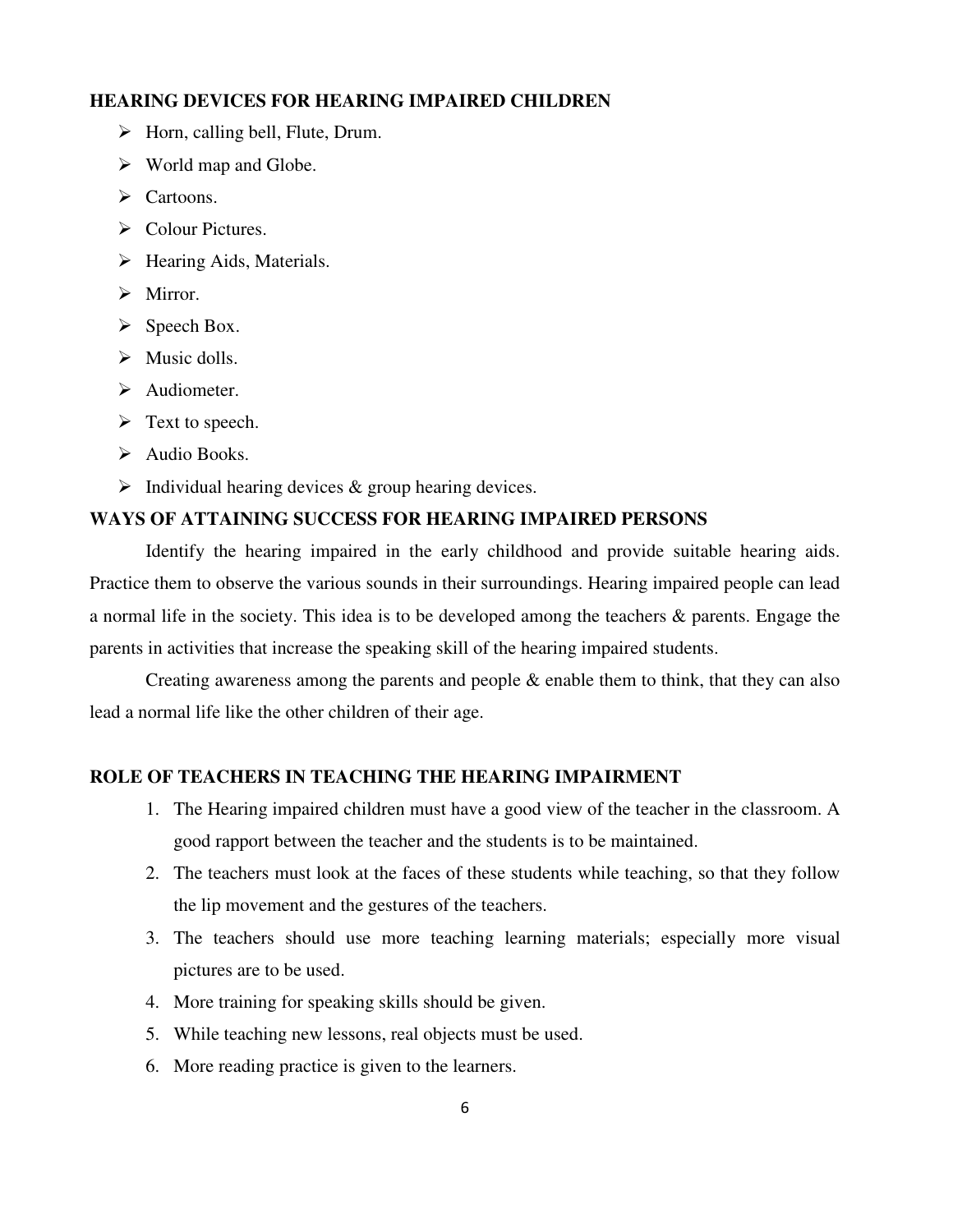- 7. While teaching new lessons, the teacher writes it on the blackboard and explains the contents.
- 8. Develop speech skill through conversation.
- 9. Provide opportunities for visual experiences.
- 10. Make use of mirrors for speech practice.
- 11. Poems are taught with rhythm and music.
- 12. Integrate writing activities with reading skills.
- 13. Avoid signs among the less hearing impaired children.
- 14. Train the students to read simple sentences.
- 15. Provide opportunities for the children to learn drama & conversation lessons in a simple way.
- 16. Ascertain whether the students use the hearing aids properly in the class room.
- 17. More colourful pictures, charts and flash cards are to be used.
- 18. Teacher creates opportunities to bring out individual talents and creativity.

#### **SPEECH IMPAIRMENT**

Of all the species on Earth, mankind is superior in Nature because of his skill of speech. It is rather a gift to mankind. A baby begins the language by uttering some sounds in an unclear manner. Then it starts to utter of small syllables, words, phrases, sentences and finally attain the skill of conversation. The sound, word and the sentence structure makes the speech skill effective. In order to develop this skill, the skill of listening becomes extremely essential. The speech skill is affected among the hearing impaired children.

The controlled movement of the speech organs like mouth, tongue, throat, jaw, trachea, vocal cards, hard & soft palate, produce different types of sounds. If there is a defect in any of the speech organs, the speaker fails to utter the words appropriately. This deficiency is known as speech impairment.

We may come across these types of children in the classroom. Mostly they go unnoticed in the eyes of the teacher. While speaking, these children fail to spell some alphabets, words and phrases. They stammer in speaking sentences. Their speech is incoherent & sometimes inordinate delay occurs in their speech. The teachers and the parents must identify this impairment among the children at the earlier stage and take necessary measures.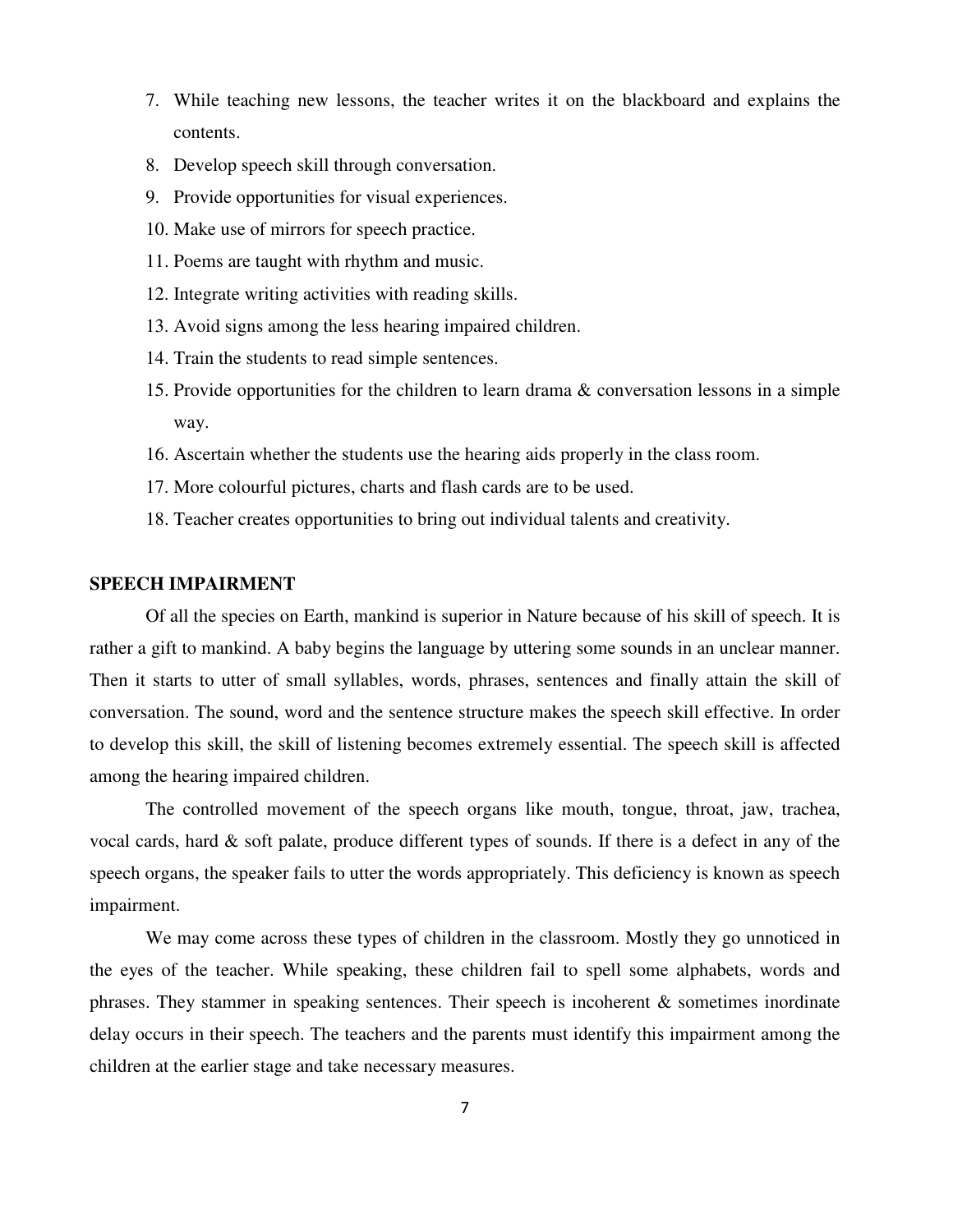## **CAUSES FOR SPEECH IMPAIRMENT**

- $\triangleright$  Insufficient brain growth.
- $\triangleright$  Incomplete growth of inner ear organs.
- $\triangleright$  Uncontrollable movements in the speech organs.
- $\triangleright$  Multi language speaking environment.
- $\triangleright$  Shyness and fear.
- $\triangleright$  Inability to understand language sounds.
- $\triangleright$  Cleft in lips.
- $\triangleright$  Thick tongue.
- $\triangleright$  Stammering.
- $\triangleright$  Knowledge of a few Vocabularies.
- $\triangleright$  Delay in the growth of Speech activity.

## **SYMPTOMS OF SPEECH IMPAIRMENT**

- 1. Difficulty in speaking continuously.
- 2. Inordinate delay in speaking a word.
- 3. People with speech impairment give unnecessary stress in the syllable while speaking.
- 4. They are always in the grip of fear and tension.

## **TYPES OF SPEECH IMPAIRMENT**

The defects noticed among the hearing impaired and the speech impaired children can be classified as follows:

## 1. **DEFECTS IN ARTICULATION**

- a. Addition.
- b. Distraction.
- c. Substitution.
- d. Skipping of sounds.

## **2. DEFECTS IN VOICE**

- a. Lowering/Raising of voice.
- b. Tone.
- c. Stress.

## **3. DEFECTS IN FLUENCY**

a. Stammering / stuttering.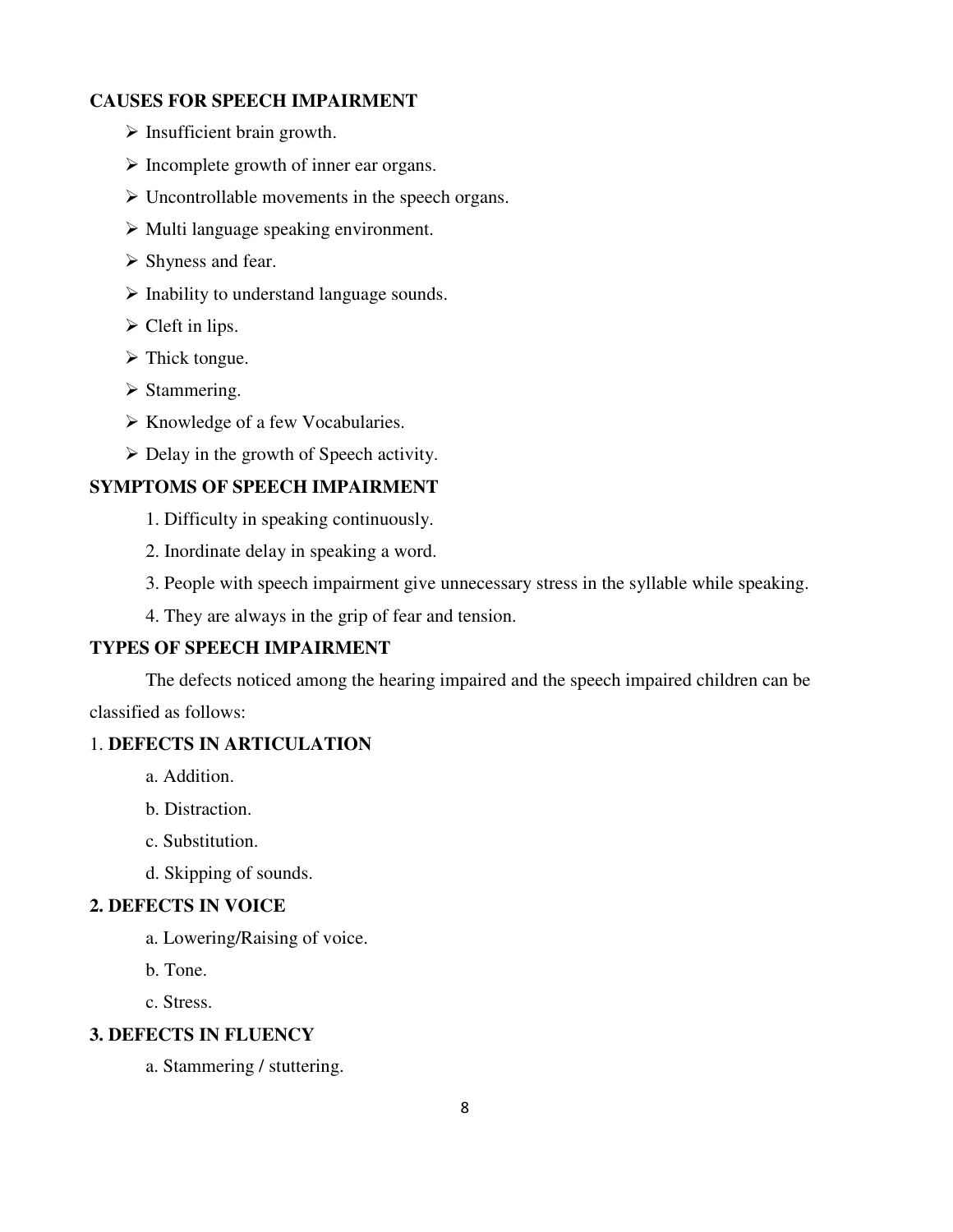b. Cluttering.

c. Fear.

## **DEFECTS IN ARTICULATION**

Children with cleft lips struggle to speak properly. These defects are curable and can betreated medically. The brain has many speech integrating centres. Any damage in any of these centers may cause impairment. This is known as **Disarthria**.

Normally, the defects among the Hearing impaired can be divided into following categories.

- a. Addition.
- b. Distraction.
- c. Substitution.
- d. Skipping of sounds.

#### **DEFECTS IN VOICE**

In case of any defect in the speech organ like vocal card or if the speech organ remains unused, defects in voice occur.

## **a) Voice prosody - High/Low pitch**

The tone's density, power, nature, are the three important factors for a good voice. The high/low pitch of the voice is decided by the movement of air passing through the speech organs.

#### **b) Prosody**

Some hearing impaired persons always speak in high pitch. This problem can be rectified through tactile sense and by ball technique.

## **c) Stress (prosody)**

In normal speech, some sounds are unnecessarily overstressed.

## **DEFECTS IN SPEECH FLUENCY**

## **Stammering**

In speech, Fluency, style and prosody are important in speech. Stammering is due to a break in the fluency. Repetition of a same word and prolonged uttering of a word takes place in stammering.

#### **Nature of stammering**

Struggling to start the speech, unnecessary repetition of same sounds and prolongation of few sounds.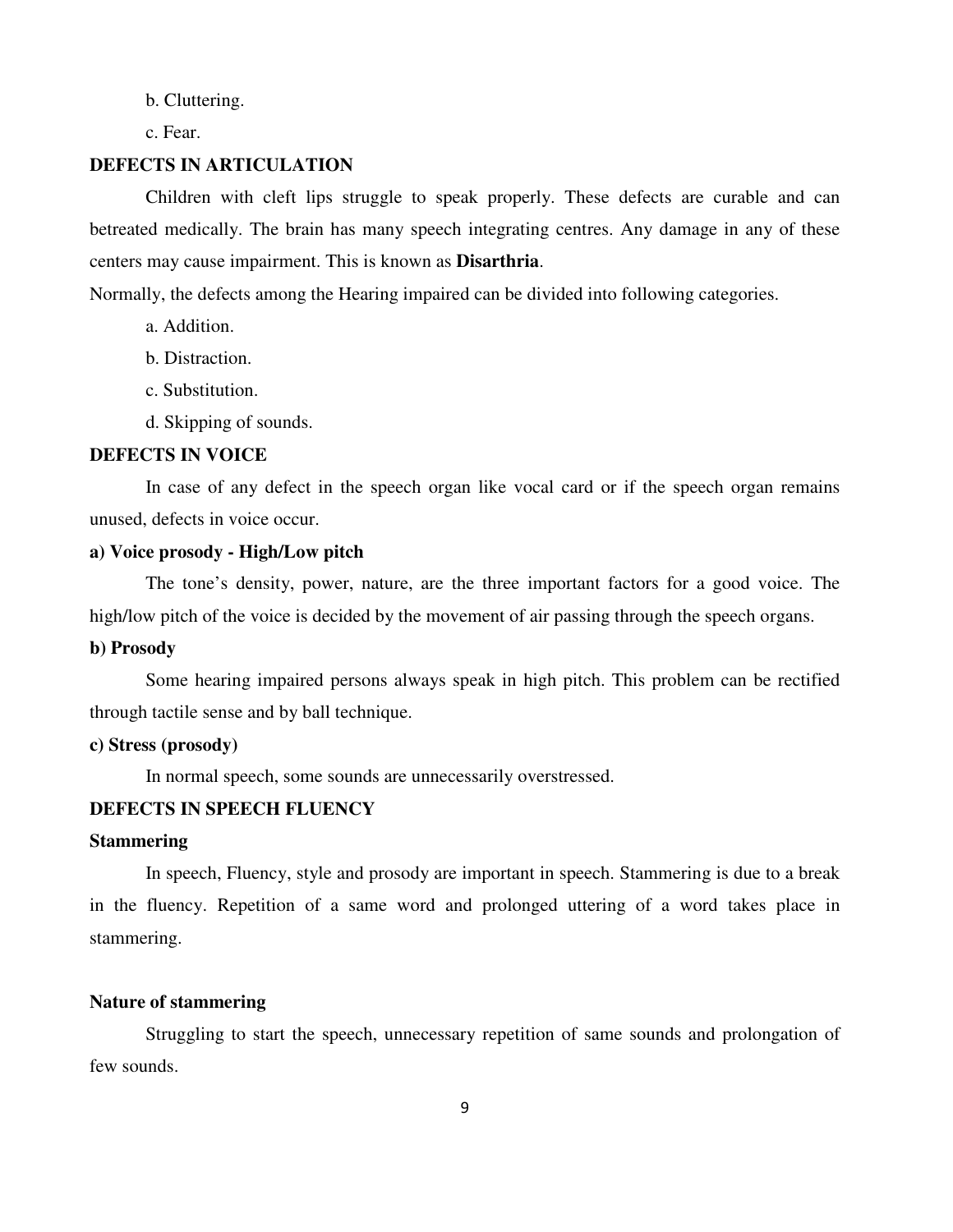#### **Causes for stammering**

Psychological barriers, unsteadiness and mal functioning of nerve system cause stammering among children.

## **Cluttering**

Absence of pause while speaking and very fast speaking are the causes for cluttering.

#### **Fear**

Excess fear is one of the reasons which disturb fluency in speech.

## **HINDRANCES IN LEARNING**

- $\triangleright$  Difficulty in expressing the teachers' concepts.
- $\triangleright$  Hindrances in reading lessons.
- $\triangleright$  Unable to read lessons in a stipulated time.
- $\triangleright$  Wrong use of syllables (Stressed/unstressed) in speaking.
- Listeners are unable to comprehend these children's speech due to their prolonged spell of words and inordinate delay in speaking.
- $\triangleright$  The voice/ tone of the child are spoiled by constant stammering.

## **THE ROLE OF PARENTS**

- $\triangleright$  Parents should motivate the children to converse with them in simple sentences without grammatical errors.
- $\triangleright$  Information and communication technology (ICT) is to be used as a model to develop their speech.
- $\triangleright$  Parents should follow the recommendations of the speech specialists for their children.
- $\triangleright$  Children must undergo medical treatment regularly.
- $\triangleright$  Provide speech therapy as per the advice of the speech specialists.
- $\triangleright$  Help the children to be courageous.

## **TRAINING IN PRONUNCIATION**

1. Simple sounds of the alphabets and words are introduced. Adequate training is given to spell the sounds correctly.

2. From easy to difficult sounds of words, phrases are taught. Train the children to use apt words, phrases and sentences in their speech.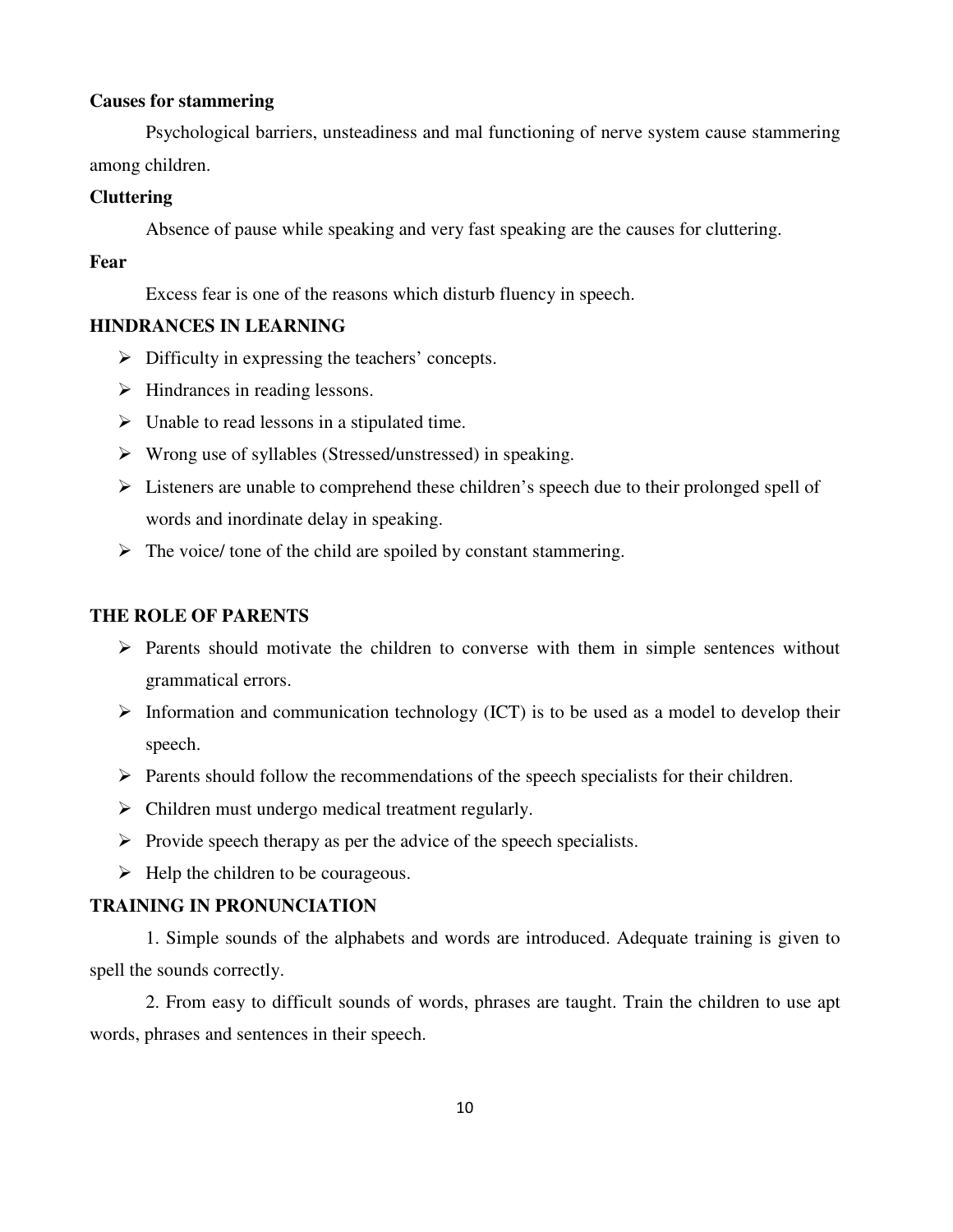3. The alphabetic sounds are recorded in a tape recorder. Visual aids like computer, T.V. can be used for correct pronunciation. The speech organs are also trained under the supervision of the teacher.

4. Child oriented topics are presented to the children in the form of dialogue, conversation and seminars. With the help of educational tools, these children are trained to speak the same with correct pronunciation.

## **VISUAL IMPAIRMENT**

## **INTRODUCTION**

The physical condition of a child which completely prevents his/her participation in childhood activities either socially or professionally or in entertainment aspects, is known as Inability Deficiency. The child is emotionally affected. Further, the child is unable to cope with the society and their peer groups. No man is without defects in this world. Mostly the defects can be rectified or compensated. Therefore, our primary duty is to identify the impairment in children (body/mind). According to the impairment in children, we will be able to educate them. Senses are the only way to achieve intelligence. In our five senses, the vision (seeing) skill is very special because we are able to see the activities in our surroundings using our eyes. The knowledge we gain by seeing (vision) is hundred times greater than the description (of person, place or things) in words. There is no equivalent for visual experiences. But the blind children are unable to witness the activities in their surroundings. For the benefit of the blind children, efforts are taken to fulfill their needs, to provide treatment and upgrade their education.

## **TYPES OF VISUAL IMPAIRMENT**

1. Low vision

2. Total Blindness

1. Low Vision

The children with low vision learn with their residual vision using audio and visual equipments.

2. Total Blindness

Totally blind people learn with the help of Braille Letters, Audio Equipments and tactile method.

## **VISUAL IMPAIRMENT**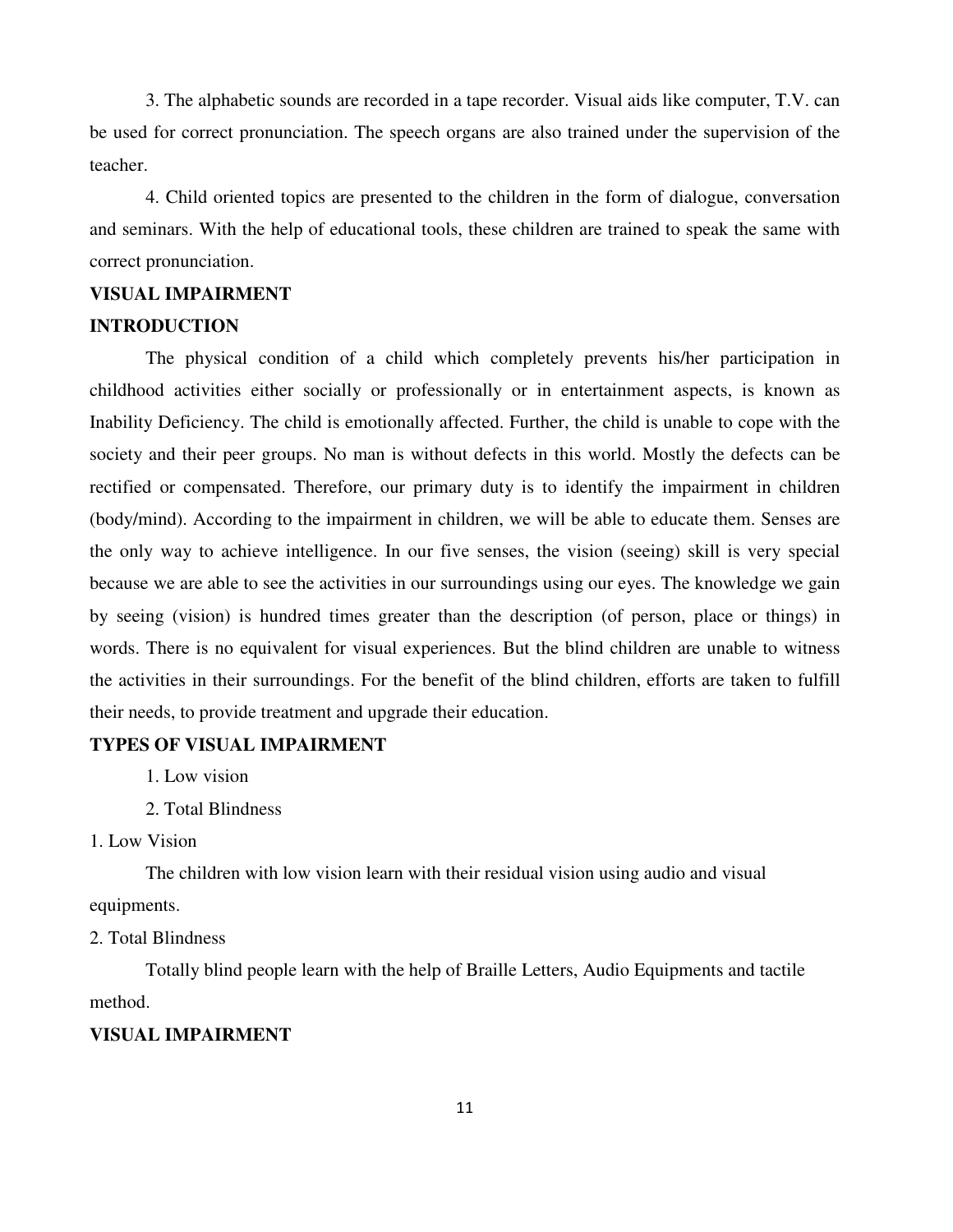Eye diseases, accident and defect by birth are the causes for visual impairment. They have less visual ability. Some visual defects can be cured by treatment.

## **REASONS FOR VISUAL IMPAIRMENT**

- $\triangleright$  Cataract
- $\triangleright$  Vitamin A deficiency
- $\triangleright$  Trachoma
- $\triangleright$  Small
- $\triangleright$  Accident
- $\triangleright$  Hereditary disease
- $\triangleright$  Malnutrition
- > Brain Tumor
- Diabetes in childhood

## **PROBLEMS FACED BY THE CHILDREN WITH VISUAL IMPAIRMENT IN THE CLASSROOM**

Learning environment plays a vital role in effective learning. Learning environment includes teachers, students and methods of learning. Learning Environment includes not only classroom but also laboratory, playground, library and educational tour. The above mentioned visually impaired children will face hindrances in these learning environments. The classroom hindrances faced by these children are listed below.

- 1. Letters on the blackboard are either partly visible or fully invisible.
- 2. The students with visual impairment will have problems in reading the words on the blackboard and in books, due to light failure in the rainy reason or some other reasons.
- 3. The students find it difficult in doing science experiments in the lab and in identification of different colors.
- 4. The students with visual impairment are unable to perform on par with the other students in Drawing and S.U.P.W.
- 5. Problems in collecting data from photos and maps.
- 6. Visual based subjects like geometry possess a great problem in answering the questions in the examination.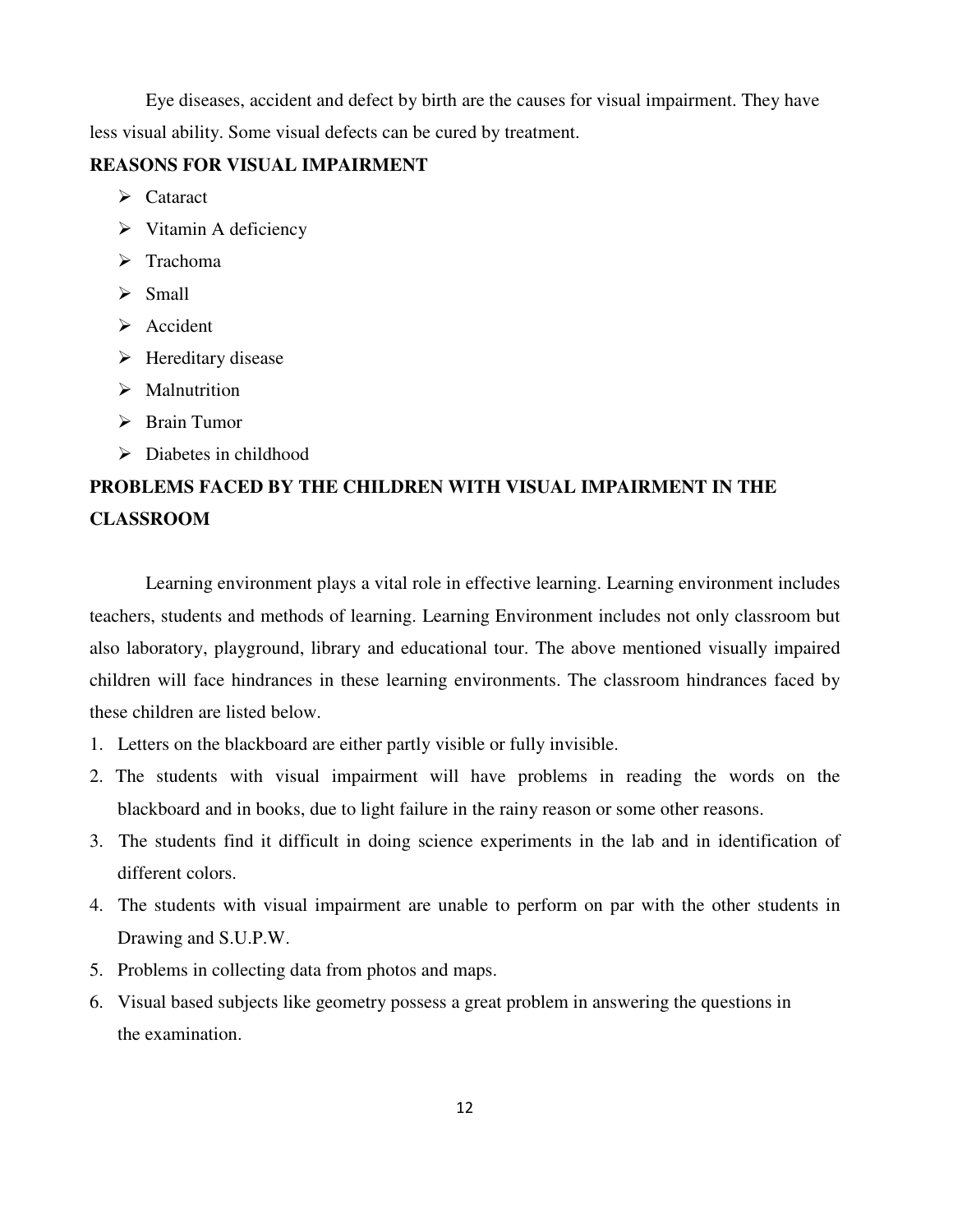- 7. The children with total blindness have to read the normal lessons along with the Braille system. This causes depression.
- 8. Due to variation in the individual's visual impairment these children cannot work together in one activity.
- 9. The students with visual impairment should be seated only in first bench or else they cannot be able to see the blackboard or the teachers clearly.
- 10. These students will find difficult in reading and writing in dim light and in bright light.
- 11. While reading continuously, they drop few lines.
- 12. Continuous and rapid writing is not possible.
- 13. Spelling mistakes are done in reading and writing.
- 14. Difficulty in color identification.
- 15. Hindrance in reading manuscripts.
- 16. When the background color and printed words are the same, these students will find it difficult to read.
- 17. Difficulty in completing or delay in submitting the teacher's homework or assignments.
- 18. Inability to walk in dim light.
- 19. Difficulty in differentiating the shapes of objects.
- 20. Difficulty in identifying rumbles in the school route.
- 21. Facing difficulties in reading and writing the lessons fast.
- 22. Tiredness in the eyes while reading.
- 23. Difficulties in reading small letters.

#### **TEACHER'S APPROACHES TO ELIMINATE THE VISUAL DEFECTS**

- 1. The children should be made to sit in first row
- 2. Light should not be directly focused on them.
- 3. They should be given felt pen or sketch pen or marker pen while writing.
- 4. Contrasting colours and bold letters are essential in the teaching learning material.
- 5. While writing on the board, the teacher reads it.
- 6. Constant listening to the recorded words and phrases.
- 7. Clay models are used in teaching.
- 8. Abacus and Taylor Frame instruments are used to teach Mathematics.
- 9. Distribution of enlarged Xerox copies of scripts to the students with low vision.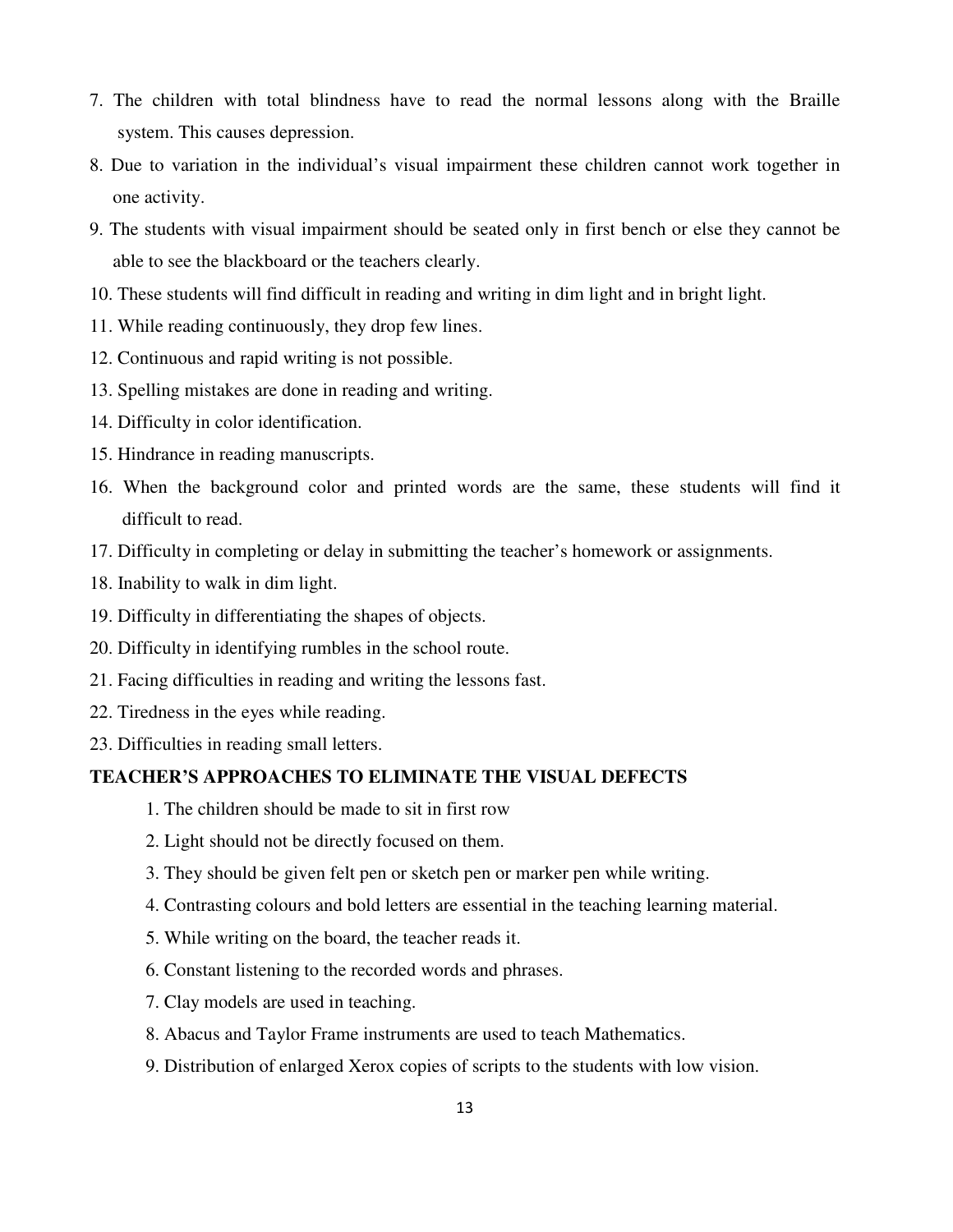- 10. Usage of safe teaching learning materials.
- 11. Tactile based pictures are used to teach science and social science
- 12. Teaching through tactile sense, hearing sense, skill of taste and smell are mostly used.

## **INSTRUMENTS FOR VISUALLY IMPAIRED**

- $\triangleright$  Braille slates and styles
- $\triangleright$  Braille machine
- $\triangleright$  Abacus
- $\triangleright$  Taylor Frame
- **►** Cassette Recorder
- $\triangleright$  Magnifier
- Embossed Diagram
- $\triangleright$  Reading Book stand
- $\triangleright$  Relieve sheet
- $\triangleright$  Long cane
- $\triangleright$  Braille text book
- $\triangleright$  Rattle ball
- $\triangleright$  Magnetic Chess

## **PHYSICALLY CHALLENGED**

Human beings possess many talents physically and mentally to live happily in this world. We live happily by using those talents. But, among us so many people are affected for many reasons in their life. This causes handicap both mentally and physically. In English it is called mentally impaired and physically disabled. If any part of our body becomes inactivated, it is called physically challenged. For example, a school going child is unable to participate in any activity either at home or in the society. Physically challenged are classified on the basis of their impairment. For example, if there is a leg or hand becomes inactive, then it is called physically challenged.

#### **COMMON SYMPTOMS OF PHYSICALLY CHALLENGED**

- $\triangleright$  Non cooperation of body organs with its movements
- $\triangleright$  Pain in joints while moving
- $\triangleright$  Struggle in sitting, getting up and walking
- $\triangleright$  Incapable of using legs & hands normally.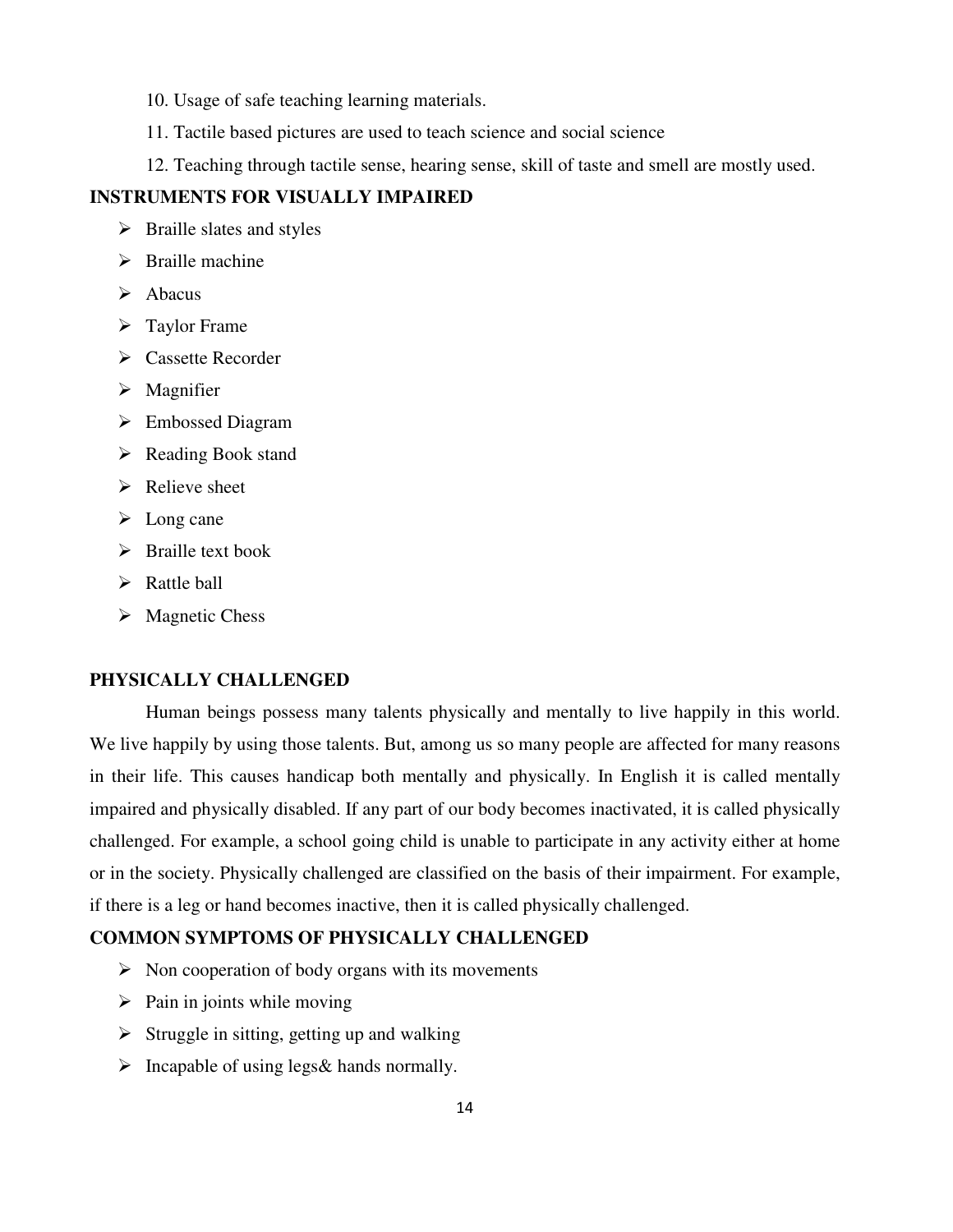- $\triangleright$  Uncontrollable body movements.
- $\triangleright$  Getting tired easily.
- $\triangleright$  Delay in activities.
- $\triangleright$  Cheeks and fingers become blue in colour.
- $\triangleright$  Inferiority complex.
- $\triangleright$  Hands, legs and feet in folded condition.

## **TEACHERS' APPROACHES**

- $\triangleright$  To strengthen the muscles, exercises are given.
- $\triangleright$  To make the students participate in games of their choice.
- $\triangleright$  Practice is given to write the correct shapes of letters.
- $\triangleright$  Designing of school environment for their free movement.
- $\triangleright$  Provide ramp instead of steps.
- $\triangleright$  Provide facilities for inactive to reach the examination hall.
- $\triangleright$  Provide scribe facilities during examination.
- $\triangleright$  Give practice to write with the other hand if one hand is affected.
- $\triangleright$  Priority is given to these children in all educational activities to motivate them.
- $\triangleright$  Identifying individual talents, tapping their skills and motivating them to participate in cocurricular activities.
- $\triangleright$  Train the parents to continue the muscles exercises given to the children in the school & in resource centre.
- $\triangleright$  The teachers based on their training identify the disabled children by observation with the aid of Resource teacher; the teacher helps these children for doctor consultation.
- $\triangleright$  These children must be involved in games depending upon their ability.
- $\triangleright$  Instructions are given to the parents for the proper use of equipments issued to these children during Medical camps conducted by S.S.A.

## **PSYCHOLOGICAL DISORDERS**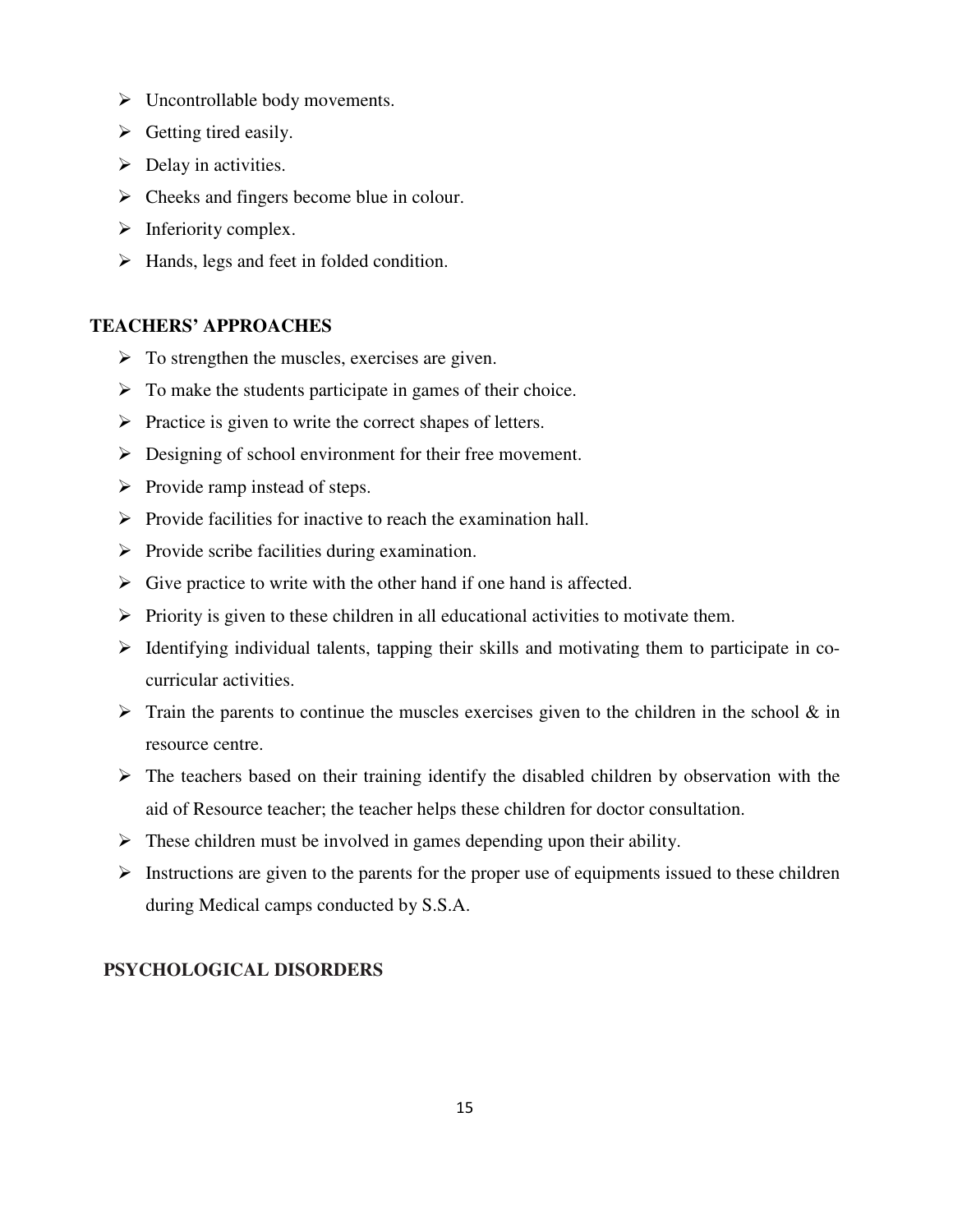A psychological disorder, also known as a mental disorder, is a pattern of behavioral or psychological symptoms that impact multiple life areas and create distress for the person experiencing these symptoms.

"...a syndrome characterized by clinically significant disturbance in an individual's cognitive, emotion regulation, or behavior that reflects a dysfunction in the psychological, biological, or developmental process underlying mental functioning. Mental disorders are usually associated with significant distress in social, occupational, or other important activities."

## **NEURODEVELOPMENTAL DISORDERS**

- Neurodevelopmental disorders are those that are typically diagnosed during infancy, childhood, or adolescence. These psychological disorders include:
- **Intellectual disability** (or Intellectual Developmental Disorder) was formerly referred to as mental retardation. This type of developmental disorder originates prior to the age of 18 and is characterized by limitations in both intellectual functioning and adaptive behaviors.
- **Global developmental delay** is a diagnosis for developmental disabilities in children who are under the age of five. Such delays relate to cognition, social functioning, speech, language, and motor skills. It is generally seen as a temporary diagnosis applying to kids who are still too young to take standardized IQ tests. Once children reach the age where they are able to take a standardized intelligence test, they may be diagnosed with intellectual disability.
- **Communication disorders** are those that impact the ability to use, understand, or detect language and speech. There are four different subtypes of communication disorders: language disorder, speech sound disorder, childhood onset fluency disorder (stuttering), and social (pragmatic) communication disorder.
- **Autism spectrum disorder** is characterized by persistent deficits in social interaction and communication in multiple life areas as well as restricted and repetitive patterns of behaviors.The symptoms of Autism spectrum disorder must be present during the early developmental period and that these symptoms must cause significant impairment in important areas of life including social and occupational functioning.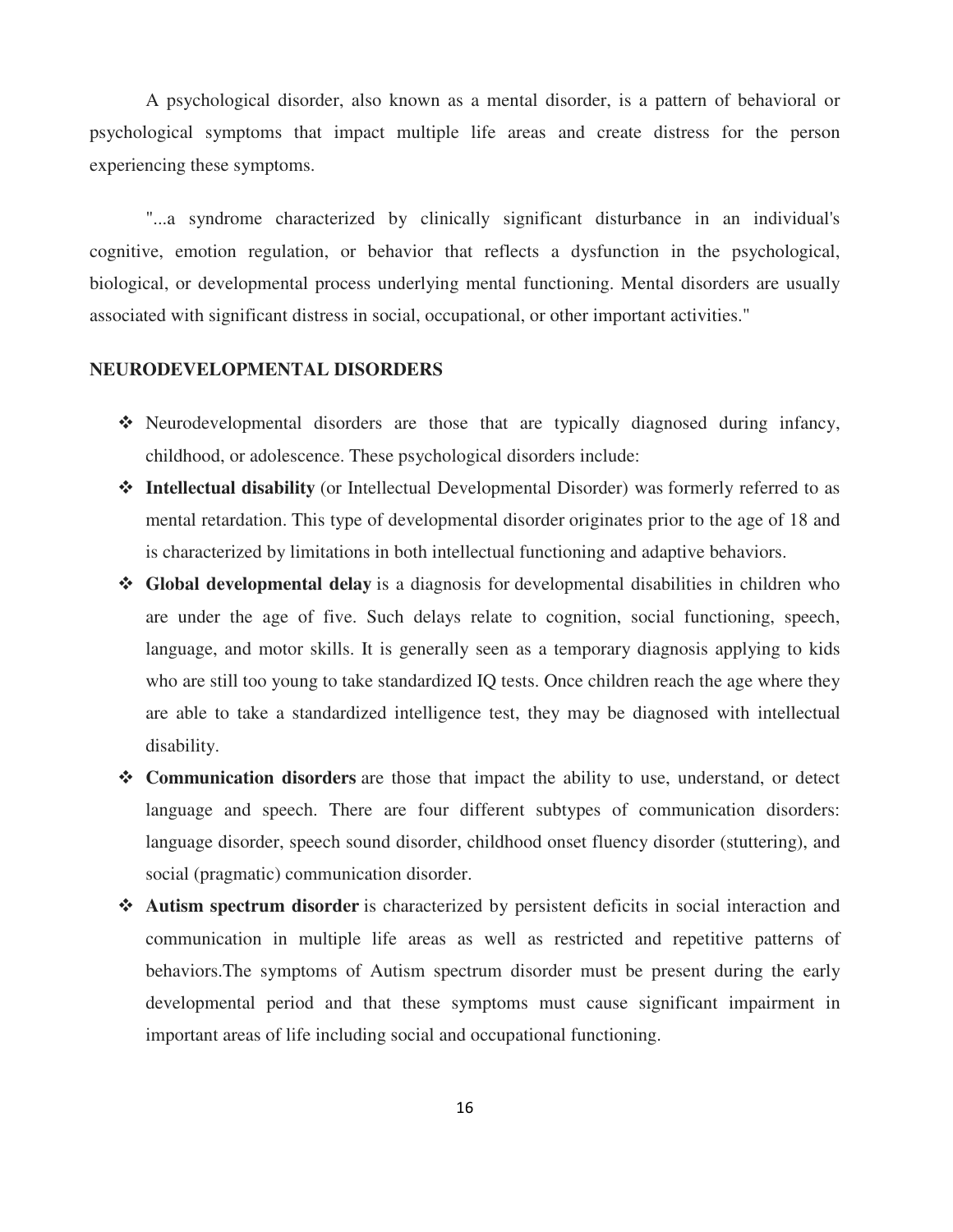- **Attention-deficit hyperactivity disorder** is characterized by a persistent pattern of hyperactivity-impulsivity and/or inattention that interferes with functioning and presents itself in two or more settings such as at home, work, school, and social situations.

#### **BIPOLAR AND RELATED DISORDERS**

- Bipolar disorder is characterized by shifts in mood as well as changes in activity and energy levels. The disorder often involves experiencing shifts between elevated moods and periods of depression. Such elevated moods can be pronounced and are referred to either as mania or hypomania.
- Mania is characterized by feeling overly excited and even hyper. Periods of mania are sometimes marked by feelings of distraction, irritability, and excessive confidence. People experiencing mania are also more prone to engage in activities that might have negative long-term consequences such as gambling and shopping sprees.
- Depressive episodes are characterized by feelings of intense sadness, guilt, fatigue, and irritability. During a depressive period, people with bipolar disorder may lose interest in activities that they previously enjoyed, experience sleeping difficulties, and even have thoughts of suicide.

## **ANXIETY DISORDERS**

- Anxiety disorders are those that are characterized by excessive and persistent fear, worry, anxiety and related behavioral disturbances. Fear involves an emotional response to a threat, whether that threat is real or perceived. Anxiety involves the anticipation that a future threat may arise.
- Types of anxiety disorders include:
- **Generalized anxiety disorder** which is marked by excessive worry about everyday events. While some stress and worry are a normal and even common part of life, GAD involves worry that is so excessive that it interferes with a person's well-being and functioning.
- **Agoraphobia** is characterized by a pronounced fear a wide range of public places. People who experience this disorder often fear that they will suffer a panic attack in a setting where escape might be difficult. Because of this fear, those with agoraphobia often avoid situations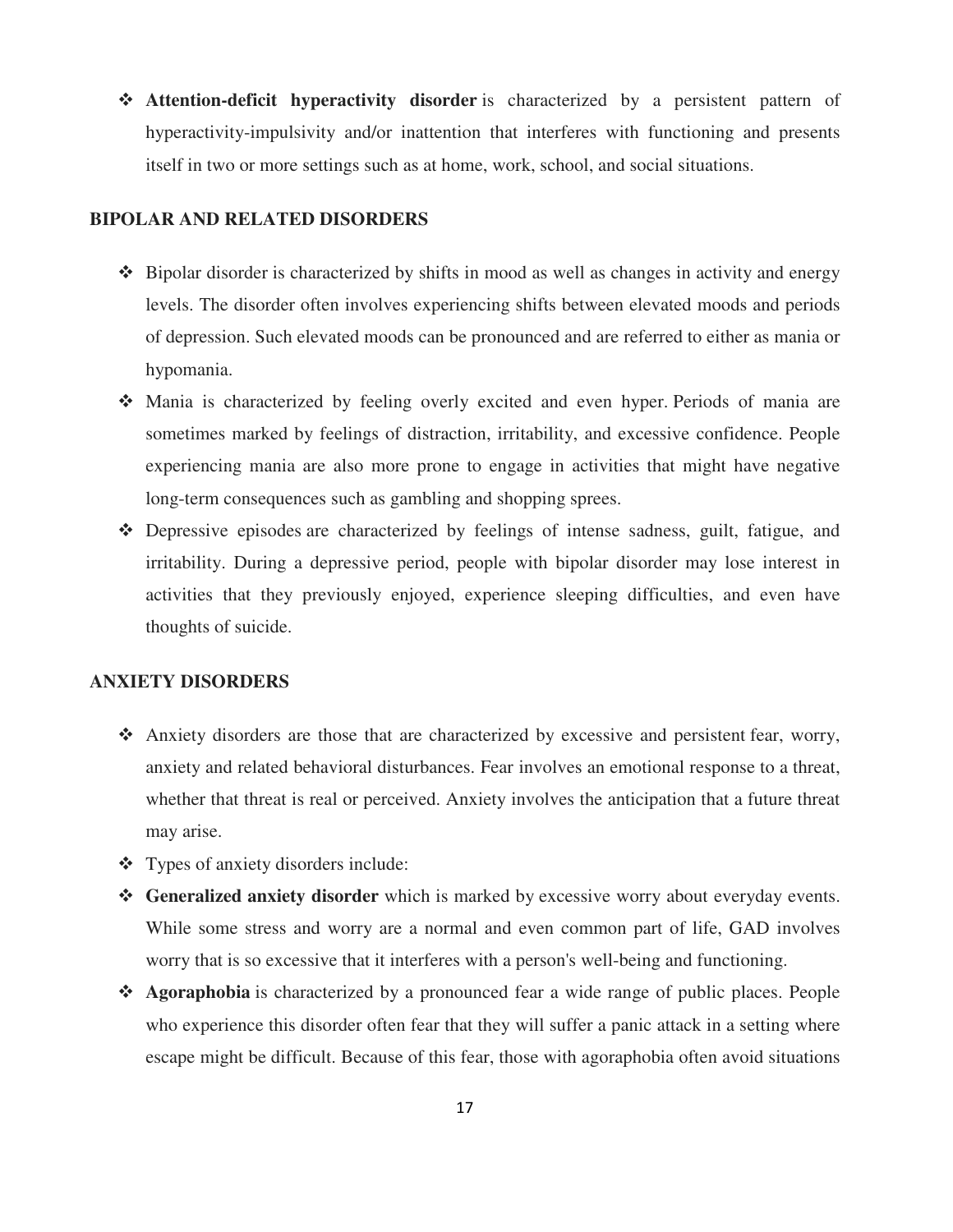that might trigger an anxiety attack. In some cases, this avoidance behavior can reach a point where the individual is unable to even leave their own home.

- **Social anxiety disorder** is a fairly common psychological disorder that involves an irrational fear of being watched or judged. The anxiety caused by this disorder can have a major impact on an individual's life and make it difficult to function at school, work, and other social settings.
- **Specific phobias** involve an extreme fear of a specific object or situation in the environment. Some examples of common specific phobias include the fear of spiders, fear of heights, or fear of snakes. The four main types of specific phobias involve natural events (thunder, lightening, tornadoes), medical (medical procedures, dental procedures, medical equipment), animals (dogs, snakes, bugs), and situational (small spaces, leaving home, driving). When confronted by a phobic object or situation, people may experience nausea, trembling, rapid heart rate, and even a fear of dying.
- **Panic disorder** is a psychiatric disorder characterized by panic attacks that often seem to strike out of the blue and for no reason at all. Because of this, people with panic disorder often experience anxiety and preoccupation over the possibility of having another panic attack. People may begin to avoid situations and settings where attacks have occurred in the past or where they might occur in the future. This can create significant impairments in many areas of everyday life and make it difficult to carry out normal routines.
- **Separation anxiety disorder** is a type of anxiety disorder involving an excessive amount of fear or anxiety related to being separated from attachment figures. People are often familiar with the idea of separation anxiety as it relates to young children's fear of being apart from their parents, but older children and adults can experience it as well.

#### **MENTALLY RETARDED**

#### **CAUSES FOR MENTALLY RETARDED**

- $\triangleright$  Brain Fever.
- $\triangleright$  Genetically impaired
- $\triangleright$  Defect in nervous system and spinal cord.
- $\triangleright$  Low supply of oxygen to brain during birth.
- $\triangleright$  Deep head wound during birth.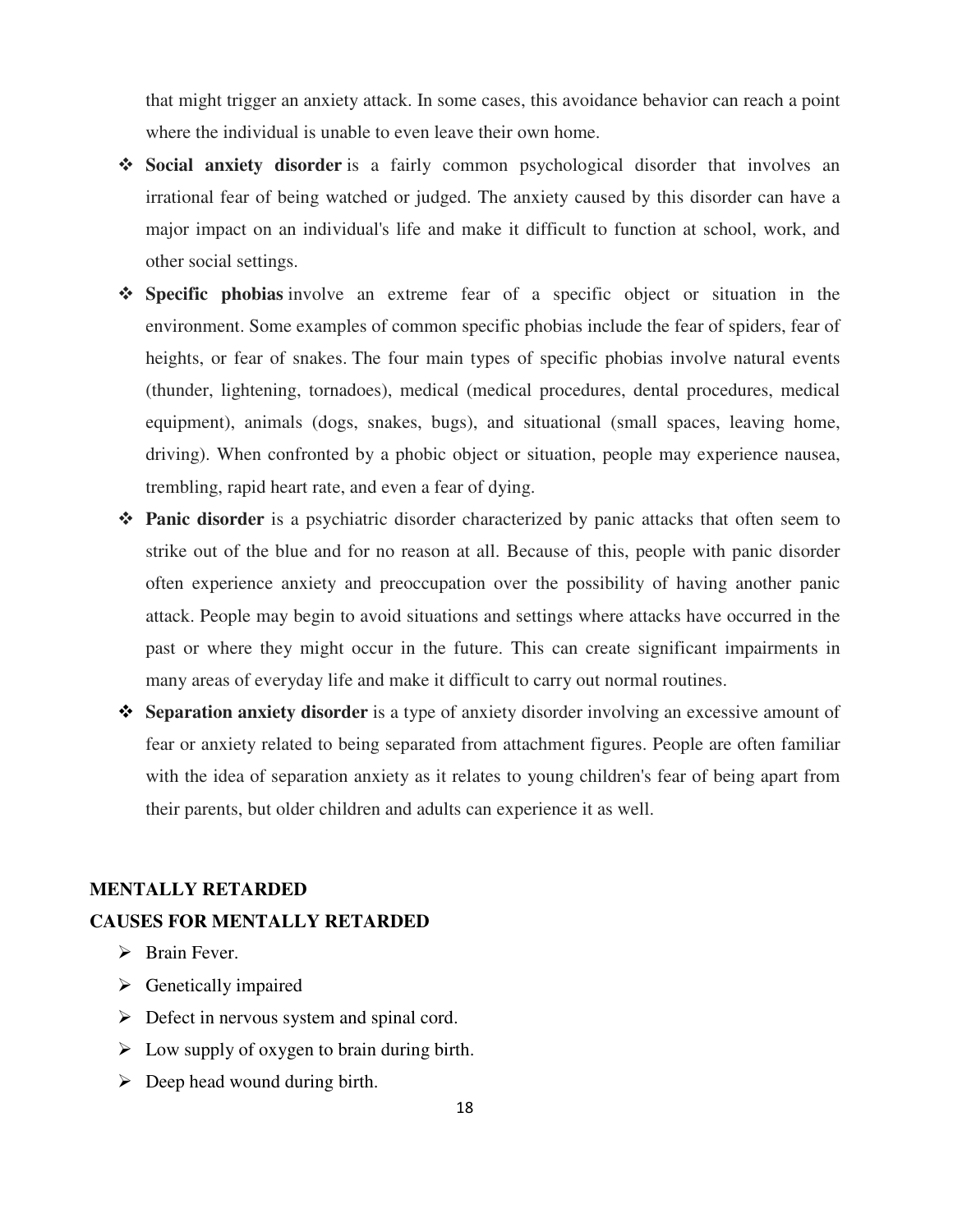## **SYMPTOMS OF MENTAL RETARDNESS**

- $\triangleright$  Delay in all growth and development.
- $\triangleright$  Not able to sit even after 12-15 months.
- $\triangleright$  Not able to walk even after two years.
- $\triangleright$  Not able to speak even after two years.
- $\triangleright$  Not able to eat and dress independently
- $\triangleright$  Dependence in answering nature calls.
- $\triangleright$  Difficulty in playing with their peer.
- $\triangleright$  Become ferocious frequently.
- $\triangleright$  Incapable of carrying out oral orders.
- $\triangleright$  Inability to communicate personal needs.
- $\triangleright$  Difficulty in understanding two or more orders at the same time.
- $\triangleright$  Ignorance of environment takes more time in learning skill activities.
- $\triangleright$  No progress in studies,
- $\triangleright$  Inattentive and excess loss of memory.
- $\triangleright$  Not able to participate in all classroom activities.
- $\triangleright$  Inability to sit in a same place for long time.

## **PROBLEMS FACED BY MENTALLY RETARDED CHILDREN**

- $\triangleright$  Due to delay in brain growth, the learning skill is relegated to the background.
- $\triangleright$  Difficulty in understanding concepts in a same method. For example, to know the parts of body and day today habits.
- $\triangleright$  Loss of memory power. Difficulties in retention. For example: forgetting the learning skills within a short time.
- $\triangleright$  Difficulties in problem solving. Example: Unable to decide after missing a regular bus.
- $\triangleright$  Drawback in decision making.
- $\triangleright$  Distraction in concentration. For example: Leaving classroom at the time of teaching.
- $\triangleright$  Failure to implement the understood habits like wishing teachers in the classroom and welcoming the guests at home.
- $\triangleright$  Difficulties in understanding the consequences.
- $\triangleright$  Touching the hot vessel without realizing its effect.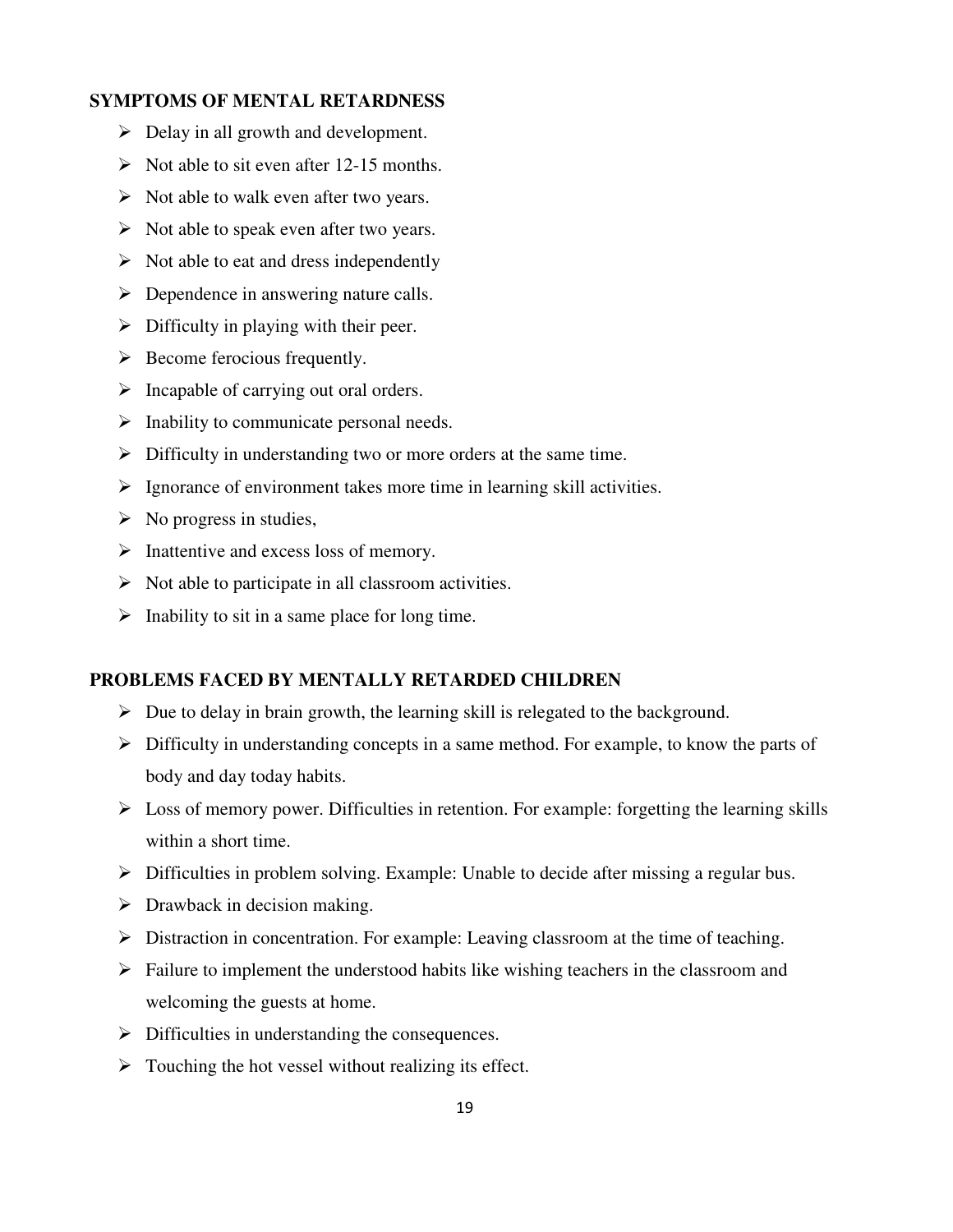## **TEACHERS ROLE FOR MENTALLY RETARDED CHILDREN**

- $\triangleright$  Exempted from the school curriculum for promotion by giving concession.
- $\triangleright$  It is important to develop life skill in the teaching learning activities for these children.
- $\triangleright$  With the guidance of an expert teacher, the teacher imparts the skill to do their personal duties.
- $\triangleright$  Depending upon the child's mental ability, the teacher not only imparts the content part of the syllabus orally, but also through activities.
- $\triangleright$  According to the mental growth of the child, the teacher develops the learning skills by using life oriented objects.
- $\triangleright$  Training is started after identifying success oriented opportunities.
- $\triangleright$  After learning the numbers, the addition and subtraction should be taught.
- $\triangleright$  Display of related objects for introduction of "Sunday" may not be possible. So, 'Sunday' related activities can be incorporated.
- $\triangleright$  The parts of the body can be introduced by showing the different parts of organs.
- $\triangleright$  Retention of learned skill is possible by the repetition of teaching skills.
- $\triangleright$  Imperative statements are either limited to one or two.
- $\triangleright$  Training is given to develop memory power. Ex: List out the objects after five minutes of observing five objects on the table. Daily activities are recollected and arranged orally by the retarded students.
- $\triangleright$  Teach the methods of routine activities or duties. Ex: To wash hands before and after taking food. To wear clean clothes after bathing. To use toilets properly.
- $\triangleright$  Talent based follow up work is provided. Individual attention by the teacher is essential to involve the mentally retarded children in the entertainment oriented play-way methods to bring out the individual talents of the children.

## **CEREBRAL PALSY**

Cerebral palsy (CP) refers to a group of disorders that affect muscle movement and coordination. In many cases, vision, hearing, and sensation are also affected. The word "cerebral" means having to do with the brain. The word "palsy" means weakness or problems with body movement.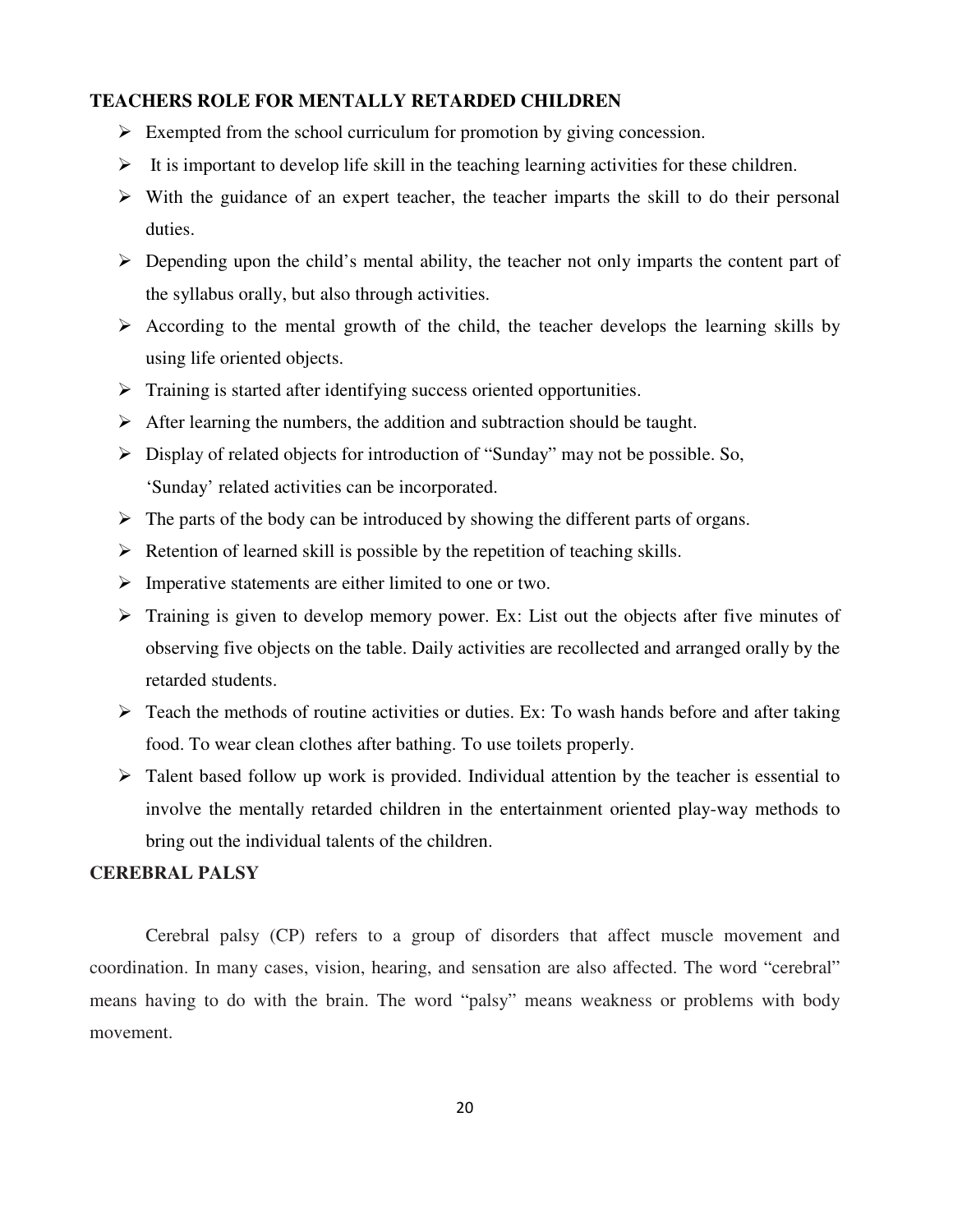## **SYMPTOMS OF CEREBRAL PALSY**

- $\triangleright$  delays in reaching motor skill milestones, such as rolling over, sitting up alone, or crawling
- $\triangleright$  delays in speech development and difficulty speaking
- $\triangleright$  stiff muscles
- $\triangleright$  abnormal muscle tone
- $\geq$  a lack of muscle coordination
- $\triangleright$  tremors or involuntary movements
- $\triangleright$  excessive drooling and problems with swallowing
- $\triangleright$  difficulty walking
- $\triangleright$  favoring one side of the body, such as reaching with one hand
- $\triangleright$  neurological problems, such as seizures, intellectual disabilities, and blindness.

## **CAUSES FOR CEREBRAL PALSY**

- $\triangleright$  a lack of oxygen to the brain during labor and delivery
- $\triangleright$  severe jaundice in the infant
- $\triangleright$  maternal infections, such German measles and herpes simplex
- $\triangleright$  brain infections
- $\triangleright$  bleeding into the brain
- $\triangleright$  head injuries as a result of a car accident, a fall, or child abuse.

## **MULTIPLE DISABILITIES**

A person who has a combination of two or more disabilities is considered to have multiple disabilities. The effect of multiple disability can be more than the combination of two individual disabilities.

#### **CHARACTERISTICS OF MULTIPLE DISABILITIES**

- $\triangleright$  Two or more disabilities
- $\triangleright$  Additional disabilities
- $\triangleright$  Due to combined loss of two or more disabilities, the rate and speed of learning is very low.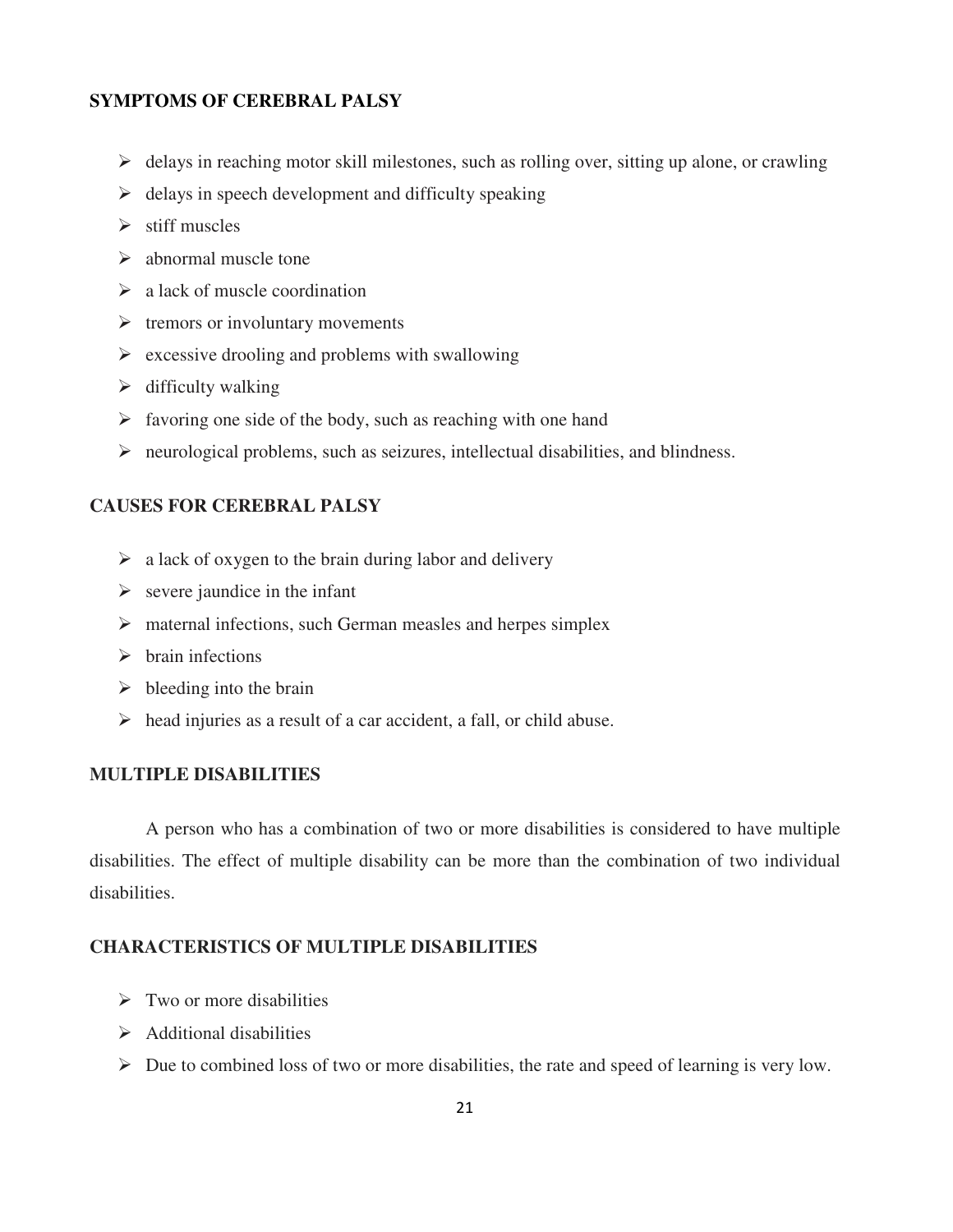- $\triangleright$  Communication is most significantly affected in children with multiple disabilities.
- $\triangleright$  Some children with multiple disabilities have difficulty in body movements.
- $\triangleright$  Most children with multiple disabilities show strange behaviours that are called self stimulating behaviours.
- $\triangleright$  Deaf, blind children show disturbed sleep patterns.
- $\triangleright$  Most multi disabled children also suffer from other medical conditions, such as frequent eye and ear infections, respiratory disorders, muscular degeneration, and so on.

#### **CONCLUSION**

In this unit, we came to know vividly that education should not hurt the handicapped children either physically or mentally and the educational environment must provide a happy & joyful learning for the disabled. The role of the teachers and the parents for the hearing impaired, physically handicapped and mentally retarded and their challenges & solutions, the causes for the deficiencies & disabilities and the methods and approaches of the teachers in teaching these children are discussed in this unit in detail.

## **QUESTIONS FOR DISCUSSION AND REFLECTION**

- 1. Explain the characteristics of disability.
- 2. Analyse the causes of disability.
- 3. Describe the different types of disability.

#### **REFERENCES**

- Aggarwal, Y. P. (2002). *Statistical Methods.*
- Mangal, S. K. (2007). *Educating Exceptional Children An Introduction to Special Education* New Delhi: Prentice- Hall of India Pvt Limited.
- Mani, M. N. G. (1997). *Techniques of Teaching Blind Children*. New Delhi: Sterling Publishers.
- Rao, V. K. (2001). *Special Education*. New Delhi: A.P.H.Publishers.
- https://www.tcss.net/domain/3288
- http://www.textbooksonline.tn.nic.in/Books/DTEd/DTEd2-FEL.pdf
- $\triangleright$  http://www.specialeducationguide.com/disability-profiles/multiple-disabilities/
- https://www.verywell.com/a-list-of-psychological-disorders-2794776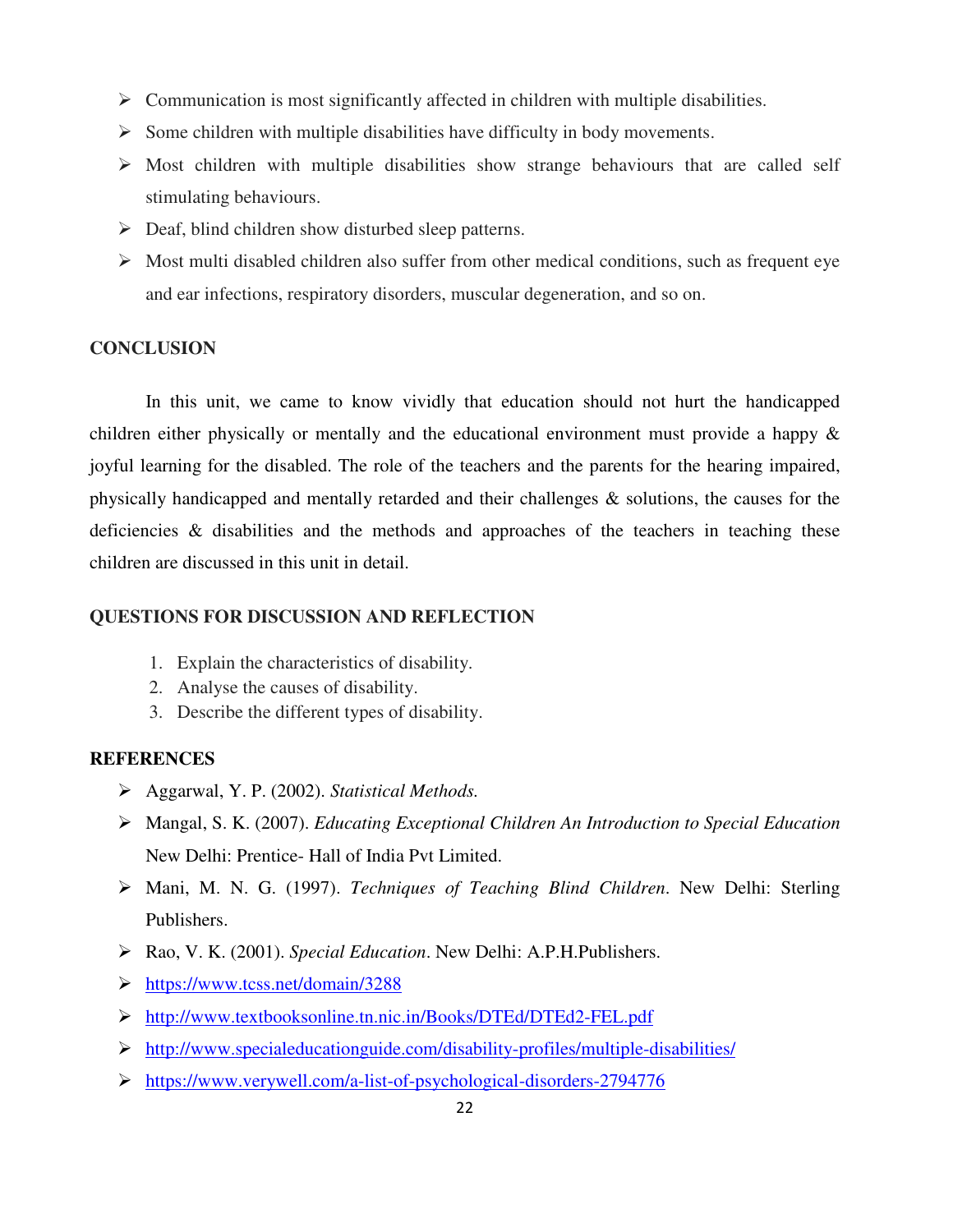#### **UNIT-II: UNDERSTANDING THE LEARNING DISABILITIES**

## **Objectives:**

After the completion of the unit, the learners will be able to:

- 1. explain the concept of learning disability.
- 2. list down the signs and symptoms of learning disabilities.
- 3. describe the differenttypes of learning disabilities.
- 4. identify children with learning disabilities.
- 5. discuss the importance of integrated and inclusive education.

## **Introduction**

Learning disabilities are neurologically-based processing problems. These processing problems can interfere with learning basic skills such as reading, writing and calculating. They can also interfere with higher level skills such as organization, time planning, abstract reasoning, long or short term memory and attention. It is important to realize that learning disabilities can affect an individual's life beyond academics and can impact relationships with family, friends and in the workplace.Since difficulties with reading, writing and calculating are recognizable problems during the school years, the signs and symptoms of learning disabilities are most often diagnosed during that time.

Generally speaking, people with learning disabilities are of average or above average intelligence. There often appears to be a gap between the individual's potential and actual achievement. This is why learning disabilities are referred to as "hidden disabilities", the person looks perfectly "normal" and seems to be a very bright and intelligent person, yet may be unable to demonstrate the skill level expected from someone of a similar age.

#### **Meaning**

 Learning disabilities are lifelong. Learning disabilities are due to genetic and/or neurobiological factors or injury that alters brain functioning in a manner which affects one or more processes related to learning. It refers to a number of disorders which may affect the acquisition,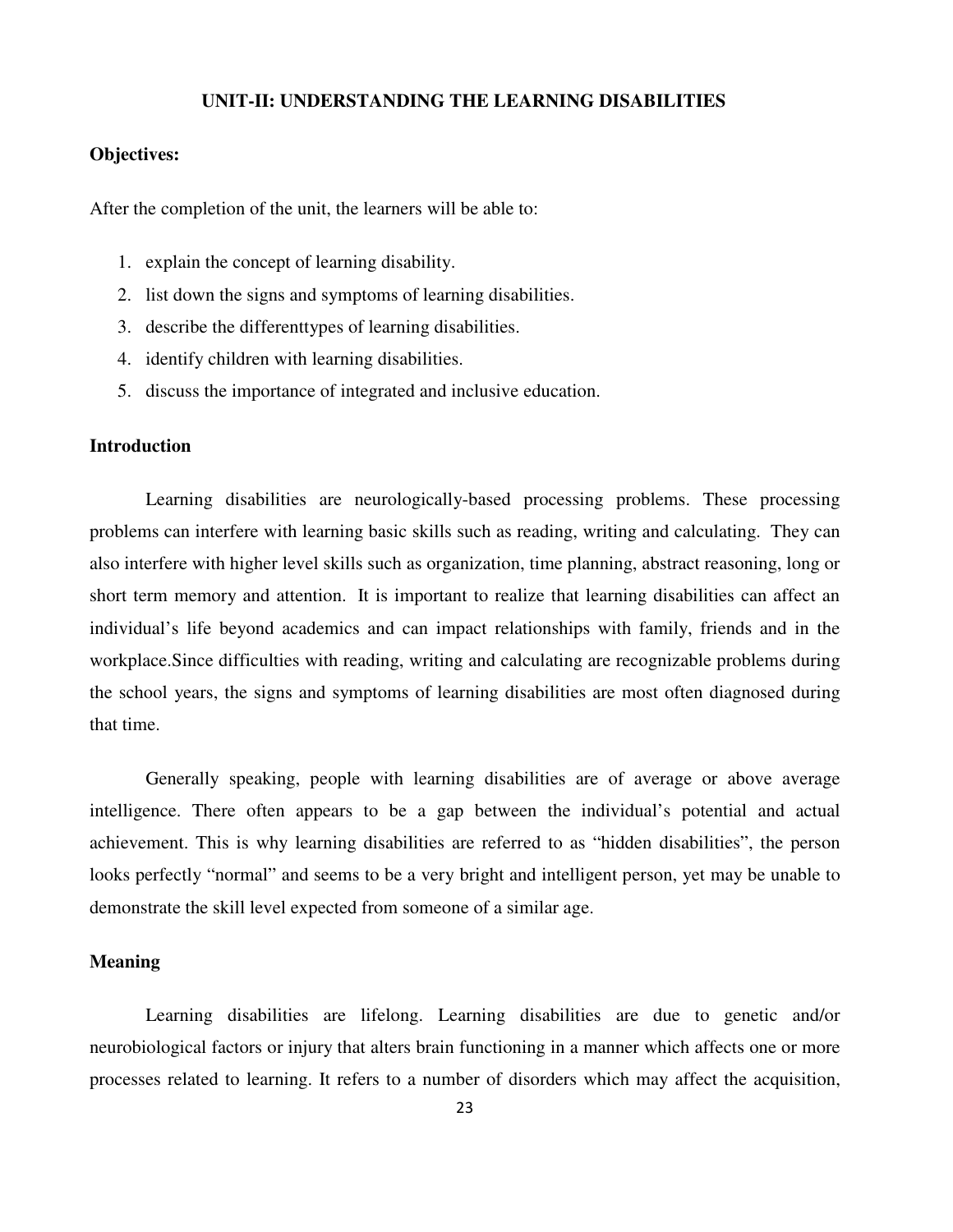organization, retention, understanding or use of verbal or nonverbal information. These disorders affect learning in individuals who otherwise demonstrate at least average abilities essential for thinking and/or reasoning.

## **Kinds of Learning Disabilities**

- 1. Dyslexia
- 2. Dysgraphia
- 3. Dyscalculia
- 4. Dyspraxia

## **Dyslexia**

A specific learning disability that affects reading and related language-based processing skills. The severity can differ in each individual but can affect reading fluency, decoding, reading comprehension, recall, writing, spelling, and sometimes speech and can exist along with other related disorders. Dyslexia is sometimes referred to as a Language-Based Learning Disability. It affects reading and related language-based processing skills.

Dyslexia is a chronic problem with reading. It is a common learning difficulty, affecting a large percentage of those identified as "learning disabled." People with a learning difference like dyslexia may have trouble with reading, writing, spelling, math, and sometimes music.

teapot tapgot<br>tabpot tagpot<br>teogot tepgot<br>teogot teogot<br>tabbot teapot tapdot tsadot

 **Figure:1**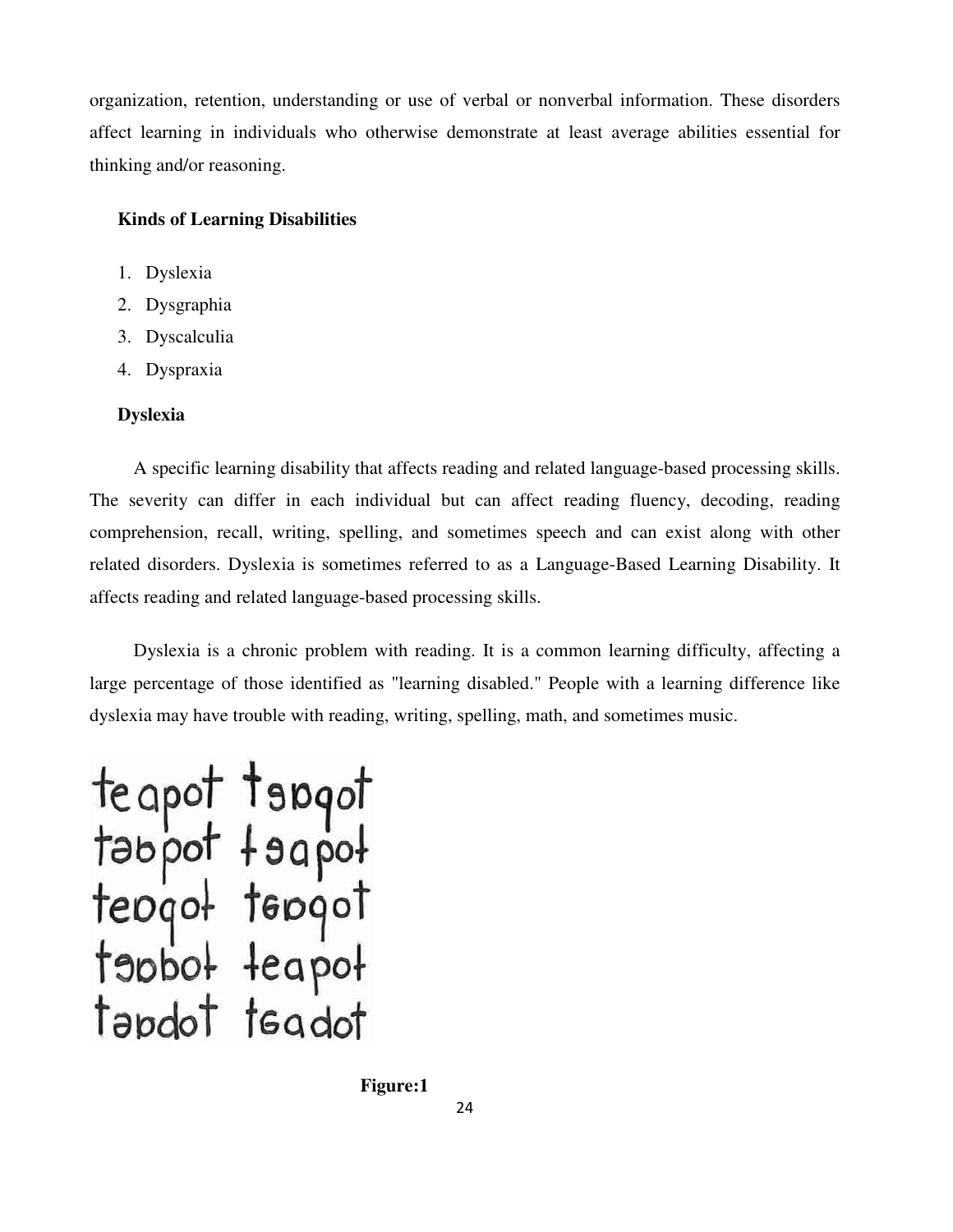The severity of this specific learning disability can differ in each individual but can affect reading fluency, decoding, reading comprehension, recall, writing, spelling, and sometimes speech and can exist along with other related disorders. Dyslexia is sometimes referred to as a Language-Based Learning Disability.Dyslexia can occur at any level of intellectual ability. Dyslexia may be accompanied by lack of motivation, emotional problems, and sensory impairment.

A more positive view of dyslexia describes people with dyslexia as visual, multidimensional thinkers who are intuitive, highly creative, and excel at hands-on learning. Many people with dyslexia shine in the arts, creativity, design, computing, and lateral thinking.

#### *Signs and Symptoms*

- 1. Reads slowly.
- 2. Experiences decoding errors, especially with the order of letters.
- 3. Shows wide disparity between listening comprehension and reading comprehension of some text.
- 4. Has trouble with spelling.
- 5. May have difficulty with handwriting.
- 6. Exhibits difficulty recalling known words.
- 7. Has difficulty with written language.

#### *Intervention Strategies*

There are numerous programmes, teaching aids, software packages etc that you can use with students. Whichever you choose, if you are positive about it then the pupil's confidence is improved there is a far greater chance of success. Training should be multi-sensory involving looking, listening, speaking, touching etc with as much variation as possible but we are all unique and it is good to observe whether the child/adult is predominantly Visual Learner(learns best by seeing), Auditory Learning(learns best by listening) and Kinesthetic Learner(learns by doing/feeling).

## *Visual Learner*

1. Use pictures and multi-media material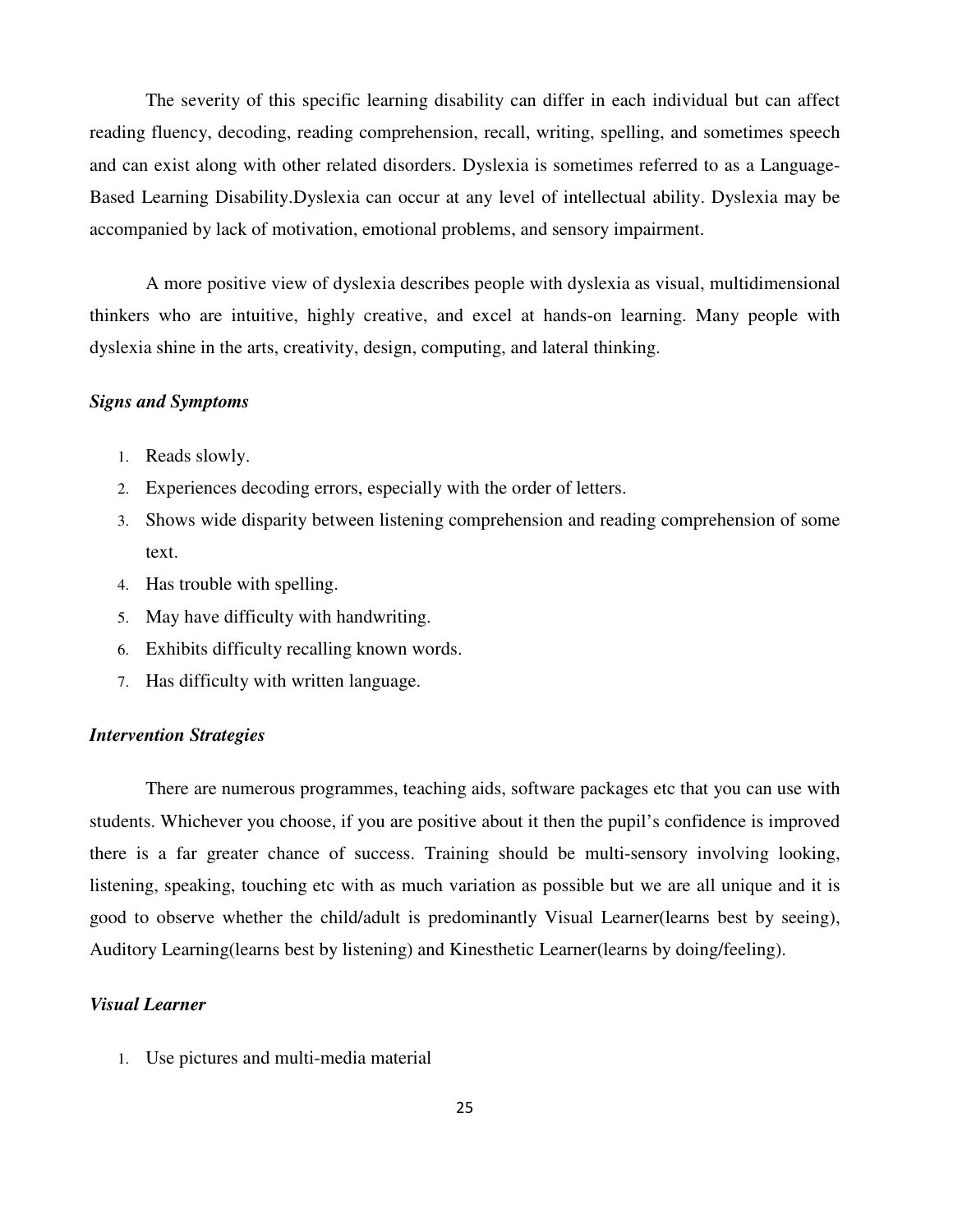- 2. Stick spelling words anywhere in view
- 3. Look at pictures in a book before reading
- 4. Play games and solve puzzles to improve memory
- 5. Draw mind maps
- 6. Use different colours
- 7. Use good visual software programmes

#### *Auditory Learners*

- 1. Talk about the book to be read or the information to be learned
- 2. Make sure instructions are orally clear
- 3. Get the student to record the information so it can be listened to again
- 4. Use software which has good auditory input.

#### *Kinesthetic Learners*

- 1. Trace letters in sand or in the air.
- 2. Use concrete objects which can be handled eg wooden letters, numbers etc
- 3. Memorisefacts while moving about.

## **Dysgraphia**

 The term dysgraphia is taken from the Greek word, (dys) meaning "bad" or "difficult" and (graphia) meaning "writing." Thus, "dysgraphia" literally means "bad writing". It is also defined as a learning disability with impairment in written expression that is the inability to write.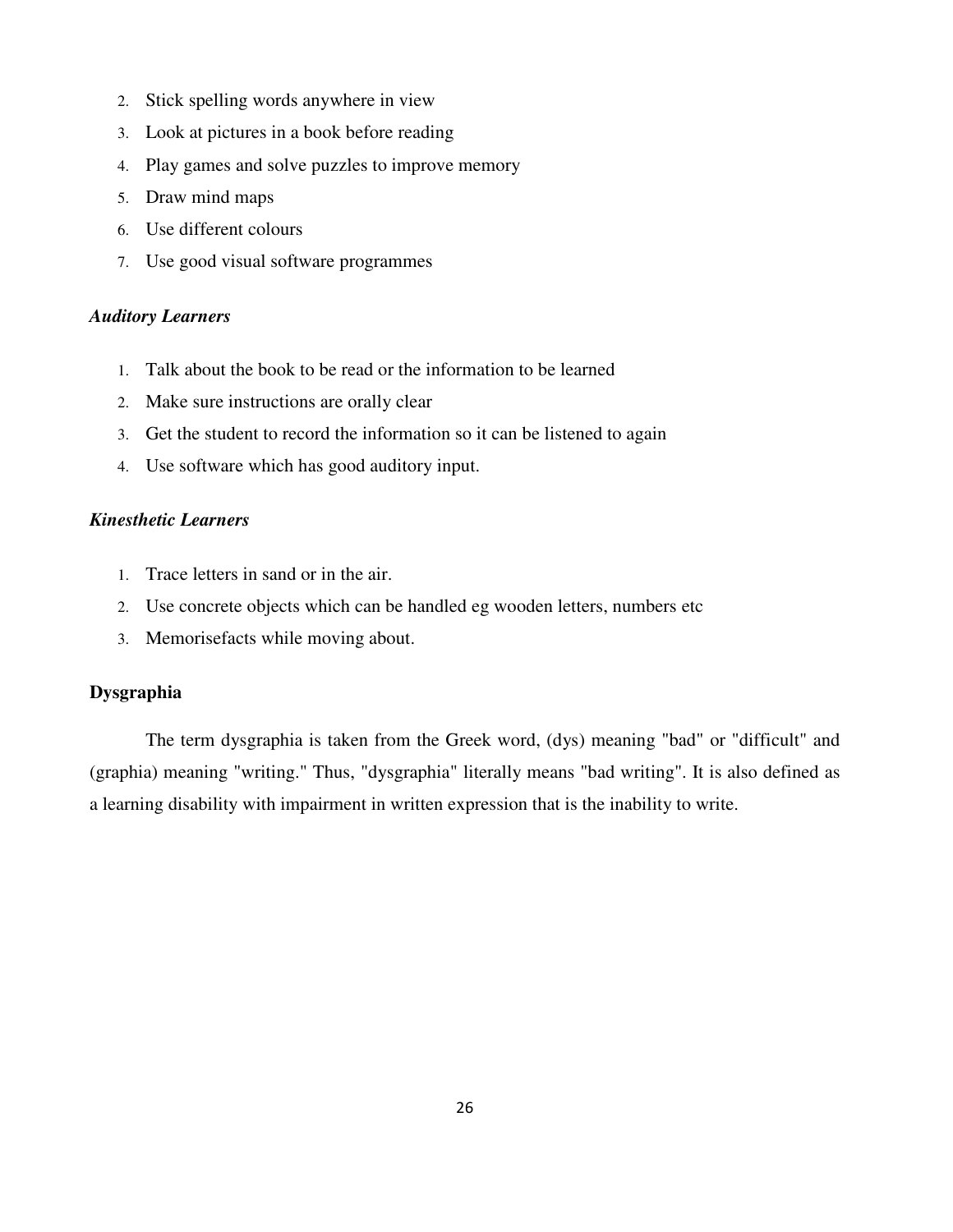$\infty$ VI o.

## **Figure:2**

It affects a person's handwriting ability and fine motor skills.A person with this specific learning disability may have problems including illegible handwriting, inconsistent spacing, poor spatial planning on paper, poor spelling, and difficulty composing writing as well as thinking and writing at the same time.

## *Signs and Symptoms*

- 1. May have illegible printing and cursive writing.
- 2. Shows inconsistencies: mixtures of print and cursive, upper and lower case, or irregular sizes, shapes or slant of letters
- 3. Inconsistent spacing between words and letters
- 4. Exhibits strange wrist, body or paper position
- 5. Has difficulty pre-visualizing letter formation
- 6. Copying or writing is slow or labored
- 7. Shows poor spatial planning on paper
- 8. Has cramped or unusual grip/may complain of sore hand
- 9. Has great difficulty thinking and writing at the same time (taking notes, creative writing.)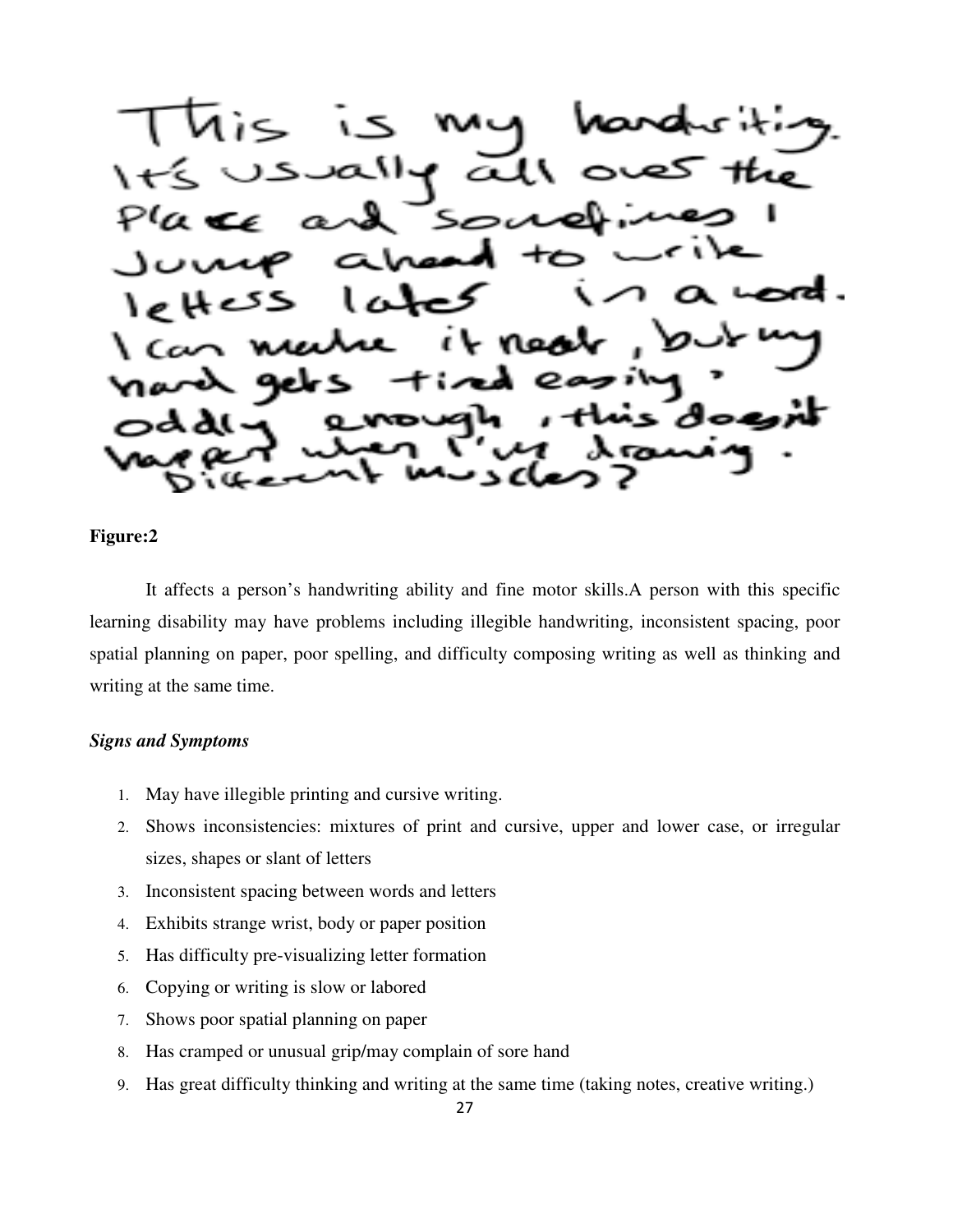#### *Intervention Strategies*

- 1. Children with dysgraphia need to strengthen hand muscles and improve motor control by playing with clay, keeping within lines on mazes, connecting dots or dashes to create complete letters, and tracing letters with an index finger or a pencil eraser.
- 2. To improve motor memory, have students practice forming letters and numbers in the air with big arm movements. Then, have them form letters and numbers with smaller hand or finger motions. Students should also experiment with pencil grips, shorter pencils, and other pencils and pens to find what feels best for them.
- 3. While remediation should be ongoing since good handwriting takes time and practice, strategies for dealing with dysgraphia include modifications, or changes in assignments to avoid writing.
- 4. Reduce copying of assignments and tests. Choose the questions that the student should answer in complete sentences, then allow the others to be answered in phrases or words. When students are copying definitions, let the student shorten them or give him the definitions and have him highlight or underline important words or phrases.
- 5. Give shorter written assignments.
- 6. Assignments can be modified in the following ways without changing the academic task: Grade assignments on individual elements of the writing process. On one assignment, make spelling count, then make grammar count on the next. On long-term assignments, help the student plan by providing intermittent due dates and working with him as a deadline approaches.
- 7. Give the student an alternative to a written assignment. Assign an oral report or visual project and specify what the student should include.
- 8. Providing additional time for note-taking, copying, and tests.
- 9. Starting projects or assignments early.
- 10. Providing the student with an outline so he can fill in details under major headings instead of taking notes.
- 11. Dictating some assignments or tests using a scribe.
- 12. Allowing abbreviations in some writing.
- 13. Not counting spelling on rough drafts.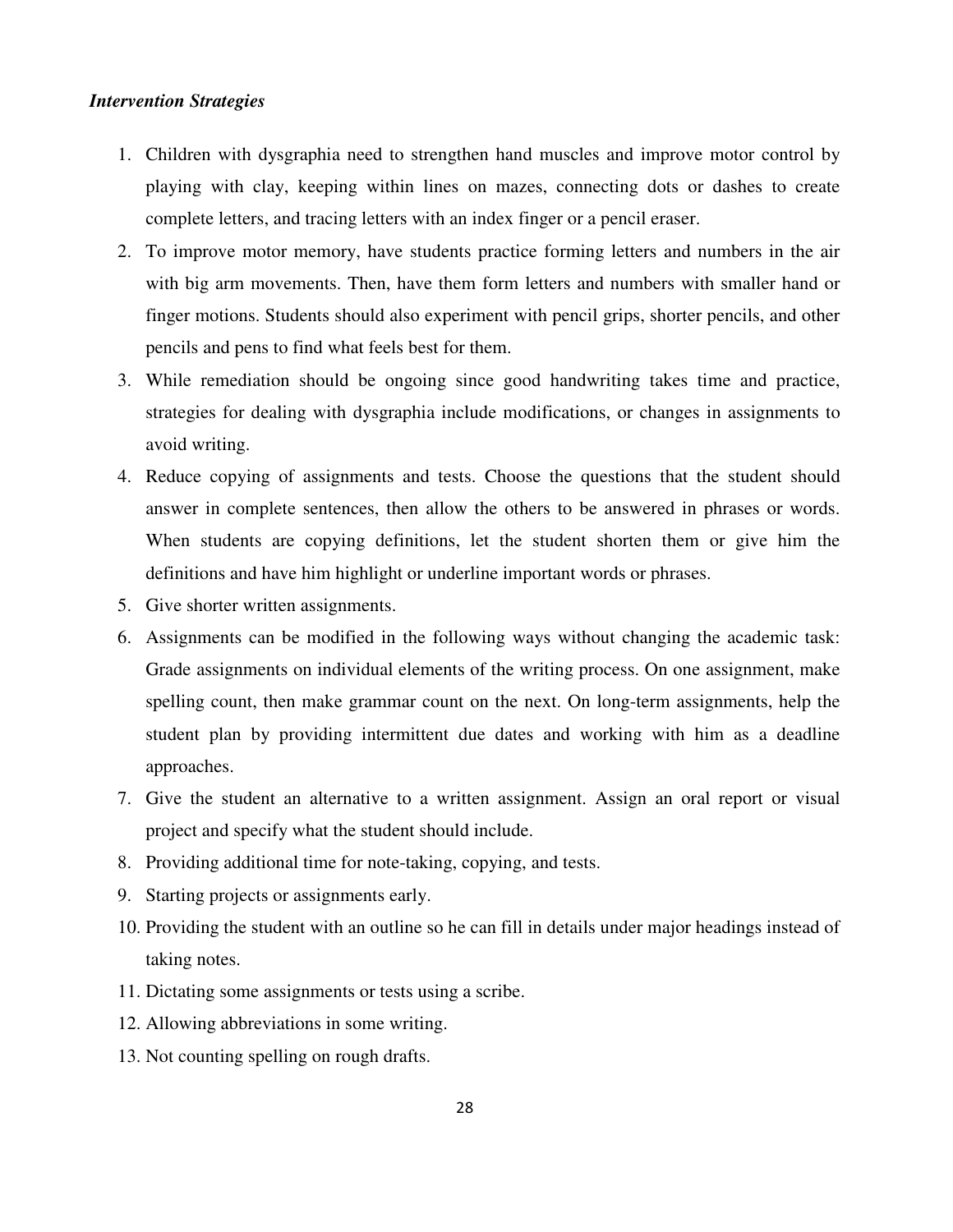- 14. Using a spell checker or having another student proofread his work.
- 15. Allowing the student to print or write in cursive, whichever is most legible.
- 16. Encouraging younger students to use paper with raised lines.
- 17. Allowing older students to use a different line width.
- 18. Allow students to use different color paper, pens, or pencils.
- 19. Allowing the student to use graph paper for math to help with lining up columns of numbers.
- 20. Allowing the student to use a word processor and speech recognition software, if necessary and appropriate.

Students should continue to work on improving their handwriting as it is an important skill and necessary in daily life. Meanwhile, strategies for dealing with dysgraphia, such as these modifications and accommodations, help facilitate learning and ease difficulties inside and outside the classroom.

**Discalculia** A specific learning disability that affects a person's ability to understand numbers and learn math facts. Individuals with this type of LD may also have poor comprehension of math symbols, may struggle with memorizing and organizing numbers, have difficulty telling time, or have trouble with counting.It affects a person's ability to understand numbers and learn math facts.



**Figure:3**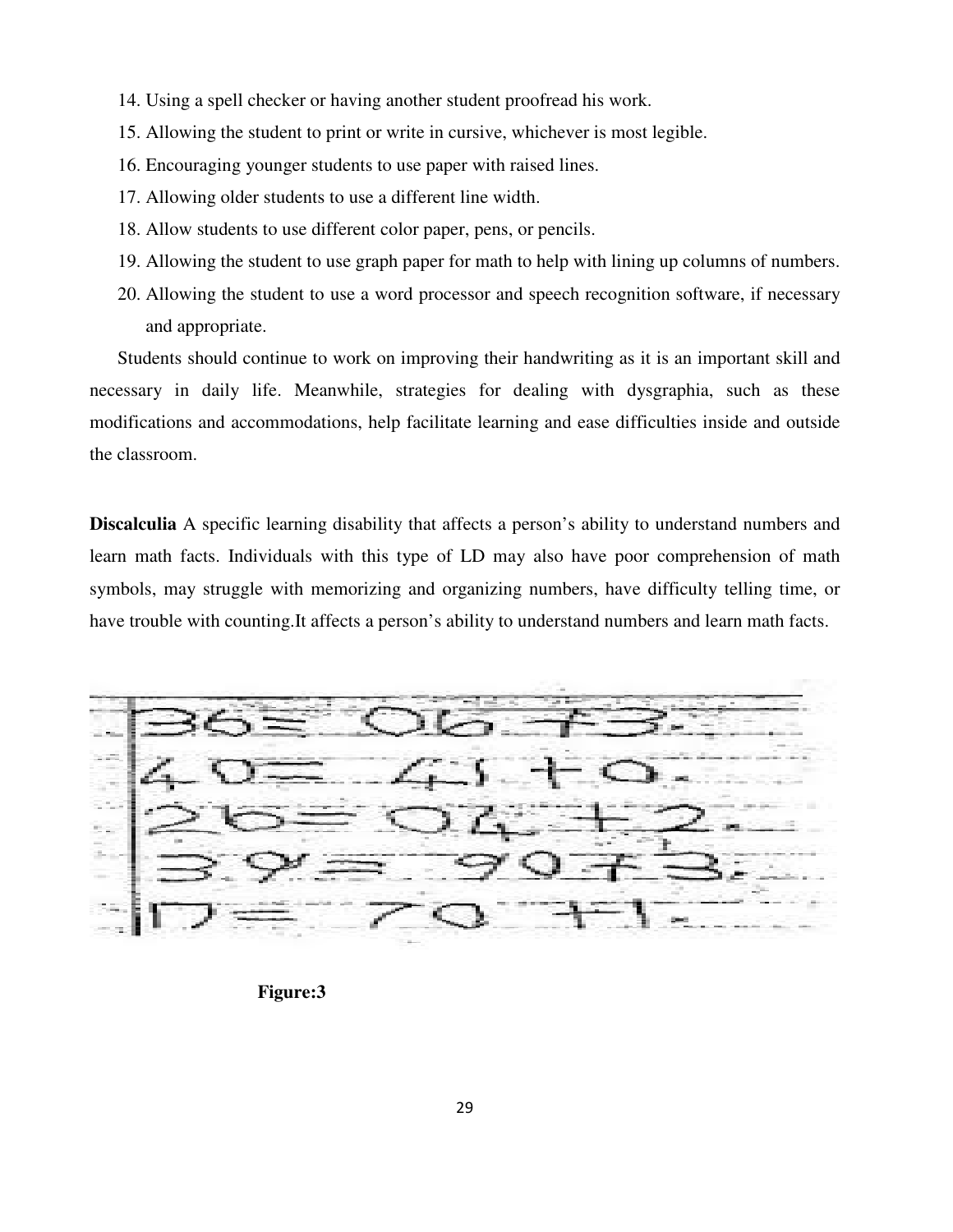## *Signs and Symptoms*

- 1. Shows difficulty understanding concepts of place value, and quantity, number lines, positive and negative value, carrying and borrowing
- 2. Has difficulty understanding and doing word problems
- 3. Has difficulty sequencing information or events
- 4. Exhibits difficulty using steps involved in math operations
- 5. Shows difficulty understanding fractions
- 6. Is challenged making change and handling money
- 7. Displays difficulty recognizing patterns when adding, subtracting, multiplying, or dividing
- 8. Has difficulty putting language to math processes
- 9. Has difficulty understanding concepts related to time such as days, weeks, months, seasons, quarters, etc.
- 10. Exhibits difficulty organizing problems on the page, keeping numbers lined up, following through on long division problems

## *Intervention Strategies*

- 1. Use concrete materials and start from practical activities.
- 2. Avoid creating anxiety for the student.
- 3. Establish the student's preferred learning style.
- 4. Teach more than one way to solve mathematical operations.
- 5. Build on student's existing knowledge.
- 6. Try to understand the student's errors, do not just settle for wrong.
- 7. Concentrate on one concept at a time.
- 8. Language should be kept to a minimum and specific cues given for various mathematical operations in word problems.
- 9. Encourage students to visualise mathematical problems. Allow students to draw a picture to help them understand the problem and ensure they take time to look at any visual information such as charts and graphs.
- 10. If the student does not have co-existing reading difficulties, encourage him/her to read problems aloud.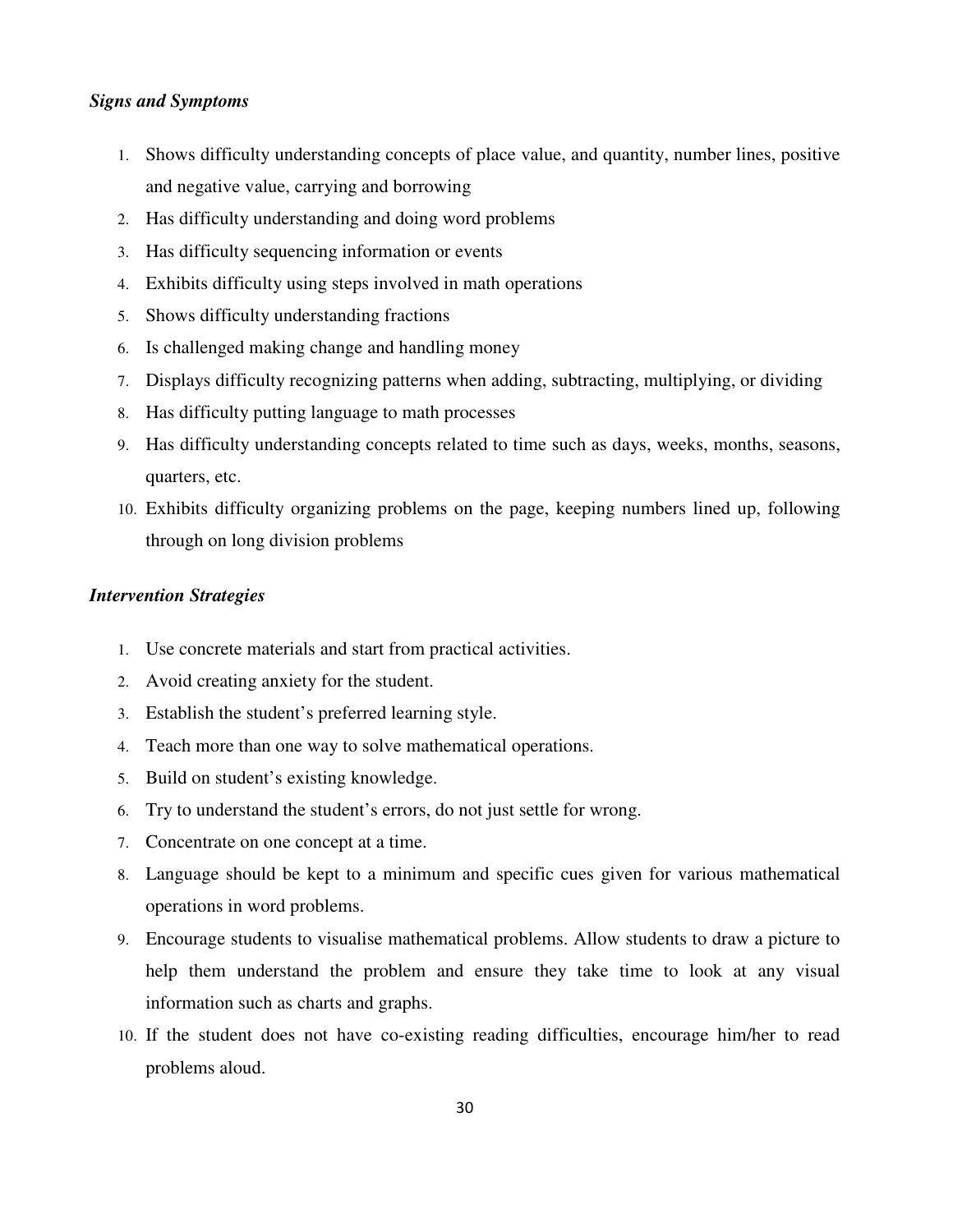- 11. In the early stages of teaching new mathematical skills ensure that the mathematical problems are free of large numbers and unnecessary calculations.
- 12. Provide examples and try to relate problems to real-life situations.
- 13. Provide students with graph paper/squared paper and encourage them to use this to keep the numbers in line.
- 14. Ask to explain verbally how he/she arrived at particular solutions.
- 15. Explain new concepts in a logical manner.
- 16. Encourage students to teach a concept back in order to check understanding.
- 17. Ensure worksheets are uncluttered and clearly laid out and provide ample room for uncluttered computation. Ensure that the page does not look intimidating.
- 18. Limit copying from the board.
- 19. Allow students to use computers and calculators, especially to self-correct.
- 20. Provide students with extra time to complete tasks and encourage the use of rough work for calculations.
- 21. Directly teach the language of Mathematics.
- 22. Always bear in mind the language of Mathematics differs significantly from spoken English.
- 23. Use consistent mathematical language both in your classroom and throughout the school.
- 24. Make use of mnemonics and visual prompting cards to assist students in memorising rules, formulae and tables. Repetition is also very important.
- 25. Always match the strategy to the student's identified needs and abilities.

## **Dyspraxia**

 Dyspraxia is a condition which can be acquired or developmental. Children with dyspraxia often have difficulty organizing their bodies to perform the tasks they want their bodies to do. They find motor planning challenging, and struggle to perform fluid, smooth movements with finesse and control. They may find their motor skills fall behind those of their peers, and can often appear clumsy and awkward.A disorder that is characterized by difficulty in muscle control, which causes problems with movement and coordination, language and speech, and can affect learning. Although not a learning disability, dyspraxia often exists along with dyslexia and dyscalculia .They face problems in movement, coordination, language and speech.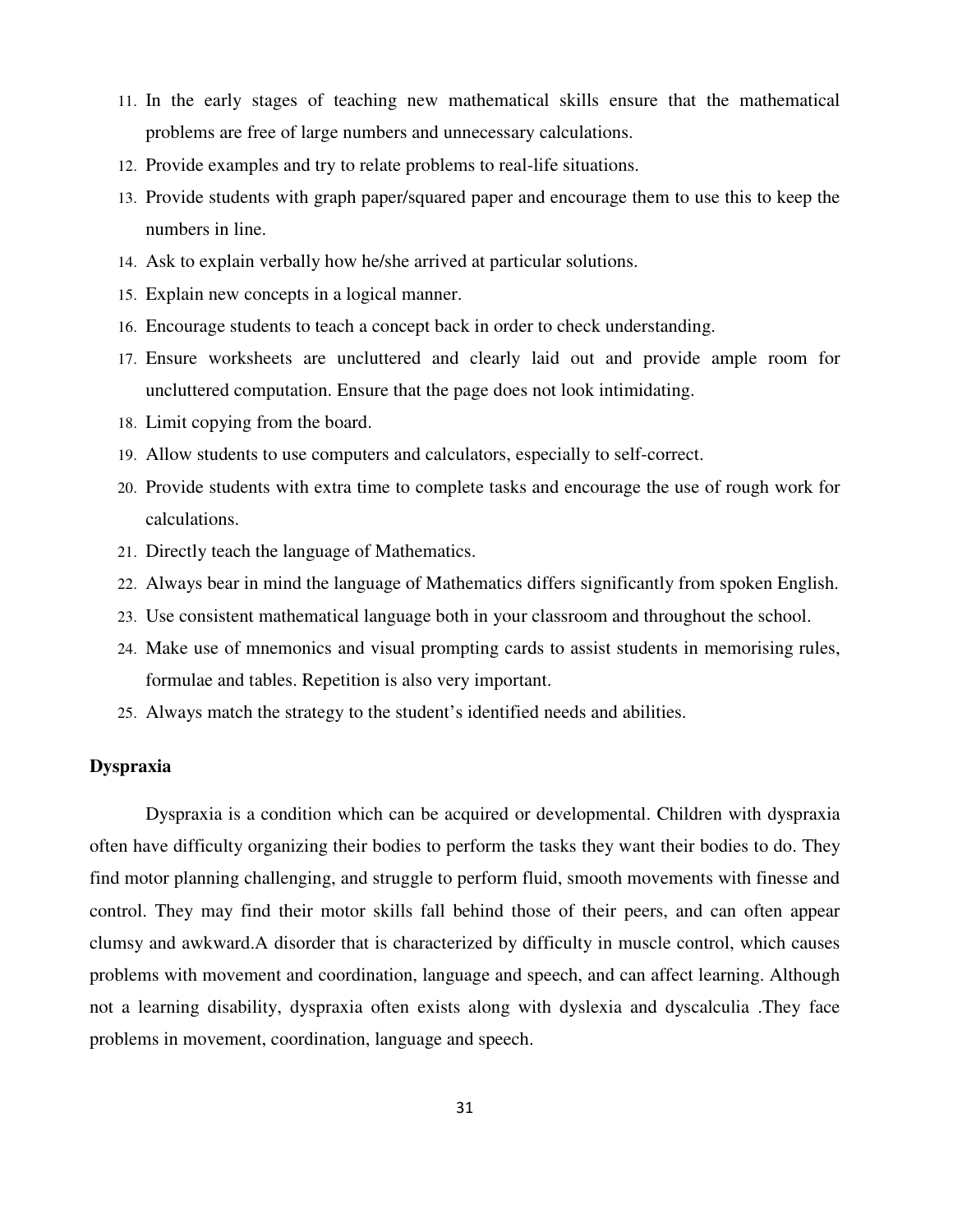

**Figure: 4** 

## *DifferentKindsofDyspraxia*

Dyspraxia can affect different kinds of movement. Professionals you speak to might break it down into these categories:

- 1. **Ideomotor dyspraxia:** Makes it hard to complete single-step motor tasks such as combing hair and waving goodbye.
- 2. **Ideational dyspraxia:** Makes it more difficult to perform a sequence of movements, like brushing teeth or making a bed.
- 3. **Oromotordyspraxia**, also called verbal apraxia or apraxia of speech: Makes it difficult to coordinate muscle movements needed to pronounce words. Kids with dyspraxia may have speech that is slurred and difficult to understand because they're unable to enunciate.
- 4. **Constructional dyspraxia:** Makes it harder to understand spatial relationships. Kids with this type of dyspraxia may have difficulty copying geometric drawings or using building blocks.

## *Signs and Symptoms*

- 1. Exhibits poor balance; may appear clumsy; may frequently stumble
- 2. Shows difficulty with motor planning
- 3. Demonstrates inability to coordinate both sides of the body
- 4. Has poor hand-eye coordination
- 5. Exhibits weakness in the ability to organize self and belongings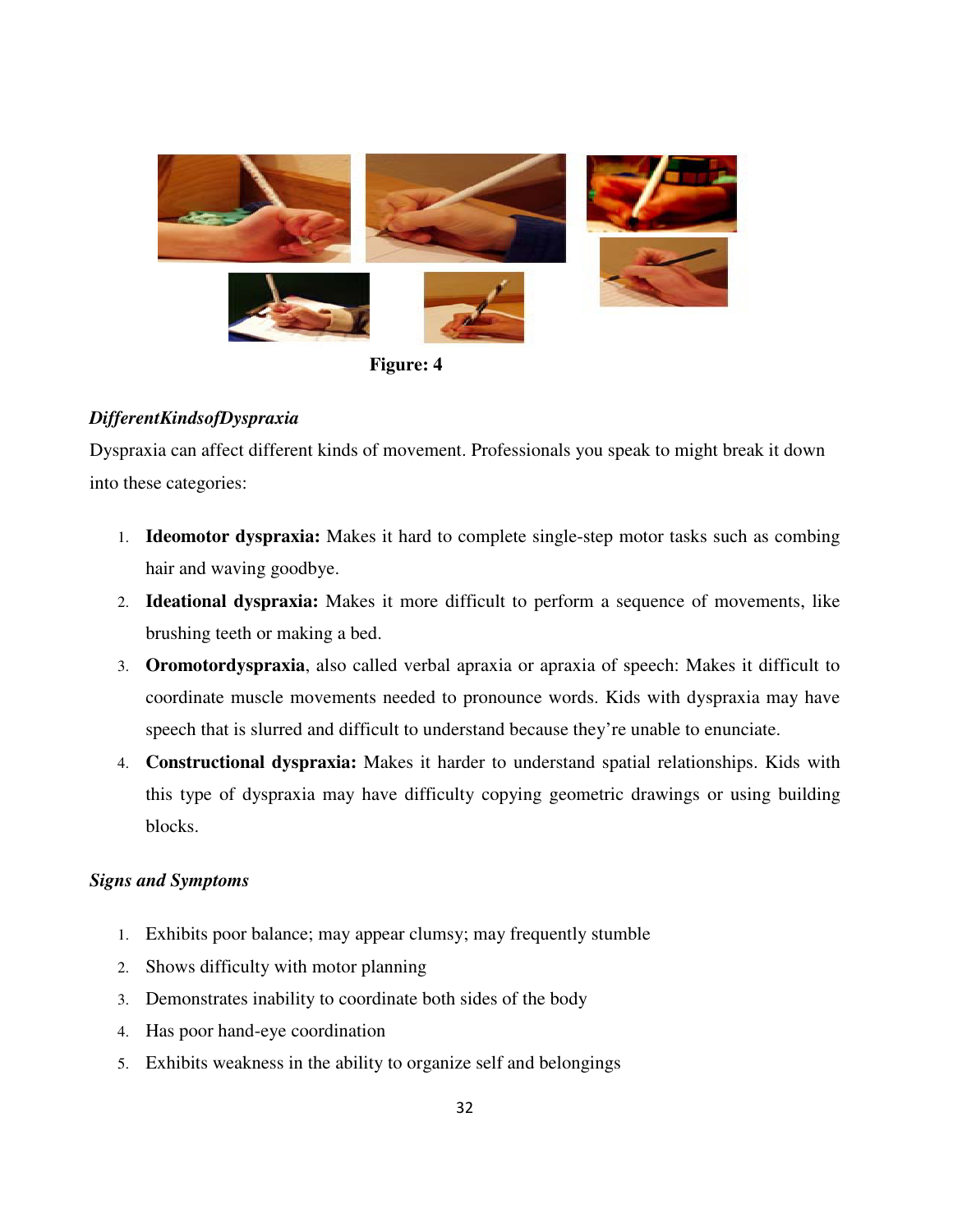- 6. Shows possible sensitivity to touch
- 7. May be distressed by loud noises or constant noises like the ticking of a clock or someone tapping a pencil
- 8. May break things or choose toys that do not require skilled manipulation
- 9. Has difficulty with fine motor tasks such as coloring between the lines, putting puzzles together, cutting accurately or pasting neatly
- 10. Irritated by scratchy, rough, tight or heavy clothing

## *Intervention Strategies*

There are some specific strategies you can employ in and outside the classroom to assist the student with dyspraxia. These include:

- 1. reducing the information load by providing instructions one at a time or as visual and / or auditory instructions.
- 2. avoiding situations where the student has to perform in front of an audience if they don't want to perform.
- 3. keeping objects in the classroom in the same place so it remains a predictable physical environment.
- 4. providing alternatives for handwriting tasks (such as keyboarding).
- 5. involving therapy support services and seeking advice when needed.
- 6. ensuring the play area is safe for a child with dyspraxia.

#### **Approaches in identifying children with Disabilities**

 The Rehabilitation Council of India (1995) reports that not even five per cent of the disabled population are currently enjoying educational facilities. To provide education to this uncovered population, appropriate strategies need to be adopted for locating them for early intervention services. Early intervention would solve many of the problems of the child later in life. The common approaches in identifying persons with disabilities are as follows.

**(1)** *Cognitive approach***:** This identification is purely based on the cognitive abilities of the child. By adopting the cognitive approach, identification of children may be made as those who are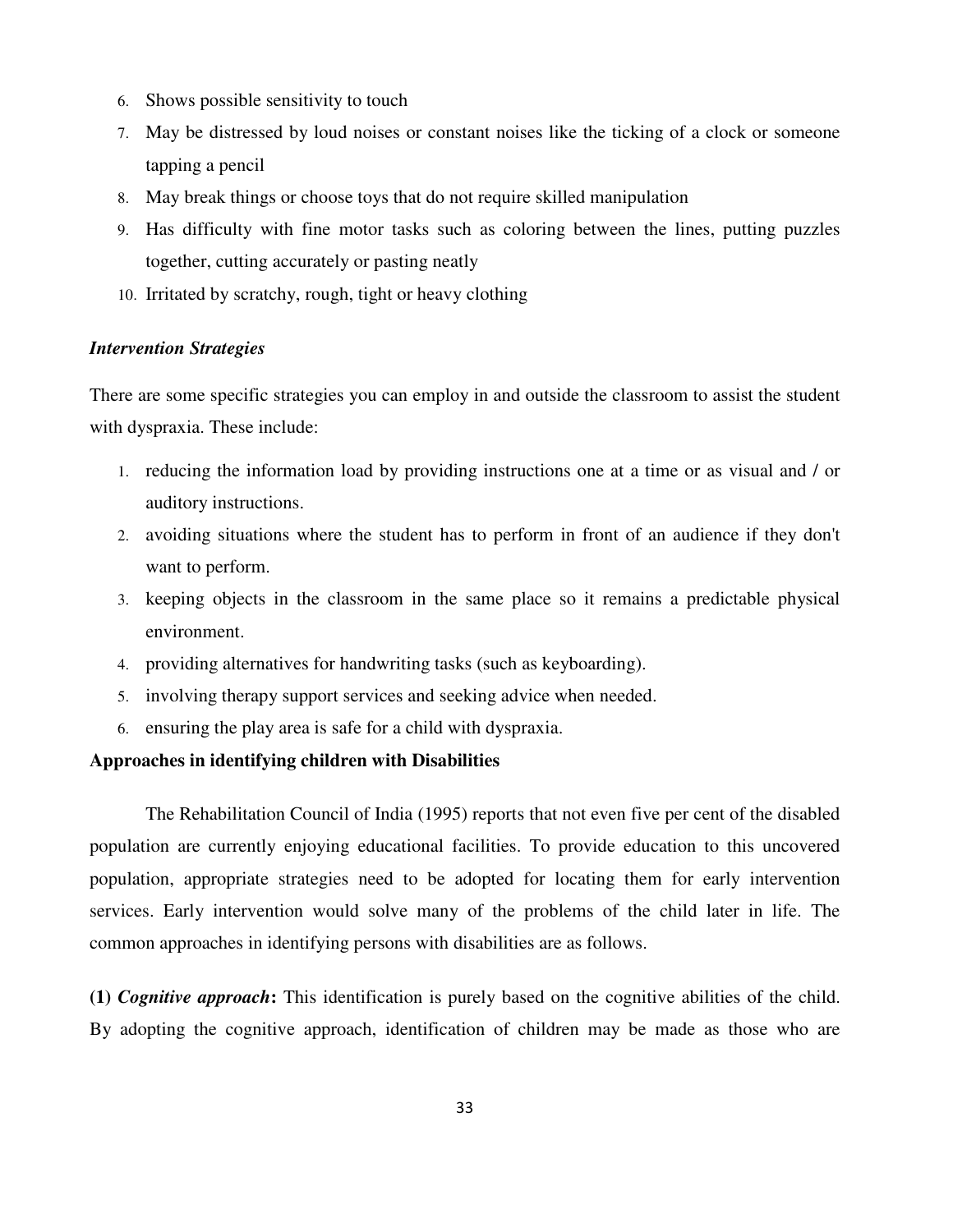mentally retarded, slow learners, normal learners, academically advanced learners and gifted learners. For example

• The child who has an IQ between 50 and 75 will come under the category of educable mentally retarded child.

• The trainable mentally retarded children have an IQ of 25 to 50 and they may find it difficult even to perform manual kind of work.

• Those who have an IQ of less than 25 are called totally dependent category.

**(2)** *Sensory approach***:** The sensory approach is based on the ability of the senses. By adopting it we can identify visually impaired, hearing impaired and deaf & dumb children. Out of them, visually impaired children are neither cognitive impaired nor communication impaired. They lack abilities in the orientation of environment. On the other hand, the deaf child's main problem is in the area of communication skills. The deaf blind children will have a serious disadvantage in both orientation and communication skills. As blind and deaf children are not impaired cognitively, they can follow the same curriculum meant for the sighted and hearing children. However, certain curricular adaptations have to be made to suit their learning styles. **(3)** *Ability-based approach:* There are many children who experience difficulty in processing information. Though their intelligence is normal and senses too are normal, sometimes they perform poorly due to lack of ability in processing information. Information processing theorists feel that these children lack adequate skills in attention, perception, memory, encoding etc. These children are called as learning disabled children. Dysgraphia, Dyslexia and Dyscalculia are some of the defects associated with the learning problems in general.

**(4)** *Society-based approach:* Among disabled children, some of them are facing emotional problems too. The behaviour disorders in these children may also be a result of social problems such as the state of experience of neglect, over-protection, etc. There are many children who experience emotional problems. These children have to be provided the most appropriate environment for overcoming difficulties.

#### **Role of Teacher in Managing Students with Disabilities**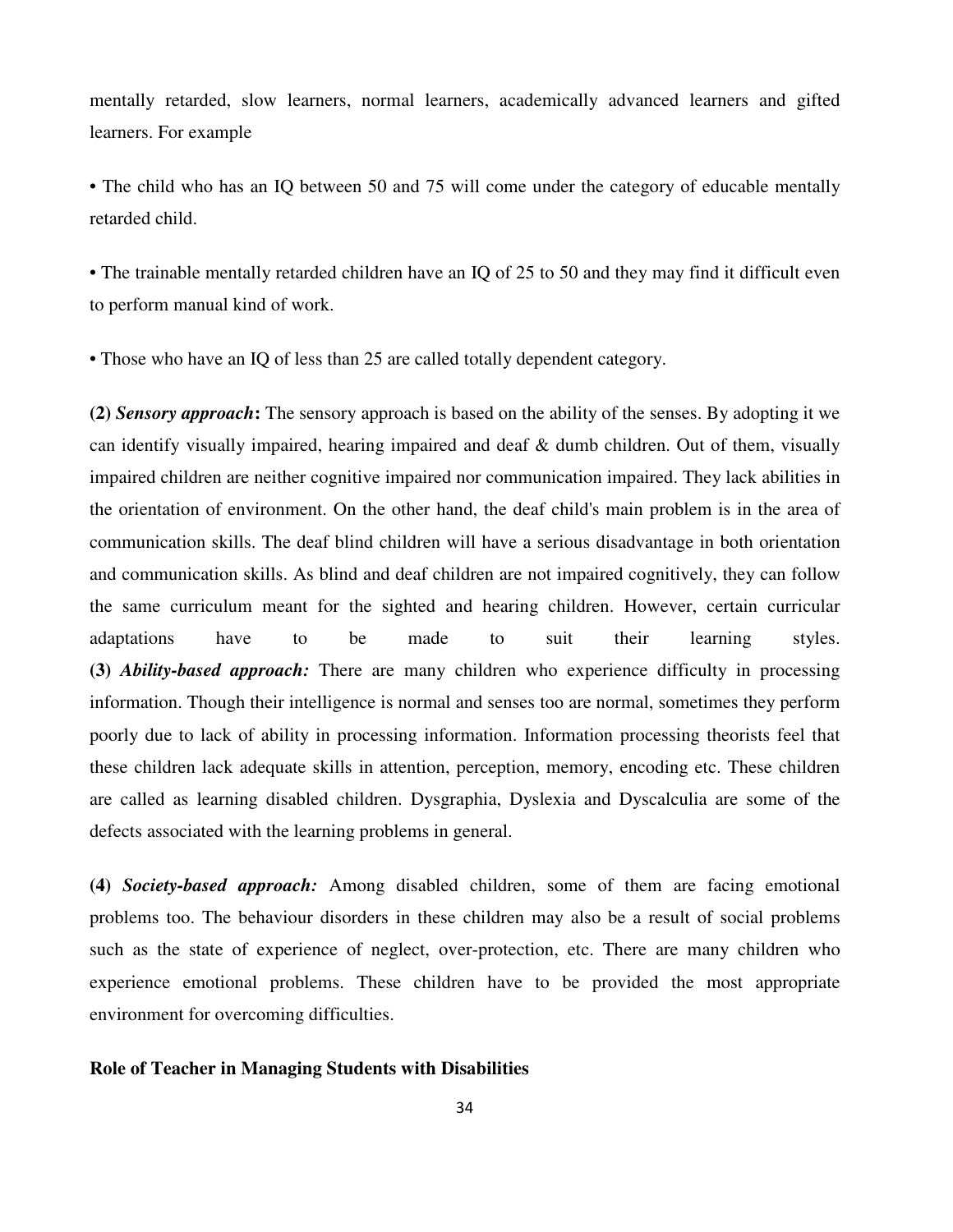- 1. Break learning tasks into small steps.
- 2. Probe regularly to check understanding.
- 3. Provide regular quality feedback.
- 4. Present information visually and verbally.
- 5. Use diagrams, graphics and pictures to support instruction.
- 6. Provide independent practice.
- 7. Provide prompts of strategies to use and when to use them.
- 8. Use graphic organizers to support understanding of relationships between ideas.
- 9. Use adaptive equipment if appropriate (books on tape, laptop computers, etc.).
- 10. Provide clear photocopies of notes and overhead transparencies.
- 11. Provide a detailed course outline before class begins.
- 12. Keep oral instructions logical and concise and reinforce them with brief cue words.
- 13. Repeat or re-word complicated directions.
- 14. Give assignments both in written and oral form.
- 15. Have practice exercises available for lessons, in case the student has problems.
- 16. Have student underline key words or directions on activity sheets (then review the sheets with them).
- 17. Provide and teach memory strategies, such as mnemonic strategies and elaborative rehearsal.
- 18. Clearly label equipment, tools, and materials, and use color-coding.
- 19. Provide a peer tutor or assign the student to a study group.
- 20. Use mnemonic devices to teach steps of a math concept.

## **Conclusion:**

A learning disability is a neurological disorder. In simple terms, a learning disability results from a difference in the way a person's brain is "wired." Children with learning disabilities are as smart or smarter than their peers. But they may have difficulty reading, writing, spelling, reasoning, recalling and organizing information if left to figure things out by themselves or if taught in conventional ways.A learning disability can't be cured or fixed; it is a lifelong issue. With the right support and intervention, however, children with learning disabilities can succeed in school and go on to successful, often distinguished careers later in life.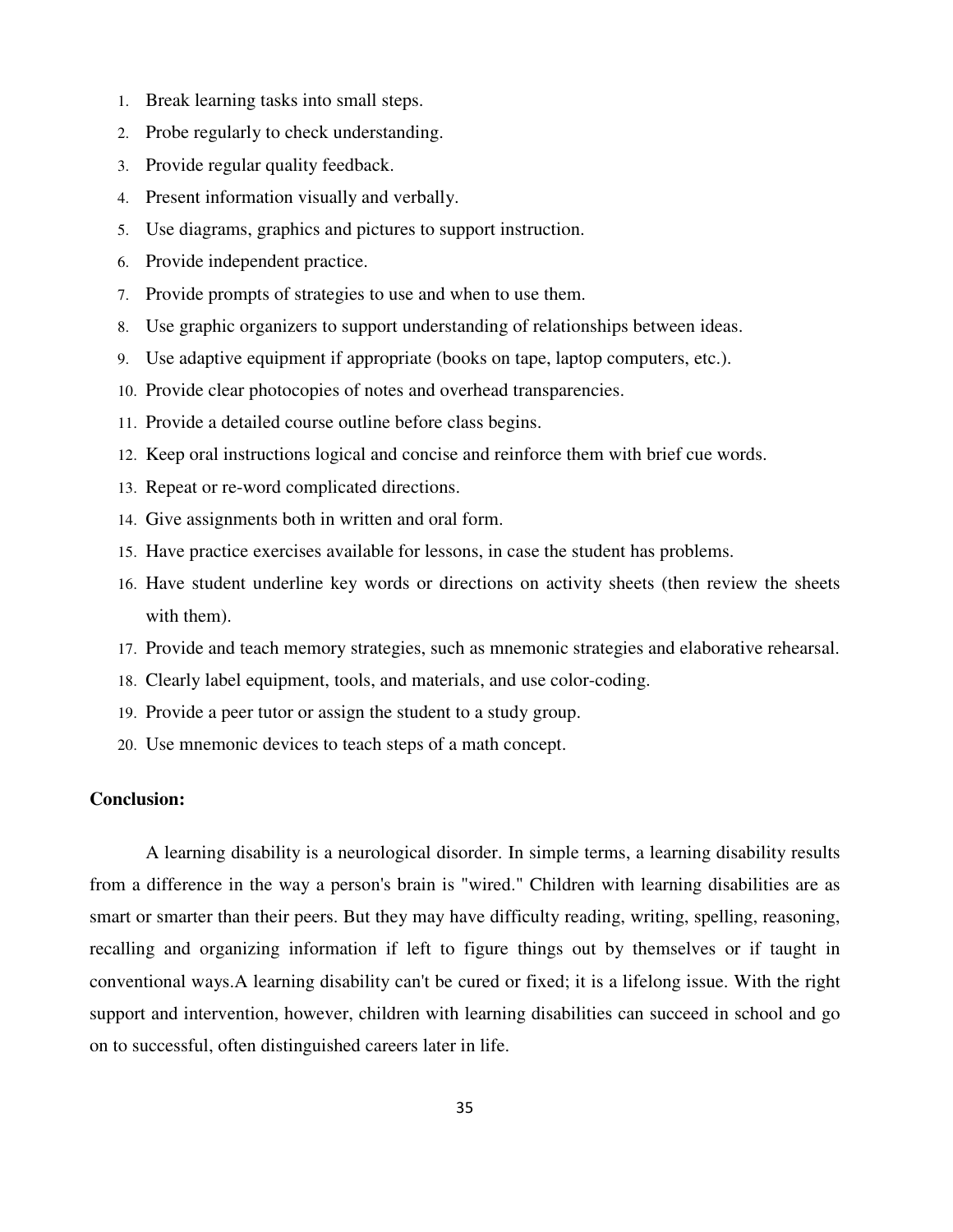Parents can help children with learning disabilities achieve such success by encouraging their strengths, knowing their weaknesses, understanding the educational system, working with professionals and learning about strategies for dealing with specific difficulties.

#### **Questions for discussion and reflection**

- 1. Explain the different kinds of learning disabilities.
- 2.Describe the importance and means of identifying the learning disabilities of students.

3**.**Suggest the strategies to overcomethe learning disabilities of students

4.Explain the various approaches in identifying children with disabilities.

5.Discuss the role of teacher in managing students with disabilities.

## **References:**

- 1. Algozzine,Robert&Ysseldyke,James(2006).Teaching students with learning disabilities.California: Corwin press.
- 2. Smith,Corrine&Strick,Lisa(1999).Learning disabilities A to Z.New York: Fireside books.
- 3. http://www.sess.ie/categories/specific-learning-disabilities/dyscalculia/tips-learning-andteaching
- 4. http://www.brighthubeducation.com/special-ed-neurological-disorders/64669-interventionsfor-dysgraphia-ideas-for-teachers-parents-and-students/
- 5. http://dyslexiahelp.umich.edu/professionals/dyslexia-school/strategies-for teachers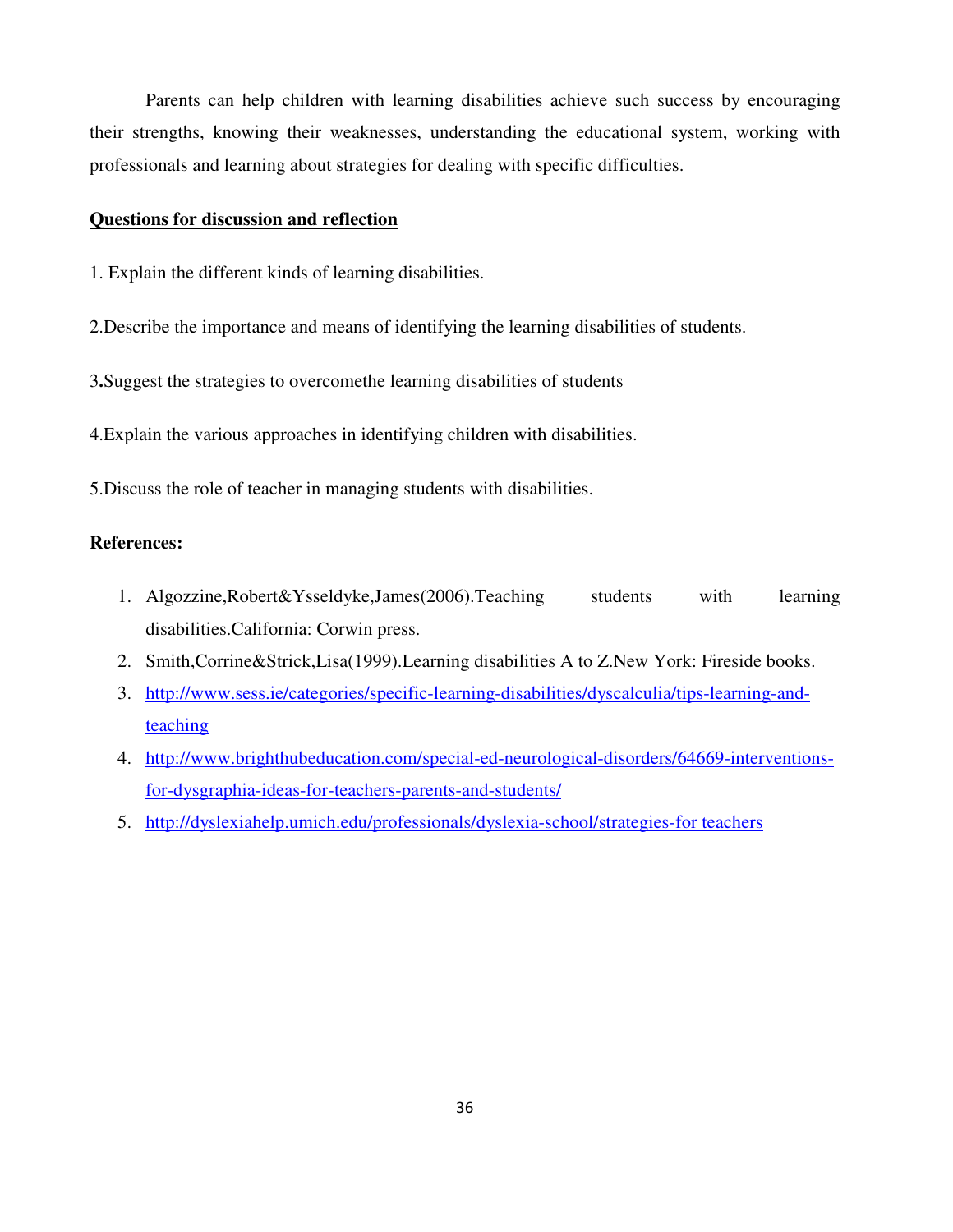#### **UNIT-III:MODELS OF DISABILITY**

#### **Objectives**

After the completion of the unit, the learners will be able to:

- 1. explainthe concepts of models of disability.
- 2. describe the different models of disability.
- 3. discuss the importance of models of disability.
- 4. analyse the features of various models of diversity.

#### **Introduction**

 Models of Disability are tools for defining impairment and, ultimately, for providing a basis upon which government and society can devise strategies for meeting the needs of disabled people. Some thought they do not reflect a real world, often incomplete and encourage narrow thinking, and seldom offer detailed guidance for action. However, they are a useful framework in which to gain an understanding of disability issues, and also of the perspective held by those creating and applying the models. Models of disability are essentially devised by people about other people. They provide an insight into the attitudes, conceptions and prejudices. From this, Models reveal the ways in which our society provides or limits access to work, goods, services and economic influence for people with disabilities.

 Models are influenced by two fundamental philosophies. The first sees disabled people as dependent upon society. This can result in paternalism, segregation and discrimination. The second perceives disabled people as customers of what society has to offer. This leads to choice, empowerment, equality of human rights, and integration.

#### **The Medical Model or Individual Model**

 The medical model of disability is a medical model by which illness or disability, being the result of a physical condition intrinsic to the individual may reduce the individual's quality of life, and cause clear disadvantages to the individual.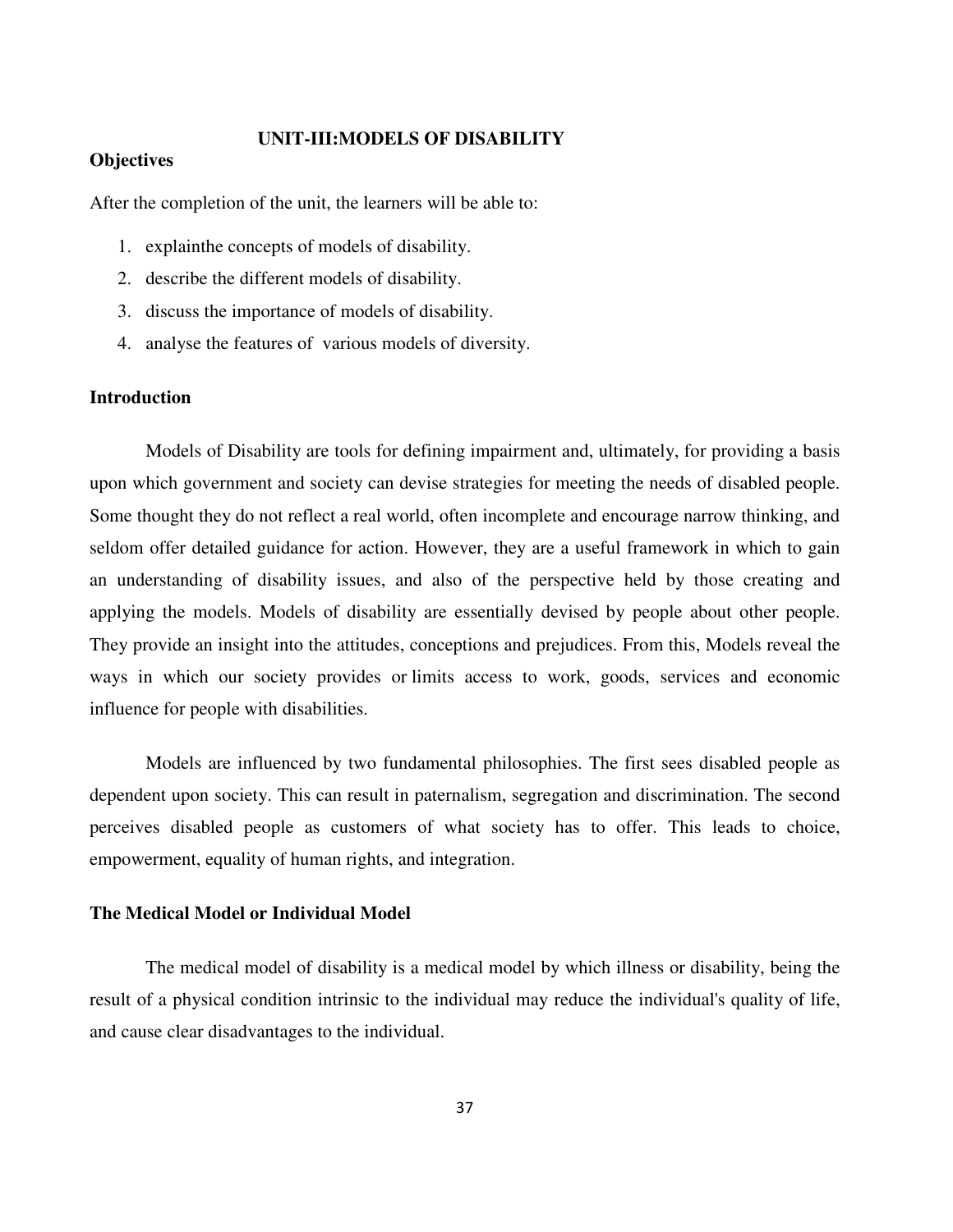The medical model is presented as viewing disability as a problem of the person, directly caused by disease, trauma, or other health condition which therefore requires sustained medical care provided in the form of individual treatment by professionals. In the medical model, management of the disability is aimed at a "cure," or the individual's adjustment and behavioral change that would lead to an "almost-cure" or effective cure. In the medical model, medical care is viewed as the main issue, and at the political level, the principal response is that of modifying or reforming healthcare policy.

 Here disabled people are defined by their illness or medical condition. They are disempowered on the basis of medical diagnosis used to regulate and control their access to social benefits, housing, education, leisure and employment. This model promotes the view of a disabled person being a dependent and needing to be cured or cared for, and it justifies the way in which disabled people have been systematically excluded from society. This model is also known as the 'individual model' because it promotes the notion that it is the individual disabled person who must adapt to the way in which society is constructed and organised. It is sometimes referred to as the Biological-Inferiority or Functional-Limitation Model.

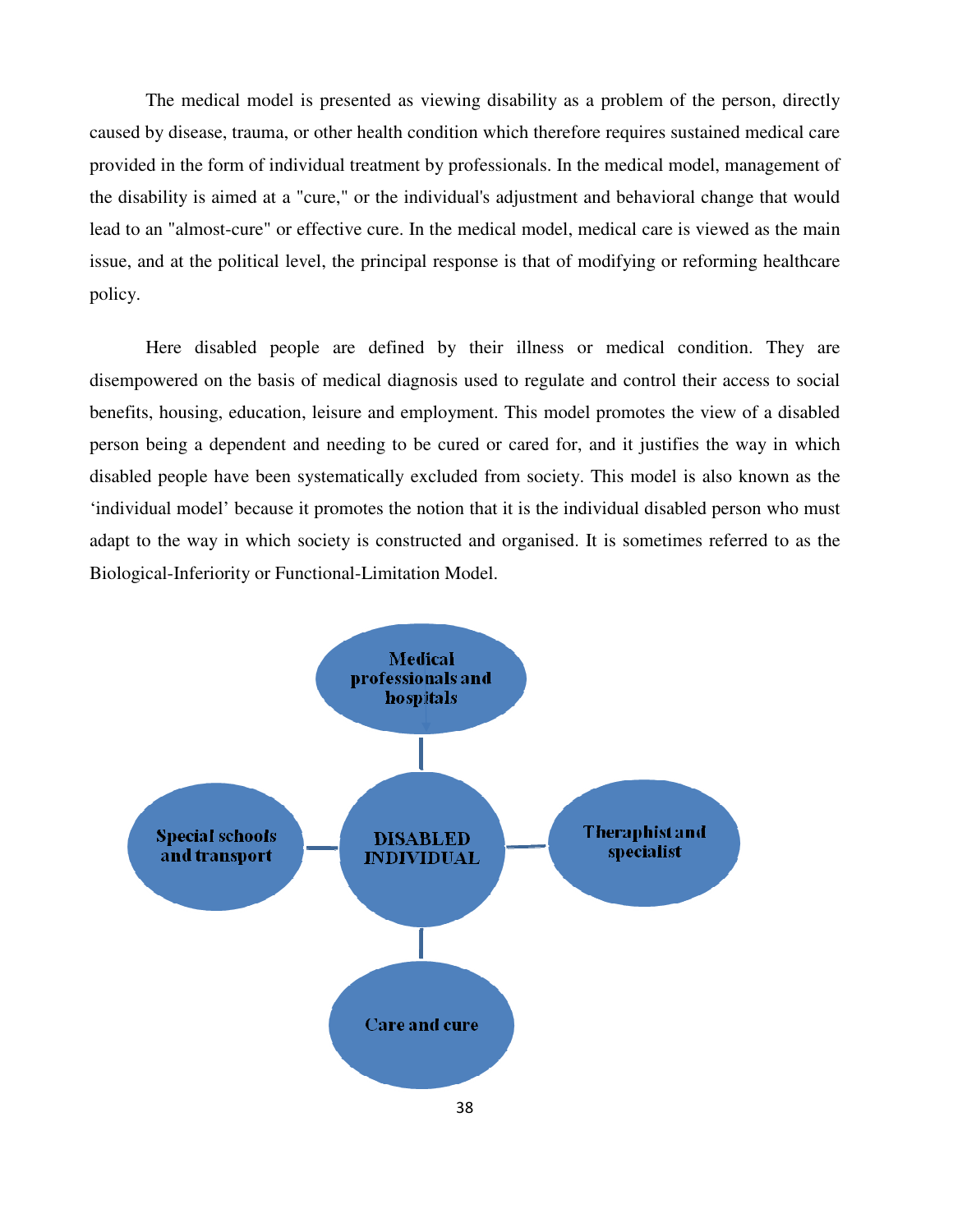It is illustrated by the World Health Organisation's definitions, which significantly were devised by doctors:

*Impairment*: Any loss or abnormality of psychological or anatomical structure or function.

**Disability**: Lack of ability to perform an activity in the manner or within the range considered normal for a human being.

*Handicap*: Any disadvantage for a given individual, resulting from impairment or a disability that limits or prevents the fulfilment of a role that is normal for that individual."

 And hence the medical approach is to make people with disabilities "normal" which of courseimplies that people with disabilities are in some way abnormal. Persons with disabilities need special services, such as special transport systems and welfare social services. For this purpose, special institutions exist, for example hospitals, special schools or sheltered employment places where professionals such as social workers, medical professionals, therapists, special education teachers decide about and provide special treatment, education and occupations.

#### **The Social Model of Disability**

 In 1983, a disabled academician Mike Oliver coined "social model of disability." It focussed on an independent model and a social model, derived from the distinction originally made between impairment and disability. A fundamental aspect of the social model concerns equality and strongly believes in the phrase "Nothing about us without us". The social model of disability is based on a distinction between the terms "impairment" and "disability." Impairment is used to refer to the actual attribute, the abnormality, of a person, whether in terms of limbs, organs or mechanisms, including psychological. It addresses issues such as under-estimation of potential of disabled people to contribute to the society by enhancing economic values if given equal rights, suitable facilities and opportunities.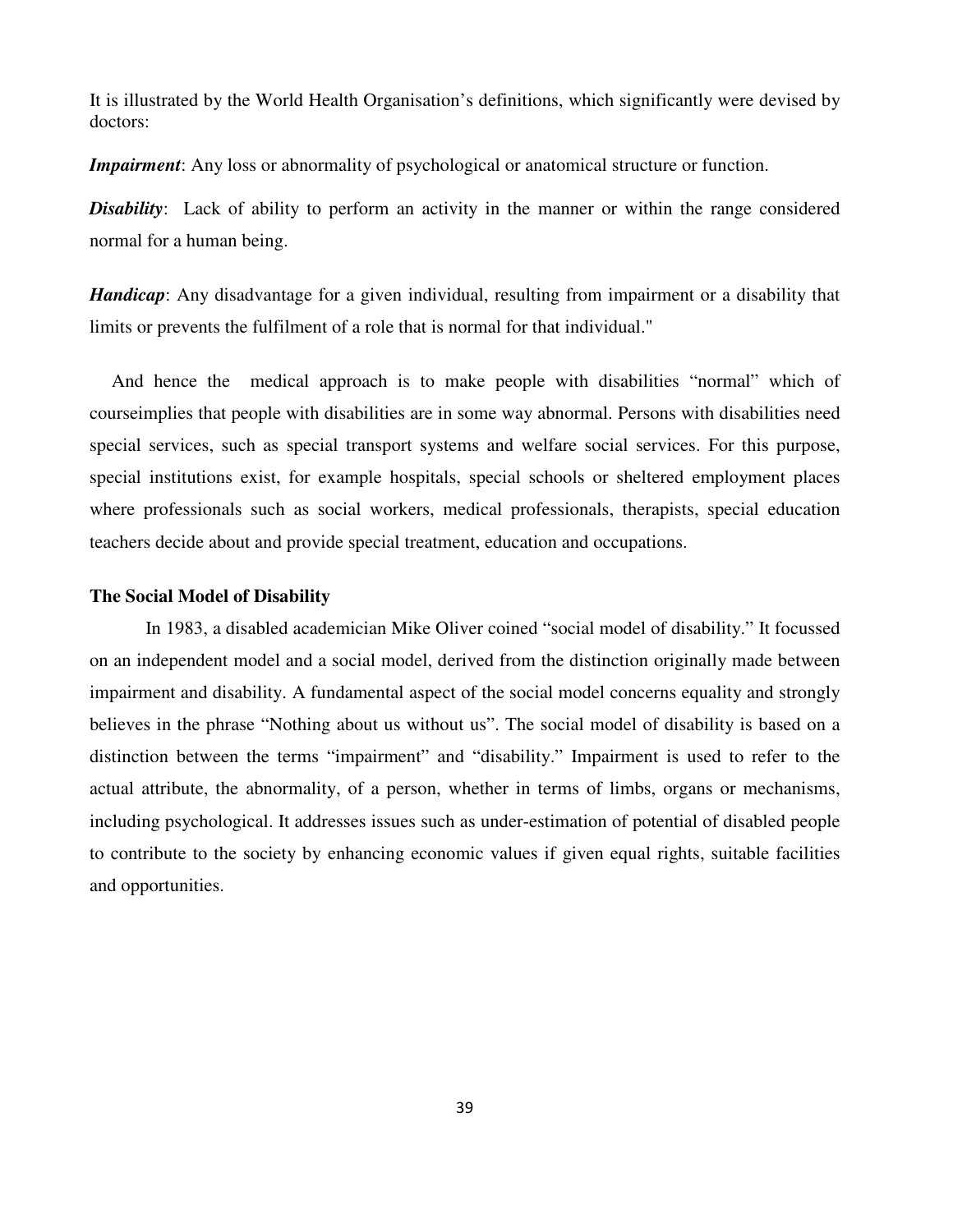

The Social Model regards *disability*to be a result of the way society is organised. Shortcomings in the way society is organised mean that people with disabilities face the following types of *discrimination* and barriers to *participation.*

- Attitudinal: This is expressed in fear, ignorance and low expectations (influenced by culture and religion);
- Environmental: This results in physical inaccessibility affecting all aspects of life (market and shops, public buildings, places of worship, transport, etc.); and
- Institutional: This means legal *discrimination.* Persons with disabilities are excluded from certain rights (e.g. by not being allowed to marry or to have children), or from school, etc.

 According to the Social Model, a *disability*not only depends on the individual but also on the environment, which can be disabling or enabling in various ways. The social model describes that these variations from the "normal state" are in fact, normal and that any disability is the result of societal perceptions rather than barriers to participation in life.

 The social model approaches disability problems, and therefore solutions, in a very different fashion than the biomedical model. For example, an individual with limited hand and arm strength may have problems opening public doors. The biomedical model would propose a solution that would address physical strength issues in the upper limb, perhaps through the provision of physical therapy. The social model, conversely, would suggest a solution that would address the environmental limitation that imposed this disability and may advocate for automatic doors to replace the manual ones.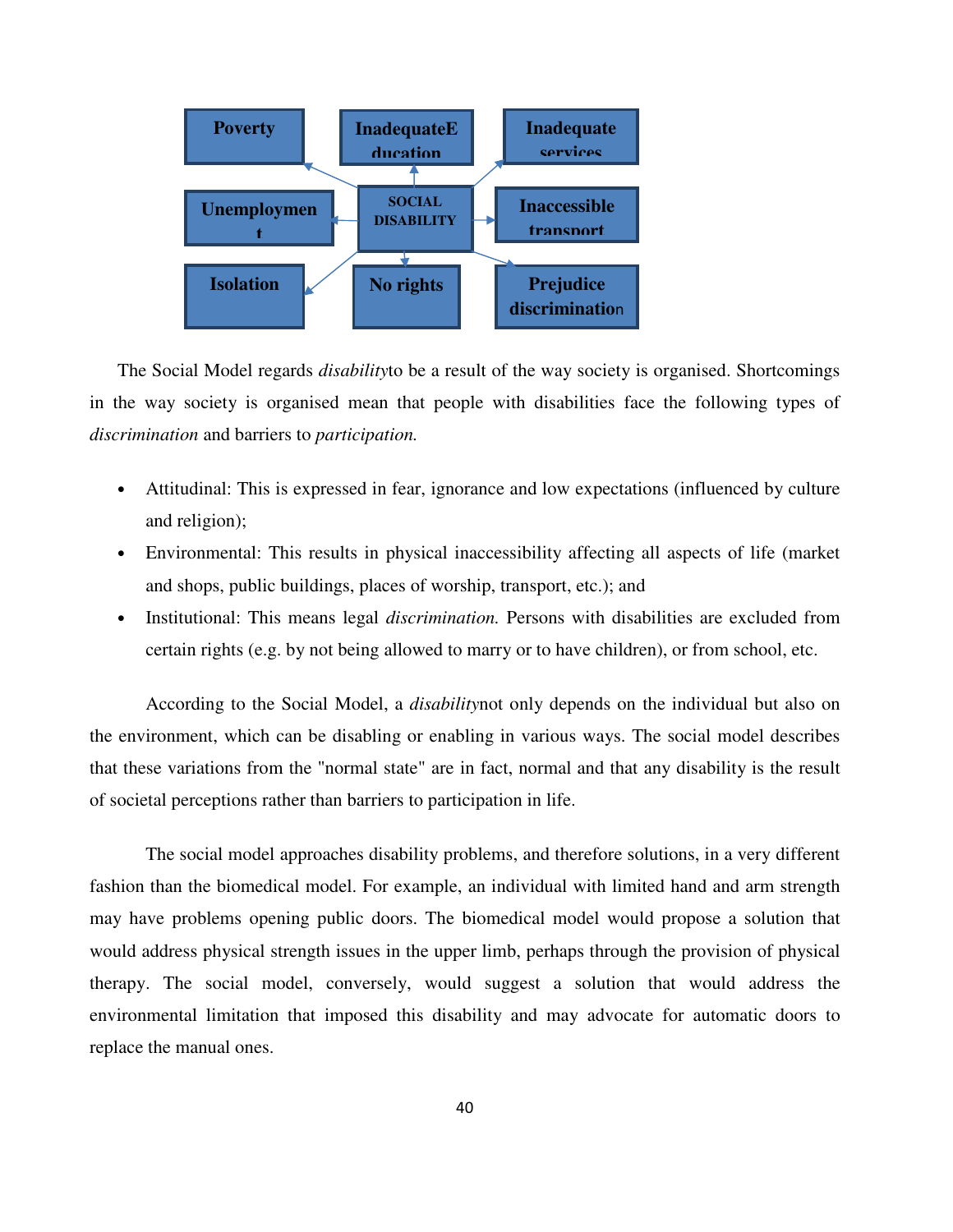The social model advocates equality among individuals, and proposes that everyone can fully and completely participate in life if society's attitudes, information, and physical structures are appropriate for both "normal" and "differently abled" individuals.

 The social model seeks to change society in order to accommodate people living with impairment; it does not seek to change persons with impairment to accommodate society. It supports the view that people with disability have a right to be fully participating citizens on an equal basis with others.

#### **HUMAN RIGHTS MODEL**

 This is the definition of **DRPI (Disability Rights Promotion International).** According to this group and many other rights groups, "As full citizens with equal rights, people with disabilities are entitled to: access to education, equal rights to parenthood, rights to property ownership, access to courts-of-law, political rights such as the right to vote, equal access to employment"

A human rights approach to disability acknowledges that people with disabilities are rights holders and that social structures and policies restricting or ignoring the rights of people with disabilities often lead to discrimination and exclusion. A human rights perspective requires society, particularly governments, to actively promote the necessary conditions for all individuals to fully realize their rights.

 However, the rights approach does not address fundamental flaws within the system that disabled people are seeking inclusion in. For example, the rights model recognizes the right of disabled people to own private property but does not question fundamental injustices attached to property ownership. Further, it does not necessarily address colonialism which has resulted in much of the property ownership in many parts of the world to be a direct result of racism and theft.

 It is important to acknowledge that much of the access and privileges that disabled people have today is a direct result of the people who struggled and continue to struggle for disability rights. Many people have fought very hard for disabled people's inclusion in society and these struggles need to be recognized and celebrated. However, we need to do more than fight for rights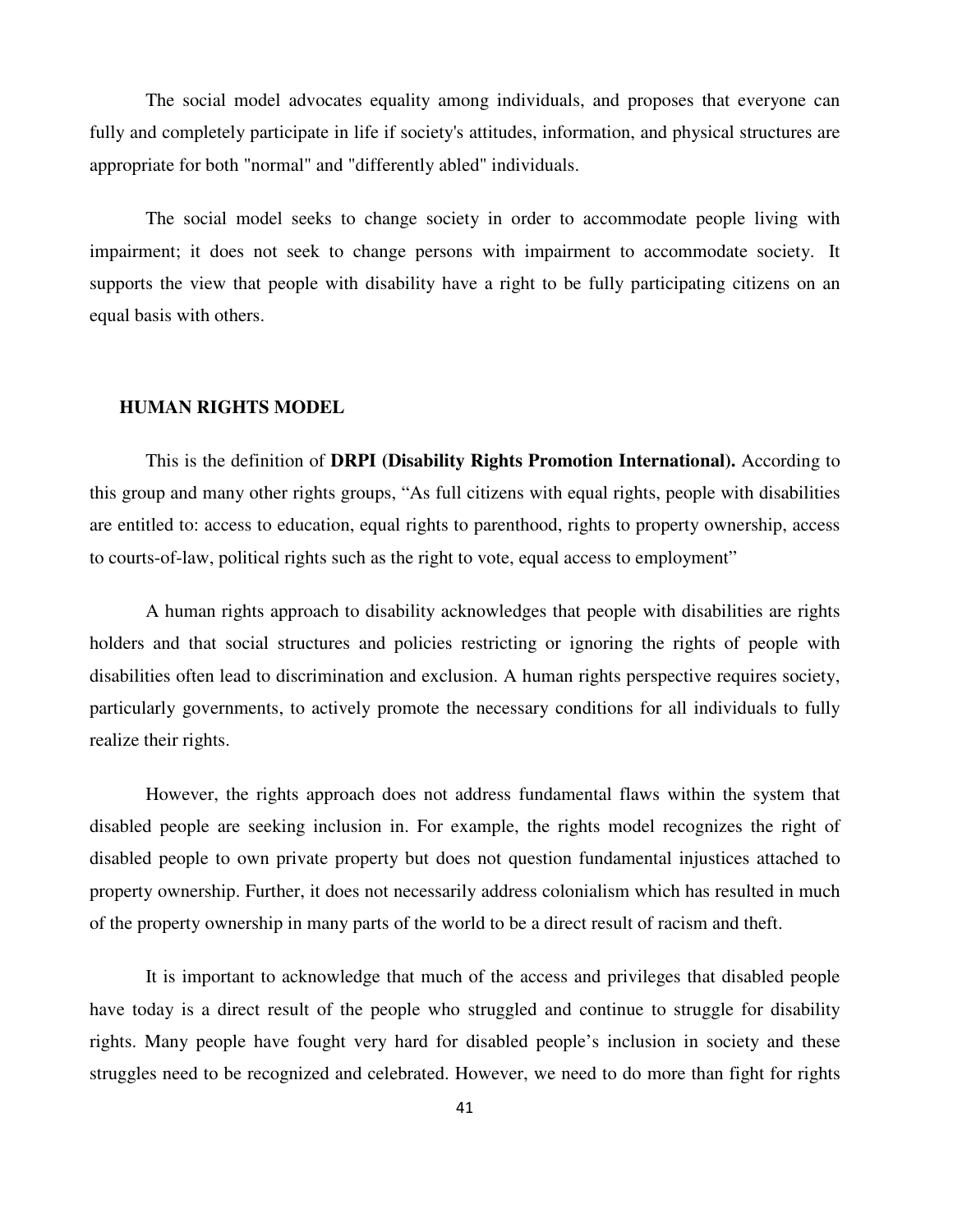within society as it is structured now, we need to fight for social justice for everyone and that means restructuring society.

 A human rights-based approach to disability implies that all people are active subjects with legal claims and that persons with disabilities need to participate in all spheres of society on an equal basis with their non-disabled peers.According to the human rights-based approach to development as defined by the UN, development cooperation contributes to capacity development of "duty bearers", i.e. States and their institutions acting with delegated authority, to meet their obligations, and on the other hand of "rights-holders", e.g. persons with disabilities, to claim their rights.

Throughout this process, the following core human rights principles should be applied:

- Equality and non-discrimination
- Participation and empowerment
- Transparency and accountability

 Development cooperation needs to address the multiple barriers to the inclusion of persons with disabilities - physical, attitudinal and communication barriers. As these barriers can be found in all sectors and at all levels, a human rights-based approach to disability is relevant for programmes in a variety of sectors, including infrastructure, water and sanitation, health, education, social protection, employment, economic development or governance. Applying an HRBA (human rights-based approach) demands more than simply adding persons with disabilities to the target groups of development programmes.

It means adhering to and promoting the core human rights principles that underpin international human rights law. The Physical accessibility, Information and communication accessibility are the dimensions of accessibility. Physical accessibility is a key dimension for all development programmes that include an infrastructure component. Information and Communication accessibility can be improved by providing information material in accessible formats or by using alternative communication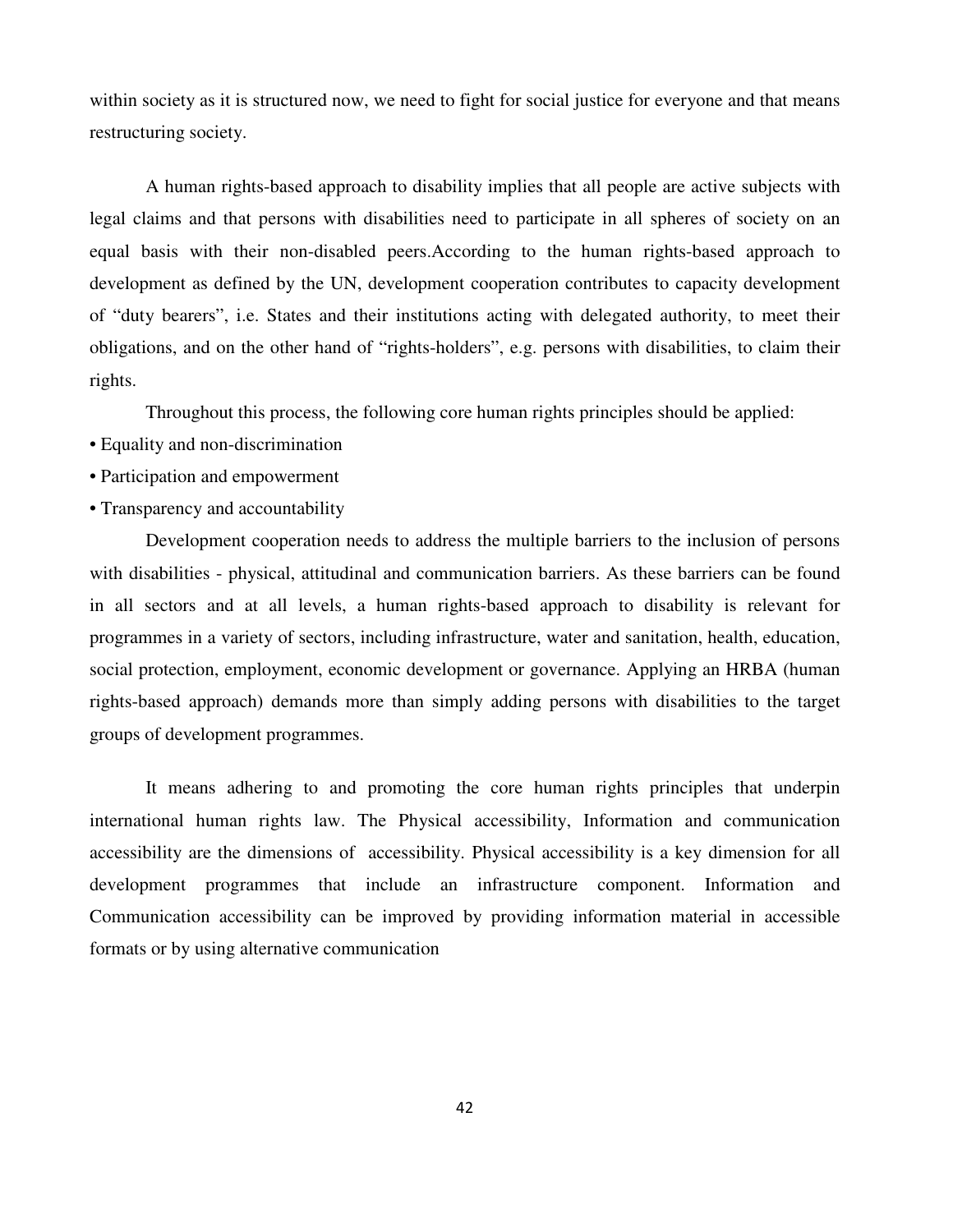

This model is closely related to the Social Model. It focuses on the fulfilment of human rights, for example the right to equal opportunities and *participation*in society. Consequently, society has to change to ensure that all people including people with disabilities have equal possibilities for *participation.* It is a fact that persons with disabilities often face a denial of their basic human rights, for example the right to health or the right to education and employment. Laws and policies therefore need to ensure that these barriers created by society are removed. The Rightsbased Model states that support in these areas is not a question of humanity or charity, but instead a basic human right that any person can claim.

 The two main elements of the rights-based approach are *empowerment*and accountability. Empowerment refers to the *participation*of people with disabilities as active stakeholders, while accountability relates to the duty of public institutions and structures to implement these rights and to justify the quality and quantity of their implementation.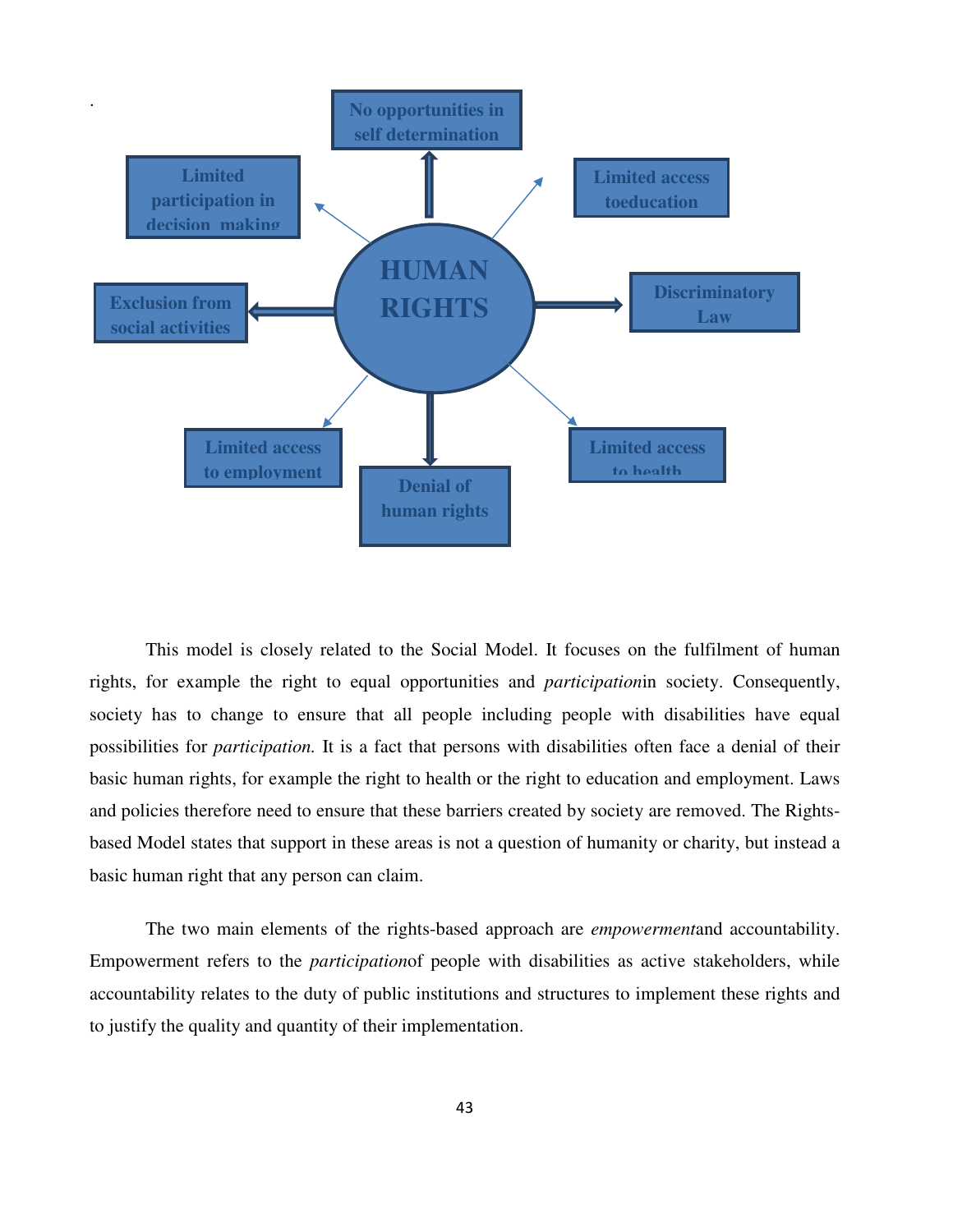The human rights model positions disability as an important dimension of human culture, and it affirms that all human beings irrespective of their disabilities have certain rights which are absolute. This model builds upon the spirit of the Universal Declaration of Human Rights,1948, according to which, 'all human beings are born free and equal in rights and dignity.'

#### **THE CHARITY MODEL**

 This model treats persons with disability as helpless victims needing 'care' and 'protection'. This model relies largely on the goodwill of benevolent humanitarians for 'custodial care' of the person with disabilities rather than justice and equality and creates an army of powerless individuals dependent on either arrangements maintained by these so called benevolent individuals who are outside of the mainstream development and State sponsored charities or mechanisms of social support like special schools and protection homes for person with disabilities.In the core of this model, disability was perceived as a disqualification for claiming the right of social resources which ensured the exclusion of persons with disabilities from social

arrangements, public services and justified their exclusion from mainstream education and employment.

The Charity Model sees people with disabilities as victims of their *impairment.* Depending on the *disability*, the disabled persons cannot walk, talk, see, learn, or work. Disability is seen as a deficit. Persons with disabilities are not able to help themselves and to lead an independent life. Their situation is tragic, and they are suffering. Consequently, they need special services, special institutions, such as special schools or homes because they are different. People with disabilities are to be pitied and need our help, sympathy, charity, welfare in order to be looked after. Sometimes people with disabilities themselves adopt this concept, in which case they usually feel "unable" and have a low sense of self-esteem.

 The idea of being recipients of charity lowers the self-esteem of people with disabilities. In the eyes of "pitying" donors, charitable giving carries with it an expectation of gratitude and a set of terms imposed upon the beneficiary. The first is patronising; the second limiting upon the choices open to disabled people. Also, employers will view disabled people as charitable cases. Rather than address the real issues of creating a workplace conducive to the employment of people with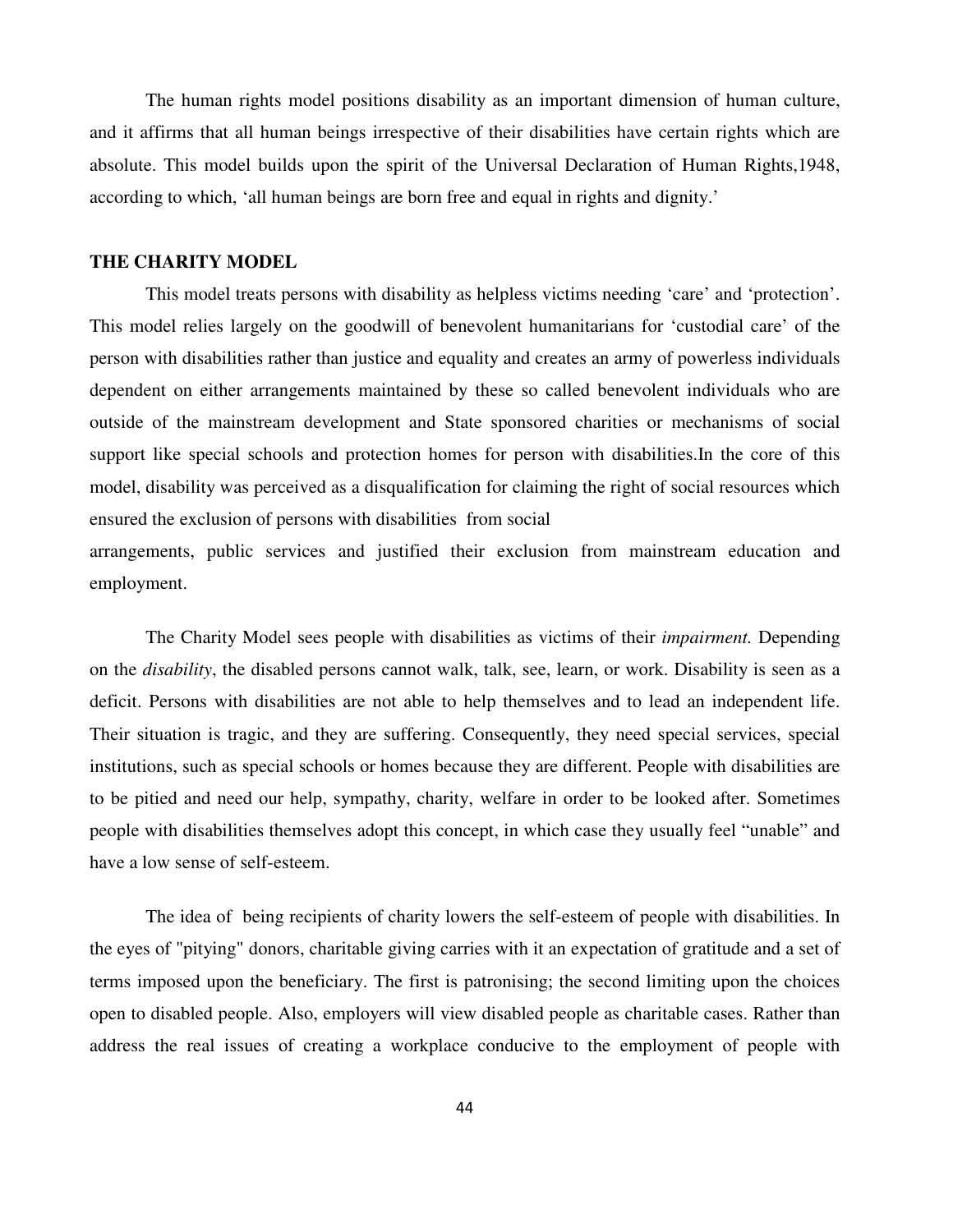disabilities, employers may conclude that making charitable donations meets social and economic obligations.



This is not to advocate dismantling charities and outlaw caring, charitable acts, which enrich our society and bring badly needed funds. But we do need to educate charity managers and professionals to review the way they operate and ensure that funds are channeled to promote the empowerment of disabled people and their full integration into our society as equal citizens requiring our respect and not our pity.

## **THE DISABLEMENT MODEL**

 The Disablement Model was created in the early 1960's by sociologist SaadNagi as part of efforts to study disability for the United States Social Security Administration (SSA). This model describes four basic phenomena that Nagi considered fundamental to rehabilitation, active pathology, impairment, functional limitations, and disability.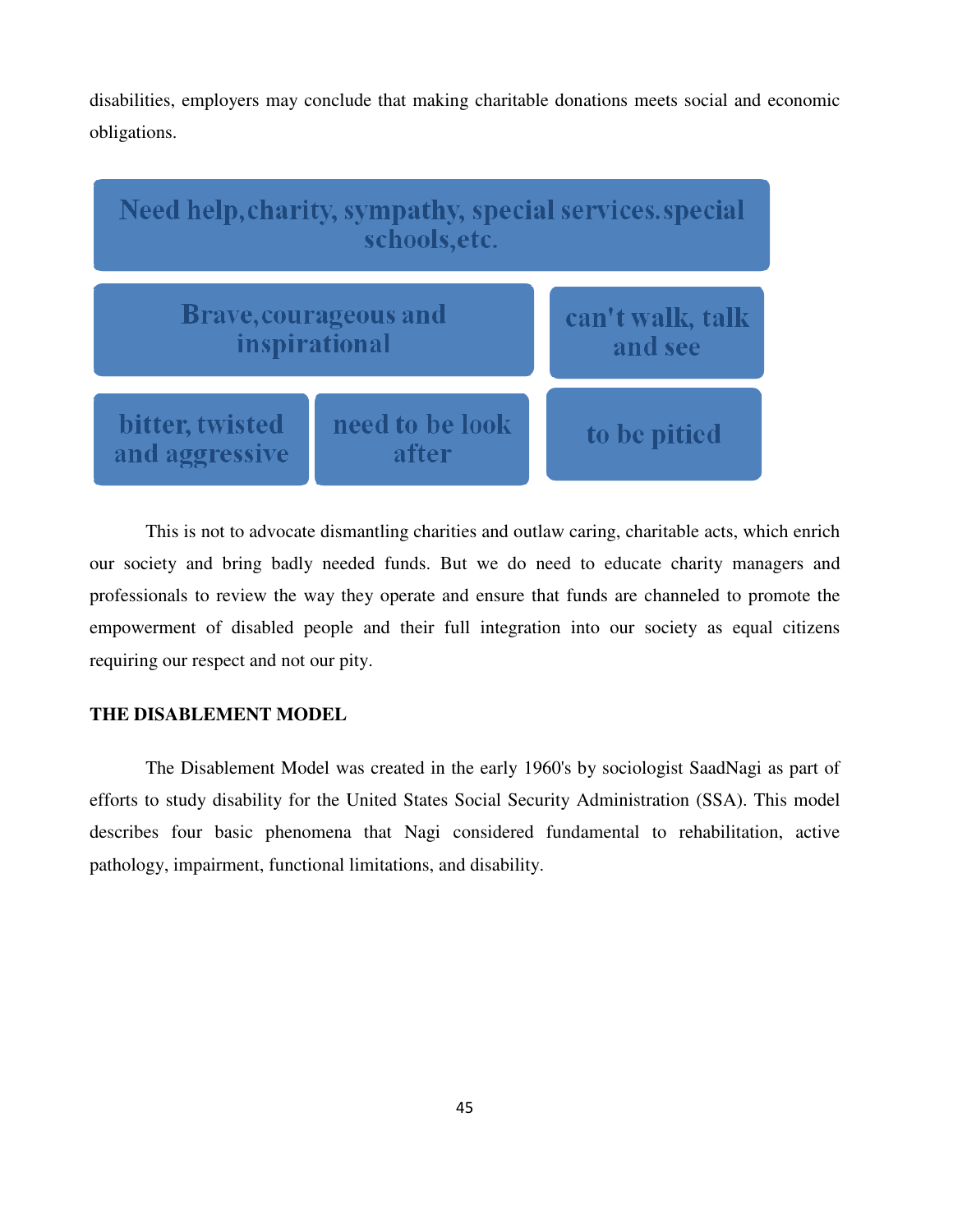

The four elements of Nagi's Disablement Model:

- **Active pathology** describes an interruption in normal body processes that leads to a deviation from the normal state. These include infection, trauma, disease processes, or other degenerative conditions.
- **Impairment** is the complete loss, damage to, or interruption in normal body structures or systems. Interestingly, this model describes how active pathologies commonly result in impairments, but the reverse is not always true. For example, impairment, such as a congenital limb absence, is not the result of active pathology.
- **Functional Limitations** are described as individual performance restrictions. Here, a muscular contraction could cause a functional limitation such as limited range-of-motion in the upper limb.
- **Disability** is described as an express physical and/or mental limitation is the context of a society.

 The Disablement Model views disability as an interaction between the individual and society. Furthermore, Nagi's model suggests that individual and social accommodations to an underlying pathology may diminish disability for one individual, while emphasizing it in another individual

## **THE DISABILITY CREATION PROCESS**

The disability creation process is close to the International Classification of Functioning, Disability and Health developed by the World Health Organization (WHO). It is also in line with the definition of disability provided in the United Nations Convention on the Rights of Persons with Disabilities (UNCRPD). At present these three converging references provide a shared, common vision and understanding of disability and add clarity to the notions of impairment, disability and disabling situations. Disability is not considered a characteristic of the person but as the result of interaction between the person and his/her environment. Reducing situations of disability therefore implies action on both personal and environmental factors.

 Disability is therefore not only the concern of medical services: it needs to be inscribed more broadly within multi-sector dynamics and needs to be addressed by all development sectors such as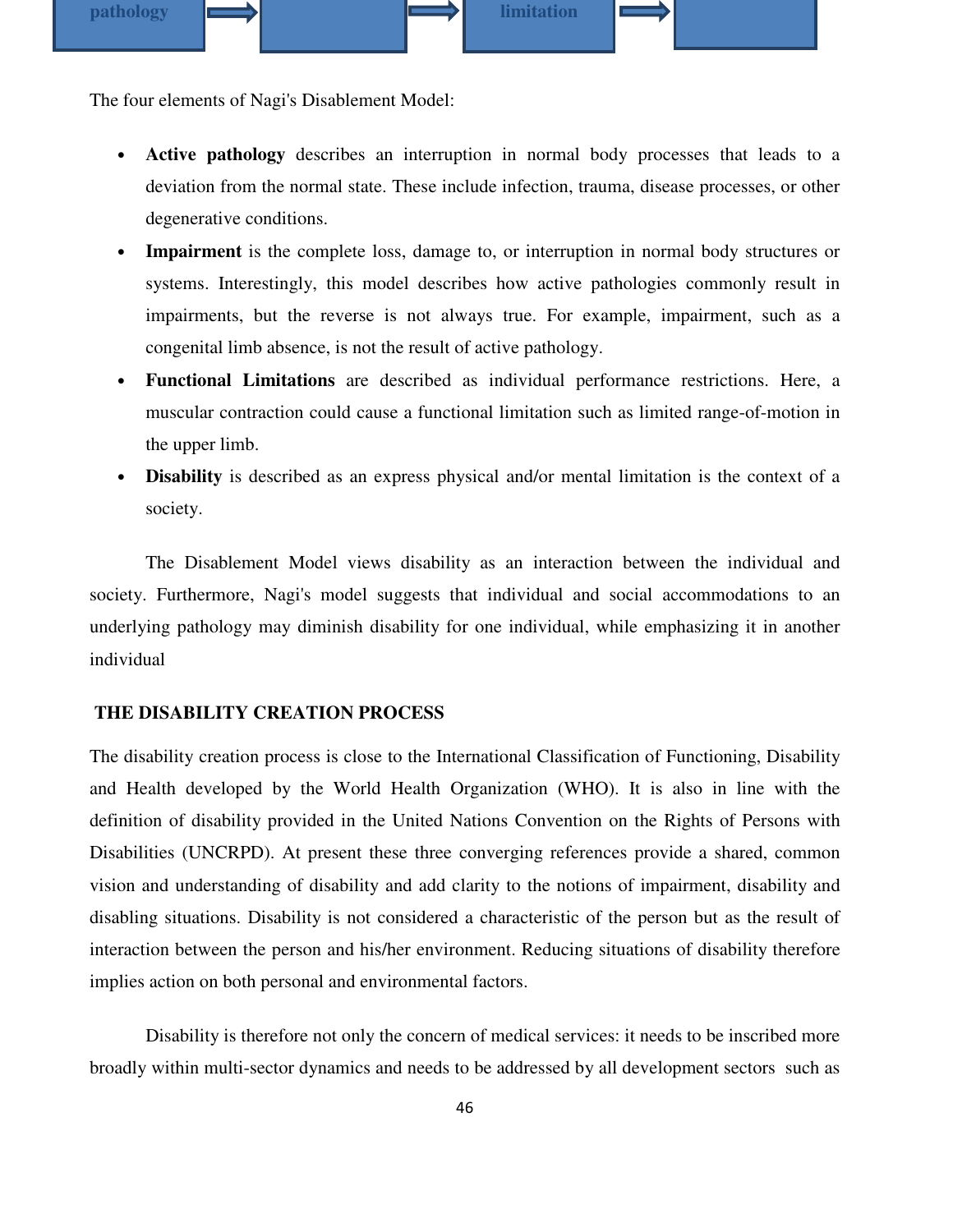education, employment, health, social protection with a cross-cutting approach. Disability is relevant to all development stakeholders acting at international, national and/or local levels.



The Disability Creation Process is an adaptation of the human development model in the area of disability. It uses the central notion of social participation as resulting from an interaction between personal factors and environmental factors.

**Personal factors**, which are internal, are the result of the combination of **organic systems** (for example, the muscular system) and **aptitudes** (for example, motor activity capabilities). Organic systems can vary in degrees, from integrity to organic impairment (or deficiency). An individual's aptitudes can also vary from capacity to inability (or functional impairment).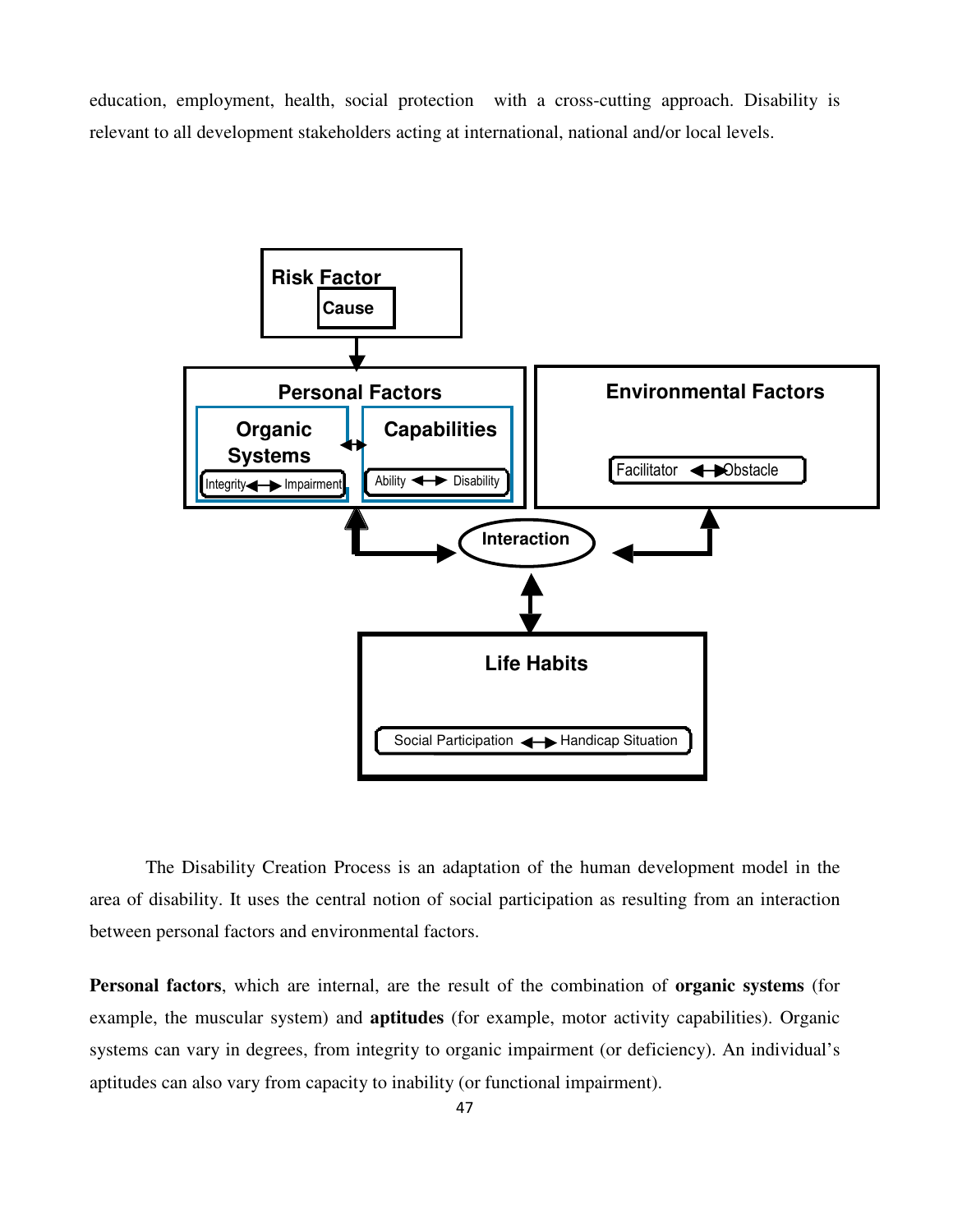**Environmental factors** constitute either facilitators or obstacles regarding an individual's life habits. Environmental factors enable social participation or, on the contrary, worsen a disabling situation.

**organic system** is a group of bodily components all sharing a common function. An **impairment** refers to the degree of anatomical, histological (structural) or physiological anomaly or alteration of an organic system.

**aptitude** is the extent to which a person is capable of accomplishing a physical or intellectual activity.

The notions of impairment and capabilities are measured in terms of "degrees".

A **risk factor** is an element of an individual or within his/her environment that is *likely to* provoke a disease, trauma or any other disruption to his/her integrity or development.

A **cause** is a risk factor that has *effectively*led to a disease, trauma or any other disruption to a person's integrity or development, for example, a car accident, or failure to treat diabetes causing diabetic foot.

An **environmental factor** is a physical or social dimension that determines a society's organization and context.

**Facilitator** refers to an environmental factor that contributes to the accomplishment of life habits (when interacting with personal factors).

An **obstacle** is an environmental factor or situation that hinders the accomplishment of life habits (when interacting with personal factors).

## **Life habits**

The interaction between personal factors including the degree of impairment of organic systems, degree of inability to realize some aptitudes, but also the age, sex, identity and environmental factors, which can be facilitators or obstacles, either does or does not enable the full realization of a person's life habits. Life habit is a daily activity or a social role valued by the person the socio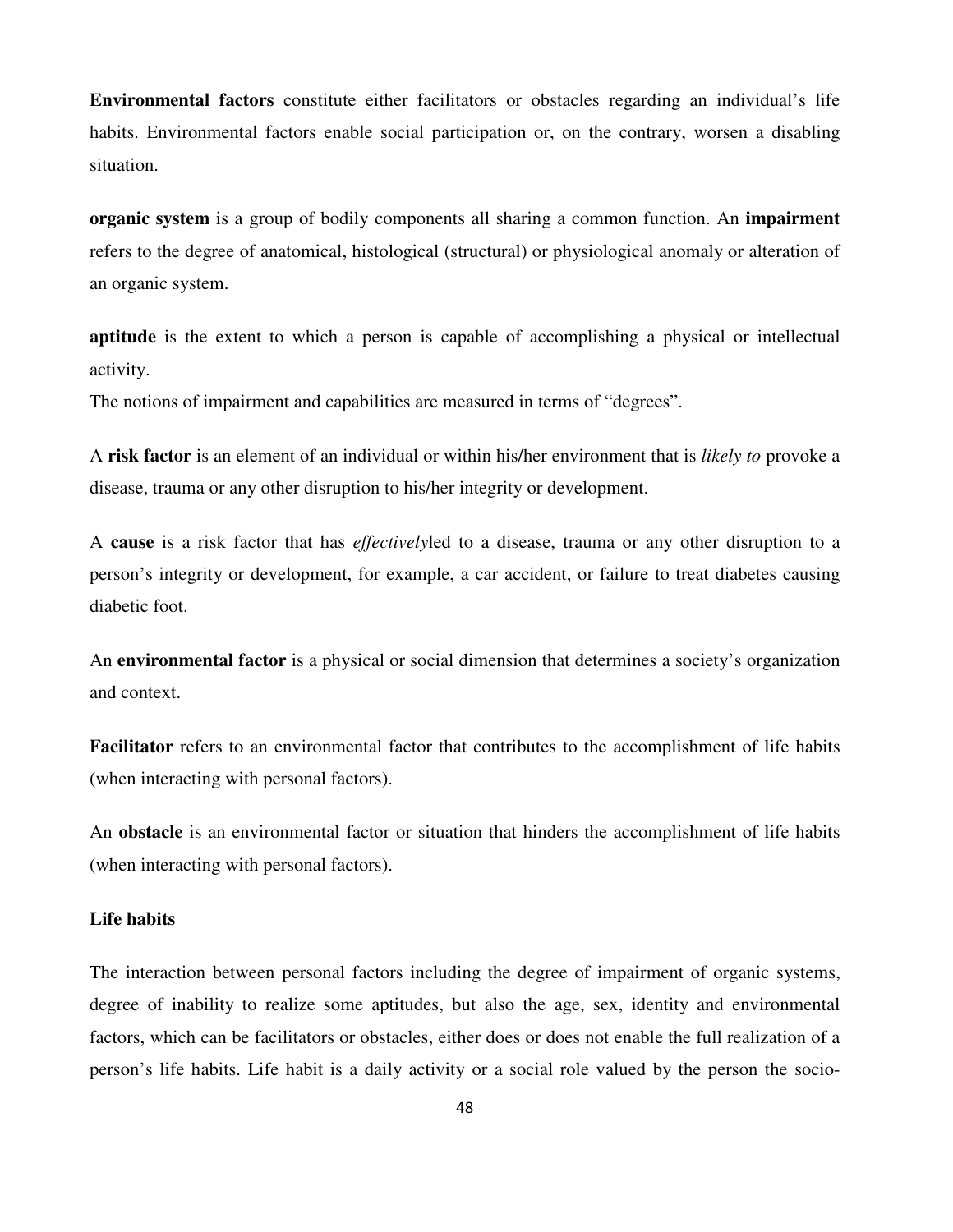cultural context according to the characteristics, which ensures the survival and well-being in the society.

**social participation** corresponds to the full realization of life habits, for example:Cook and eat, Work, Tinkering ,Go to school, Go to the cinema, Play chess etc.

A **disabling situation** corresponds to lack of, or reduced, realization of life habits. For example, where an individual: cannot play music, does not have a job, does not go to school, cannot go out, cannot live where they wants etc.

#### **CONCLUSION**

 Models of Disability are tools for defining impairment and, ultimately, for providing a basis upon which government and society can devise strategies for meeting the needs of disabled people. They are often treated with skepticism as it is thought they do not reflect a real world, are often incomplete and encourage narrow thinking, and seldom offer detailed guidance for action. However, they are a useful framework in which to gain an understanding of disability issues, and also of the perspective held by those creating and applying the models.

#### **Questions for Discussions and Reflections**

- 1. **Explain briefly the medical model of disability.**
- 2. Explain any two models of disability with its salient features.
- 3. Explain charity model of disability.
- 4. What are models of disability?Explain different types of disabilities with examples.
- **5.** Write down the salient features of Nagi's Disablement Model.

## **References:**

1. www.disabilitymonitor-see.org/.../Disability%20Creation%20Process/Dis*.*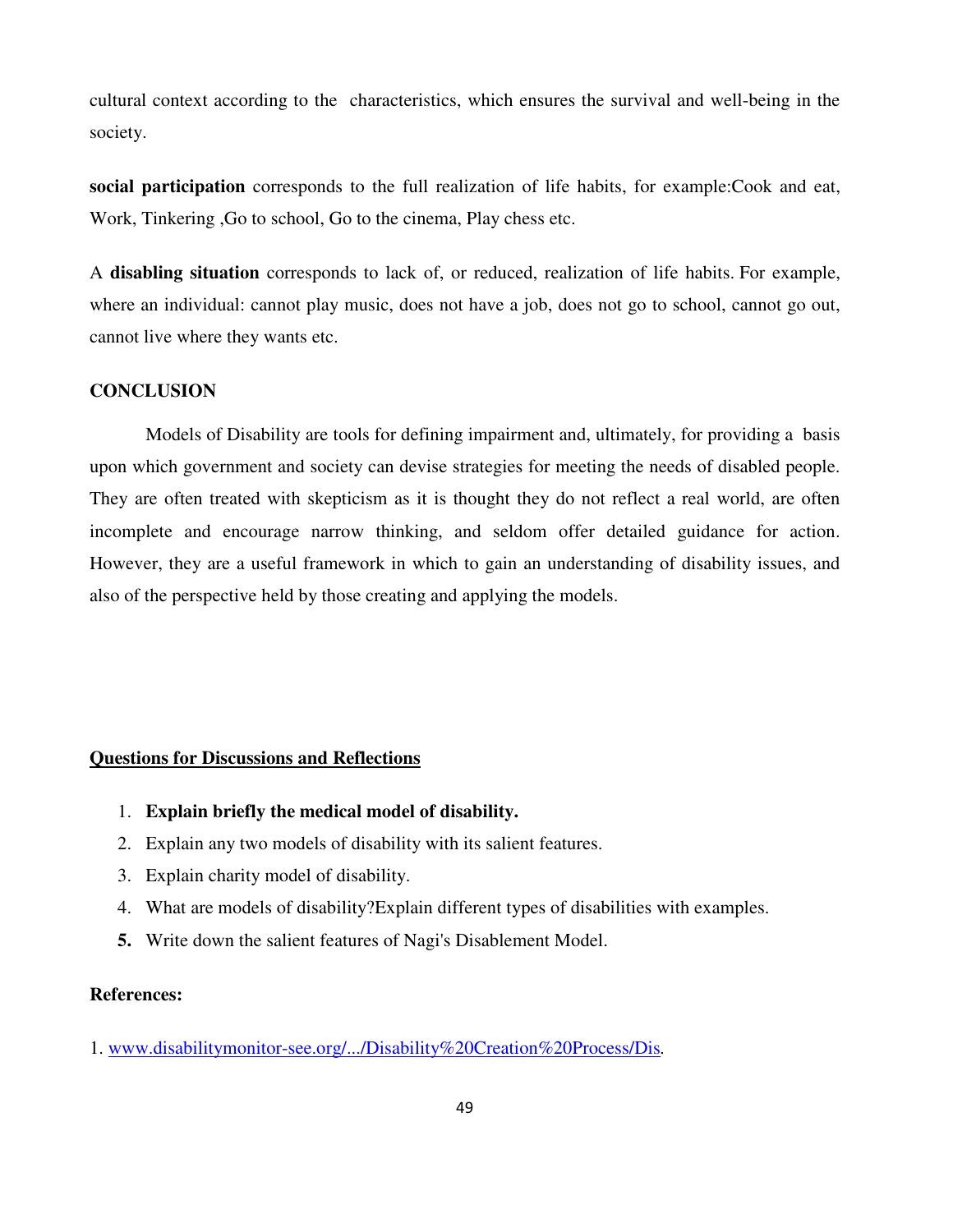2.http://www.making-prsp-inclusive.org/en/6-disability/61-what-is-disability/611-the-fourmodels.html

3.http://www.oandp.org/olc/lessons/html/SSC\_09/module2.asp?frmCourseSectionId=7CC1D52A-9E9D-4A03-A2F0-78AE7DB64977

4.https://stillmyrevolution.org/2012/01/01/rights-model/

5.http://cmhsr.wustl.edu/Resources/Documents/Linking%20models%20of%20disability%20for%20 children%20with%20developmental%20disabilities.pdf

## **UNIT IV: INCLUSIVE EDUCATION**

## **Objectives:**

After the completion of the unit, the learner will be able to,

- 1. obtain the knowledge of inclusive education
- 2. trace out the barriers in inclusive education
- 3. Explore the ways and means for education for all and mixed ability grouping and teaching.

## **Introduction**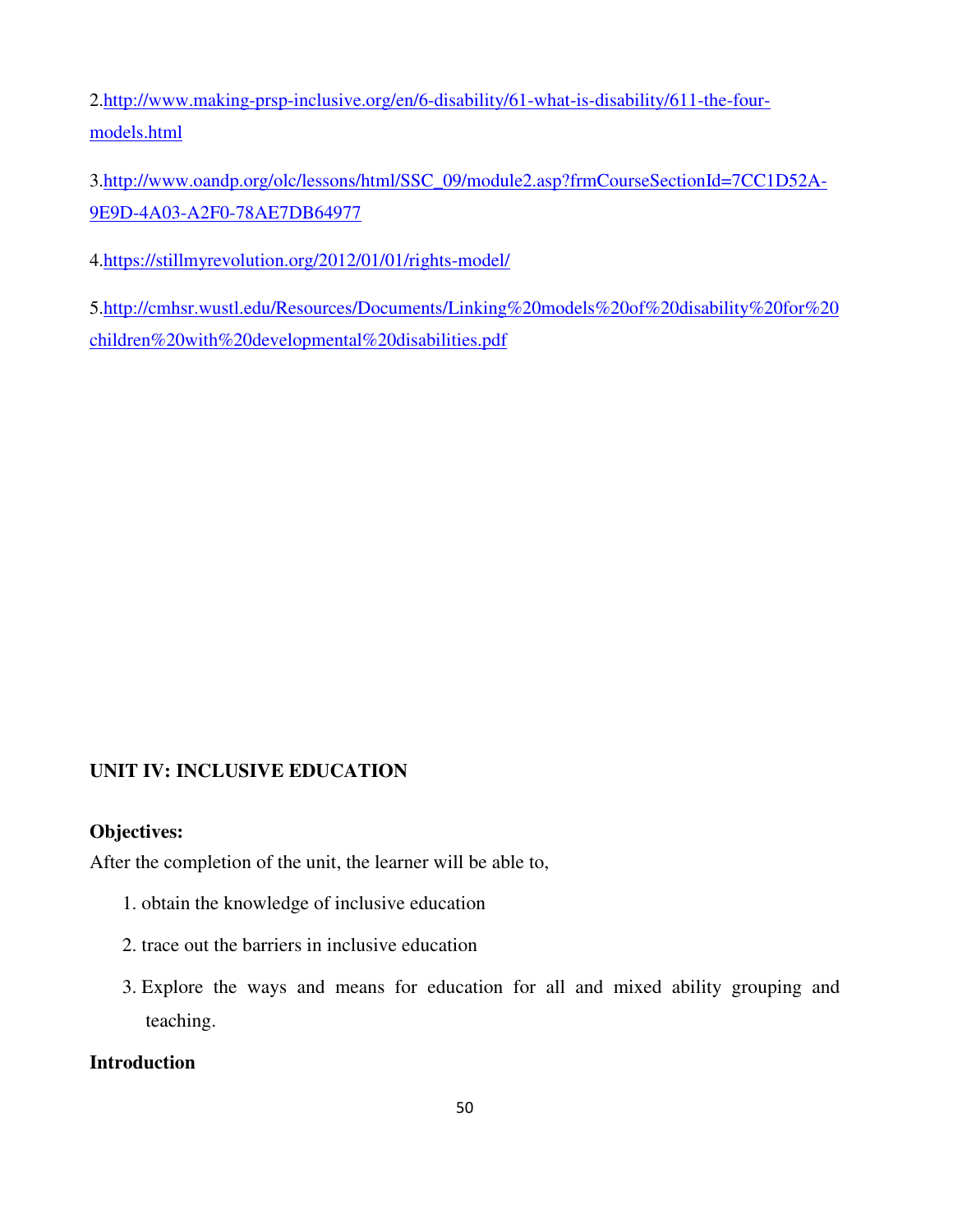Inclusion in education is an approach to educating students with special educational needs. Under the inclusion model, students with special needs spend most of their time with nondisabled students. Inclusion rejects the use of special schools or classrooms to separate students with disabilities from students without disabilities.

#### **Meaning of Inclusive Education**

 Schools most frequently use the inclusion model for selected students with mild to moderate special needs. Inclusive Education does not separate "general education" and "special education" programs; instead, the school is restructured so that all students learn together. Inclusive education is a process of strengthening the capacity of the education system to reach out to all learners and can thus be understood as a key strategy to achieve education for all.

## **UNESCO's Definition of Inclusive Education**

 UNESCO, along with other UN agencies, a number of international and national non-governmental organizations, been working towards achieving this goal- adding to the efforts made at the country level for Inclusive Education.

 Despite encouraging developments, UNESCO recognized that current strategies and programmes have largely been insufficient or inappropriate with regard to needs of children and youth who are vulnerable to marginalization and exclusion. Where programmes targeting various marginalized and excluded groups do exist, they have functioned outside the mainstream – special programmes, specialized institutions, and specialist educators. The educational opportunities that do not guarantee the possibility to continue studies, or differentiation becoming a form of discrimination, leaving children with various needs outside the mainstream of school life and later, as adults, outside community social and cultural life in general (UNESCO, 1999).

 UNESCO works to assist in providing a sound understanding and support for the principle of inclusion and its implications which could be applied in the school system by the national and local governments, schools and teachers. Assistance is also provided in exploring and identifying what countries could do to more proactively seek and reach out to any learner who is left behind. These endeavors aim to better promote improvement and implementation of education policies and practices on inclusive quality education.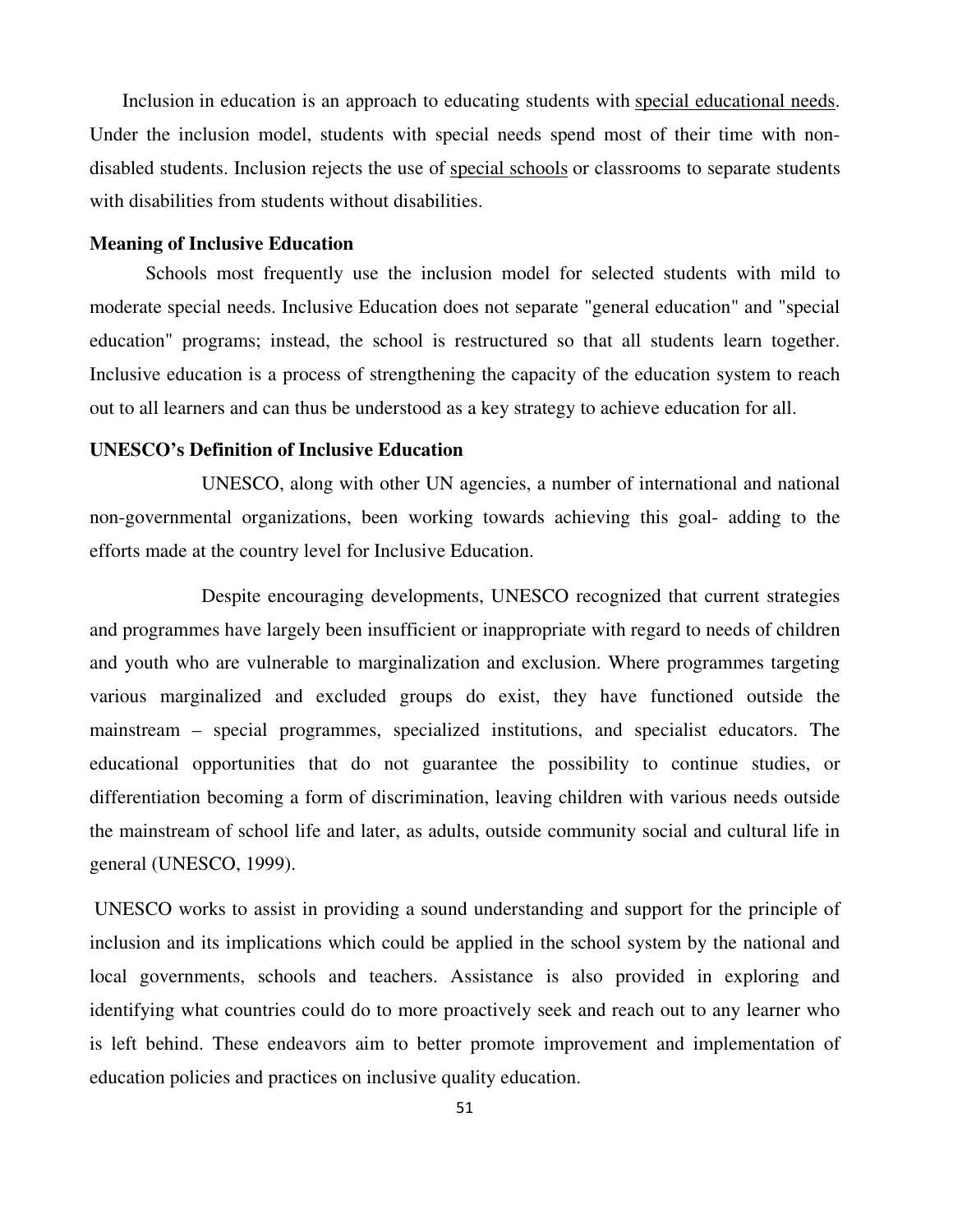## **Education For All (EFA)**

 Significant progresses in achieving EFA have been made by countries through policies, programmes and projects implemented in the past and currently implemented. Specific strategies, approaches and targeted programmes have aggressively been pursued by countries to reach particular groups. Although significant improvements have shown in national aggregates, however many issues still exist and must still be addressed urgently if EFA is to be met by 2020. Poverty and marginalization are major causes of exclusion from education, which need to be effectively responded to avoid setbacks in progresses the countries have achieved towards attaining the EFA goals.

## **Barriers to Inclusive Education**

 The greatest barriers to inclusion are caused by society, not by particular medical impairments. Negative attitudes towards differences result in discrimination and can lead to a serious barrier to learning. Negative attitudes can take the form of social discrimination, lack of awareness and traditional prejudices. Regarding disabled children some regions still maintain established beliefs that educating the disabled is pointless. Often the problem is identified as being caused by the child's differences rather than the education systems shortcomings.

## **Physical Barriers**

 The vast majority of centers of learning are physically inaccessible to many learners, especially to those who have physical disabilities. In poorer, particularly rural areas, the centres of learning are often inaccessible largely because buildings are rundown or poorly maintained. They are unhealthy and unsafe for all learners. Many schools are not equipped to respond to special needs, and the community does not provide local backing. A major problem identified by many students is physically getting into school.

## **Curriculum**

 In any education system, the curriculum is one of the major obstacles or tools to facilitate the development of more inclusive system. Curriculum is often unable to meet the needs of a wide range of different learners. In many contexts, the curriculum is centrally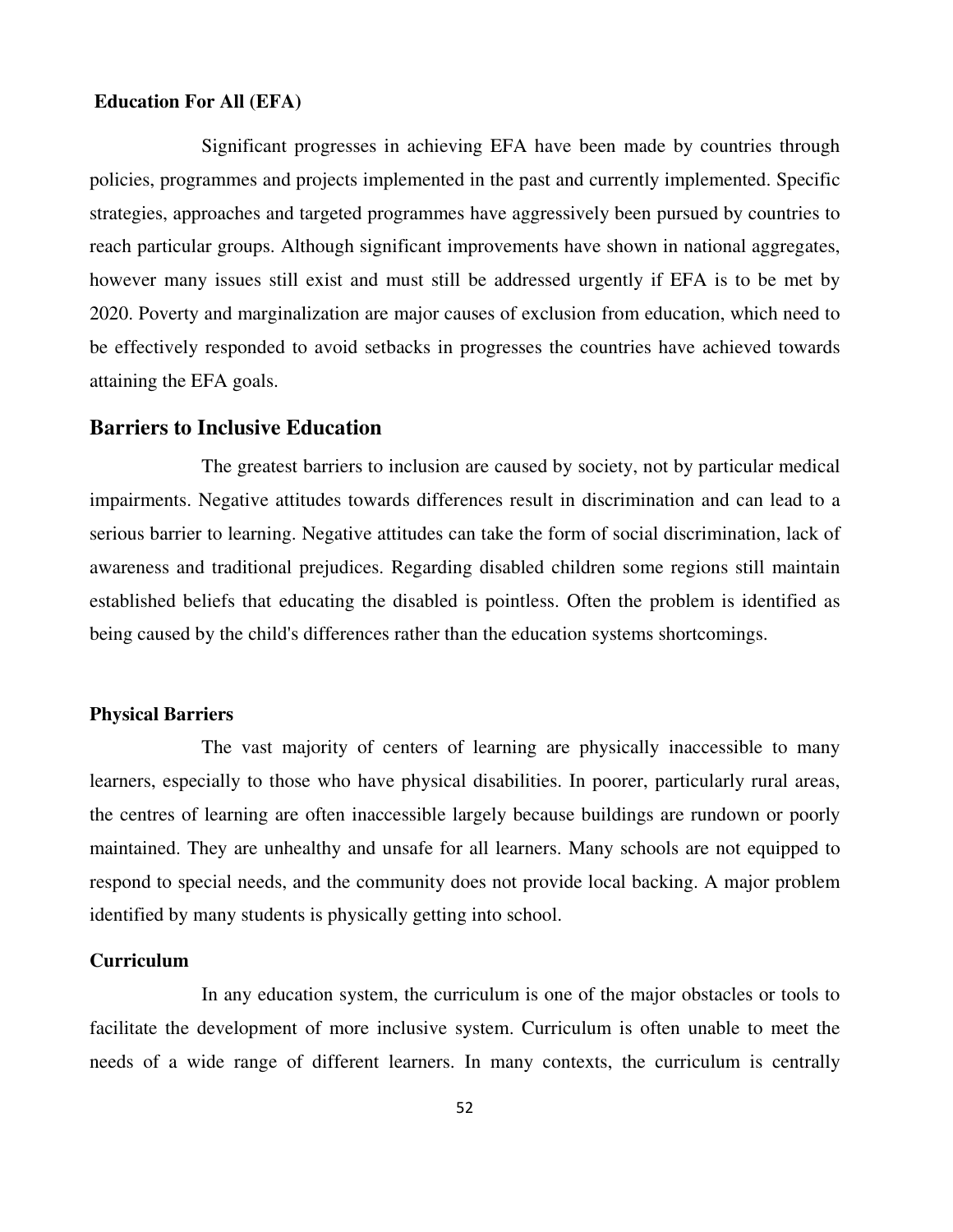designed and rigid, leaving little flexibility for local adaptations or for teachers to experiment and try out new approaches.

## **Teachers**

 Teachers' abilities and attitudes can be major limitations for inclusive education. The training of staff at all levels is often not adequate. Where there is training it often tends to be fragmented, uncoordinated and inadequate. If teachers do not have positive attitudes towards learners with special needs, it is unlikely that these children will receive satisfactory education.

## **Language and Communication**

 Teaching and learning often takes place through a language which is not the first language of some learners. This places these learners, at a disadvantage and it often leads to significant linguistic difficulties which contribute to learning breakdown. Second language learners are particularly subject to low expectations and discrimination.

## **Overcoming the Barriers in Inclusive Education**

Creating a more inclusive system requires a new approach in attitude. Simply placing children with special needs within the school system will not lead to meaningful inclusion. The focus needs to shift from seeing the problem as the child's differences to problem identification with the unwelcoming school system. In order to change the school system, there first must be change in the attitudes of the stakeholders. One way of improving stakeholders' attitudes towards inclusive education is to raise awareness of the potential benefits of inclusive education for all students.

**Teacher Training And Support to overcome the barriers in inclusive education** In addition to being re-trained in curriculum and evaluation, teachers need to be trained to change their attitude of special needs children. Teachers can be trained to view those who do not fit into existing arrangements as offering 'surprises'; that is, opportunities that invite further inventiveness. This implies a more positive view of differences.

 Teachers must also be supported with appropriate materials. Lack of teaching/learning materials may hamper the quality of education. Teachers need support for their work in terms of information and background materials so that they can prepare their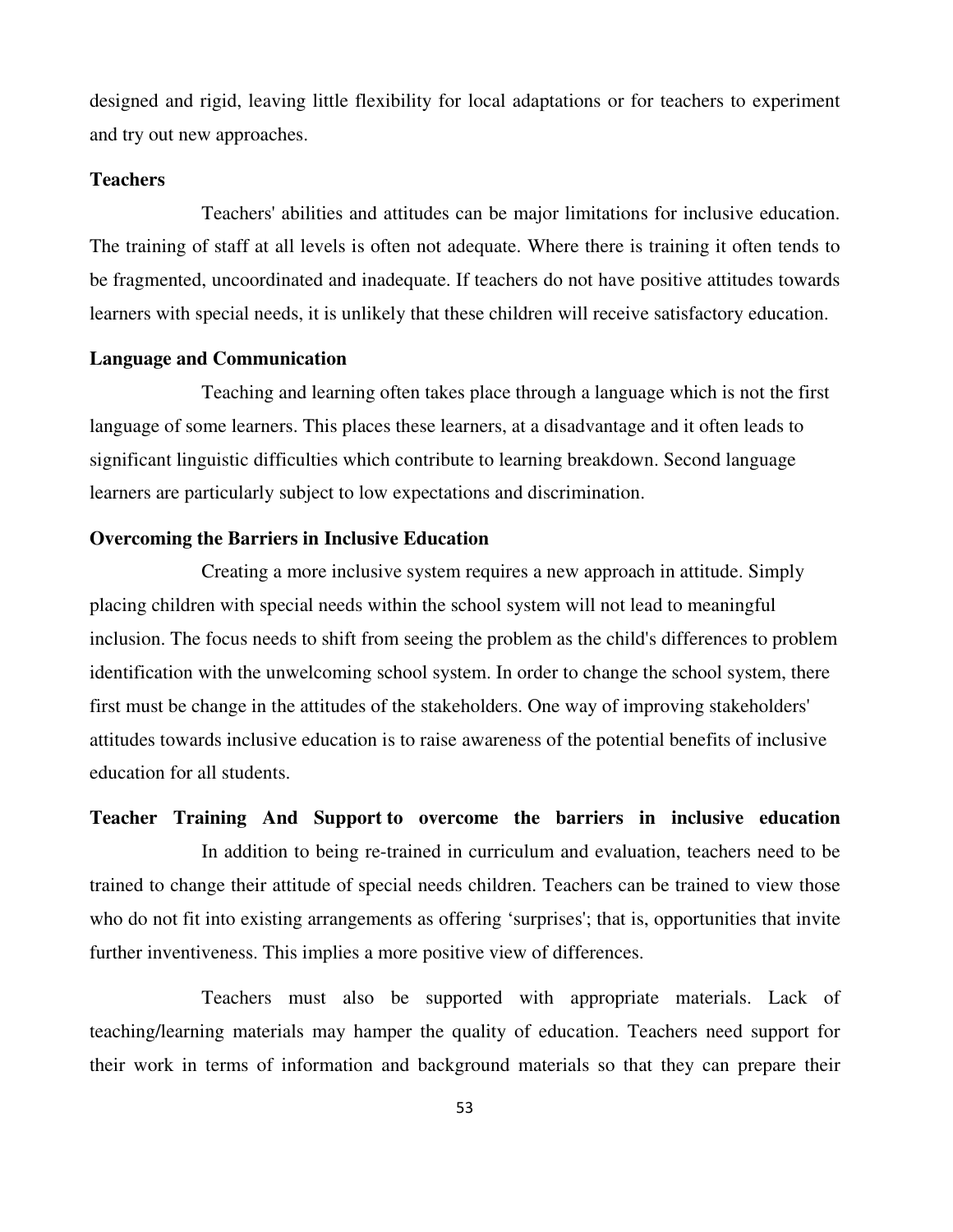lessons and update their own knowledge. Also locally made learning/teaching materials can enhance considerably the quality of the learning/teaching process.

## **Promoting Inclusive Educatio**n

 Countries have made many strong progresses in developing and implementing inclusive education, namely in its inclusion in national policies and strategies; in development and dissemination of supportive guidelines; and in the increasing number of regular private and public schools that practice inclusive education. An inclusive system benefits all learners without any discrimination towards any individual or group. Inclusiveness should be reflected in the policies, curriculum, teacher training, and capacity development support provided. Policies for inclusive education that aim to address the learning needs of all children, especially those who are vulnerable to marginalization and exclusion (whether left out from school, or excluded within the school) need to be strengthened. More flexible rules and teacher training are needed so schools and teachers would be able to develop child-focused teaching methods and individual learning plans and assessments/evaluations for all children who may not be able to follow the centrally designed curriculum and examination. Adequate and coordinated training needs to be given to teachers, in order for them to be able to provide satisfactory education for all of their students, namely on how to make classroom practices more child-friendly, flexible, and without any discrimination towards any individual. External support needs to be mobilized to strengthen capacities of schools and teachers in implementing inclusive education practices. **Mixed Ability Grouping Teaching**

 In general, mixed age grouping contributes a lot to social development of student members. Research reveals that children are aware with the differences and the expected behavior associated with their age. Thus, students in mixed groups have different expectations and play different roles in the group. Older students, more mature and experienced students realize that they have a more tutoring and protecting role for their younger group mates. Usually, these students are more willing to play this role, to act as mentors for their younger colleagues, than in the case when they have to cooperate in groups with mates of the same age. When children have to cope with mates of their age in groups, there are more possibilities of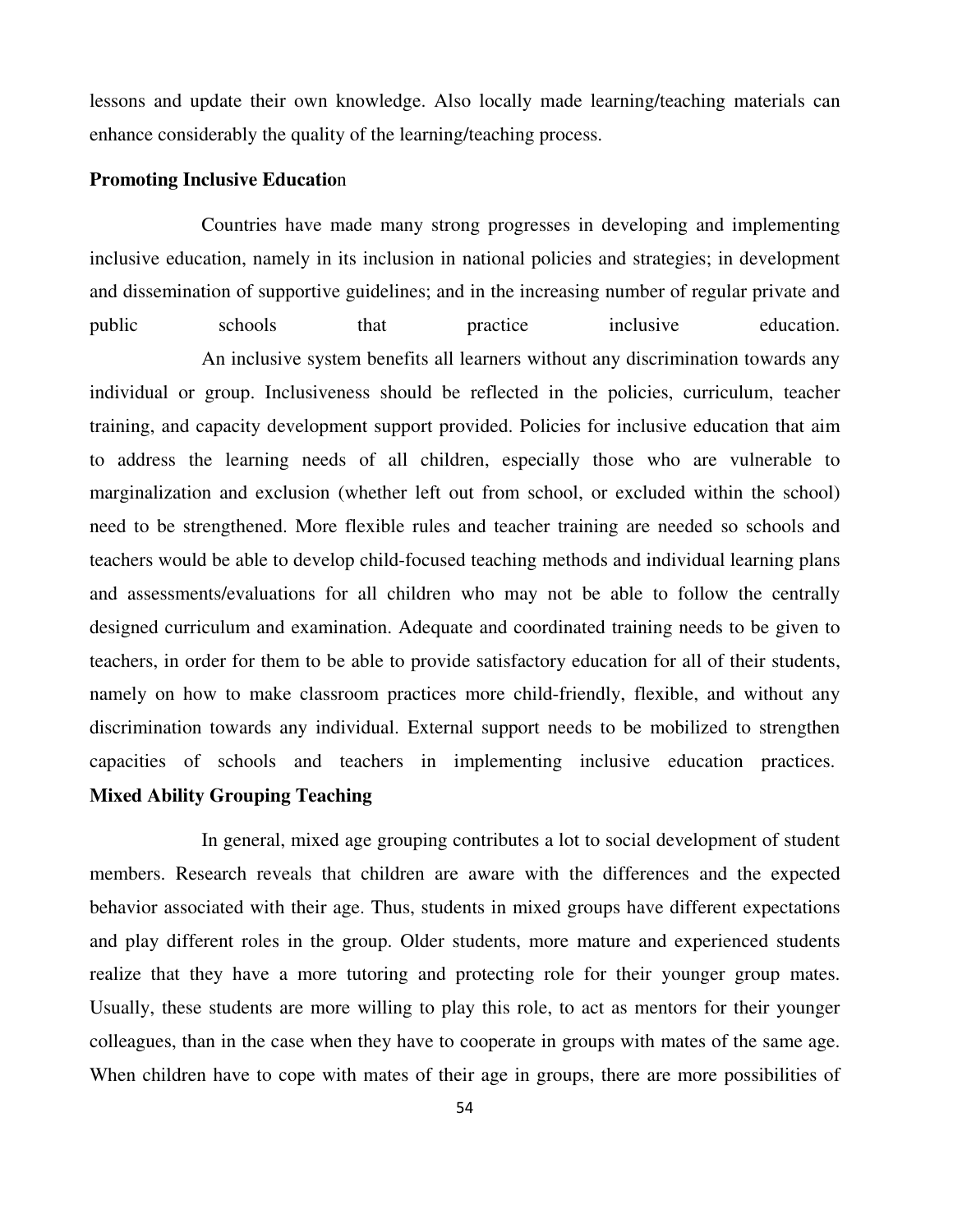exhibiting aggressive and competitive behavior than cooperating. On the other have cooperation and productive interaction is much more likely to exist among groups of children of different ages.

 Younger mates are inspired and try to comprehend models of behavior of their older mates not simply imitate behaviors. At the same time cognitive development occurs in older students as well since their role as tutors in the group require deep comprehension of the knowledge they are about to transfer.

| S.NO             | <b>INTEGRATION</b>            | <b>INCLUSIVE</b>       | <b>SPECIAL EDUCATION</b>      |
|------------------|-------------------------------|------------------------|-------------------------------|
|                  | <b>EDUCATION</b>              | <b>EDUCATION</b>       |                               |
| 1.               | Needs of "special students"   | Rights of ALL          | Special needs of individual   |
|                  |                               | students               | differences                   |
| 2.               | Changing/remedying the        | Changing<br>the        | Challenges with learning in   |
|                  | subject                       | school                 | schools                       |
| 3.               | Benefits to the student with  | <b>Benefits</b><br>ALL | additional<br>Benefit<br>from |
|                  | "special needs"               | students               | educational services          |
| $\overline{4}$ . | Professionals, specialist     | Informal support       | Different approaches to       |
|                  | expertise, and formal support | and the                | teaching                      |
|                  |                               | expertise of           |                               |
|                  |                               | mainstream             |                               |
|                  |                               | teachers               |                               |
|                  |                               |                        |                               |

## **Teacher Development Initiatives for Inclusive Schooling**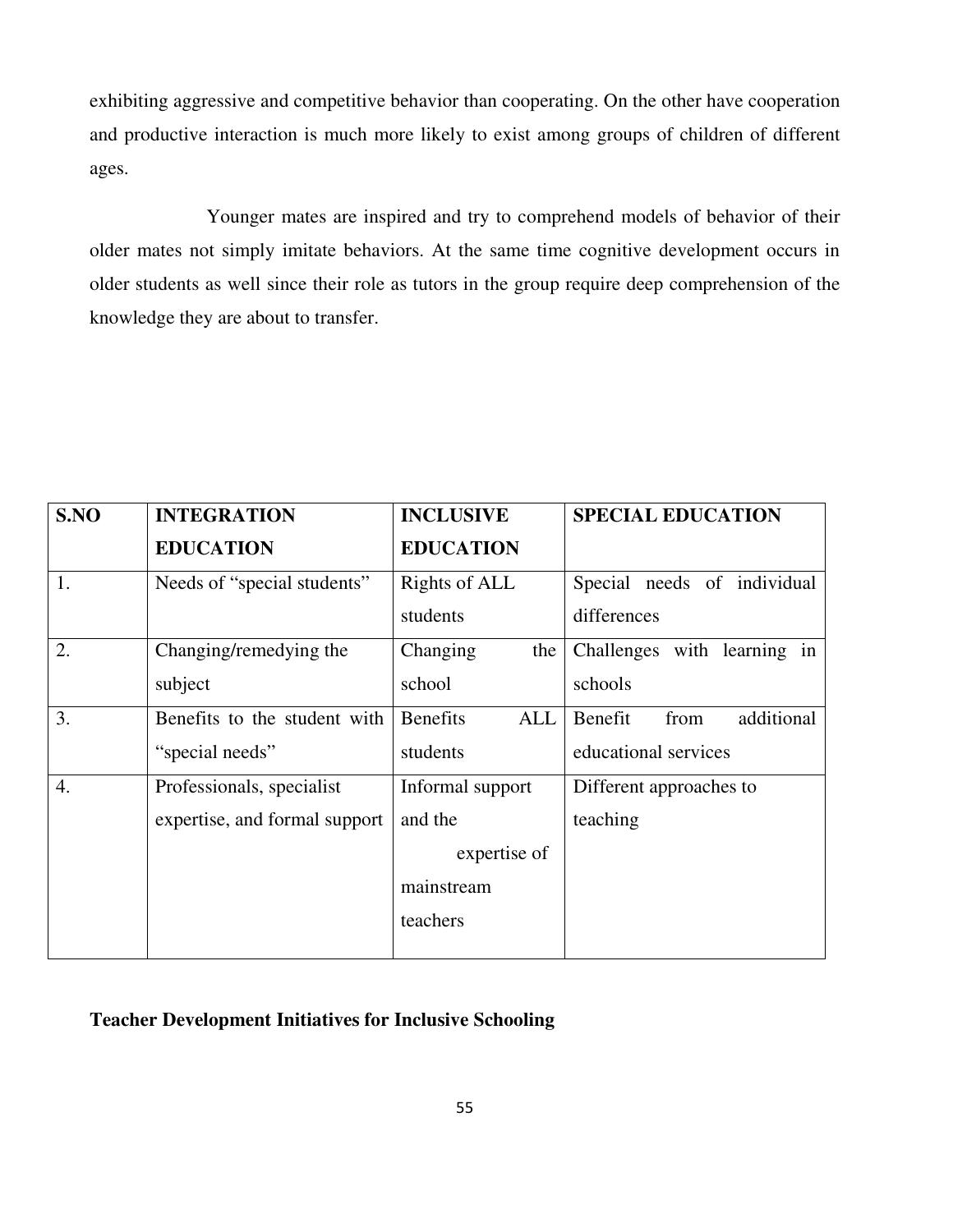The idea of inclusive education brings new demands and challenges to all teachers. Schools are expected to accommodate all students with and without special educational needs and accordingly, teachers should have the competence to support every student's learning.

 Experience is also considered to be important factor in promoting positive attitudes and helping teachers to feel more confident and competent. Besides 'knowledge' and 'experience' there is one major factor that is important in fostering teachers' positive attitudes towards students with special needs. Namely, the ideological commitment to the principle of inclusion forms the grounds of facilitating the learning of students with special needs.

 Teachers' competence development towards more inclusive education includes in general an ability to facilitate learning of diverse students and to develop school as well as educational environment so that the individual needs are taken into account. Changes in teachers' own practices and in the system (school) are concrete results of competence development in Inclusive Education.

## **Questions for discussions and reflections:**

- 1. Examine the impact of Inclusive Education.
- 2. Analyze the barriers of Inclusive Education and how to overcome the barriers.
- 3. Discuss Mixed Ability Grouping Teaching.
- 4. Differentiate Integration Education, Inclusive Education and Special Education.

## **References**

https://www.en.wikipedia.org/wiki/Inclusiveschools

https://www.ascd.org/.../The\_Rationale\_for\_Differentiated\_Instruction\_in\_Mixed-Ability

http://www.unesco.org/.../education\_for\_all.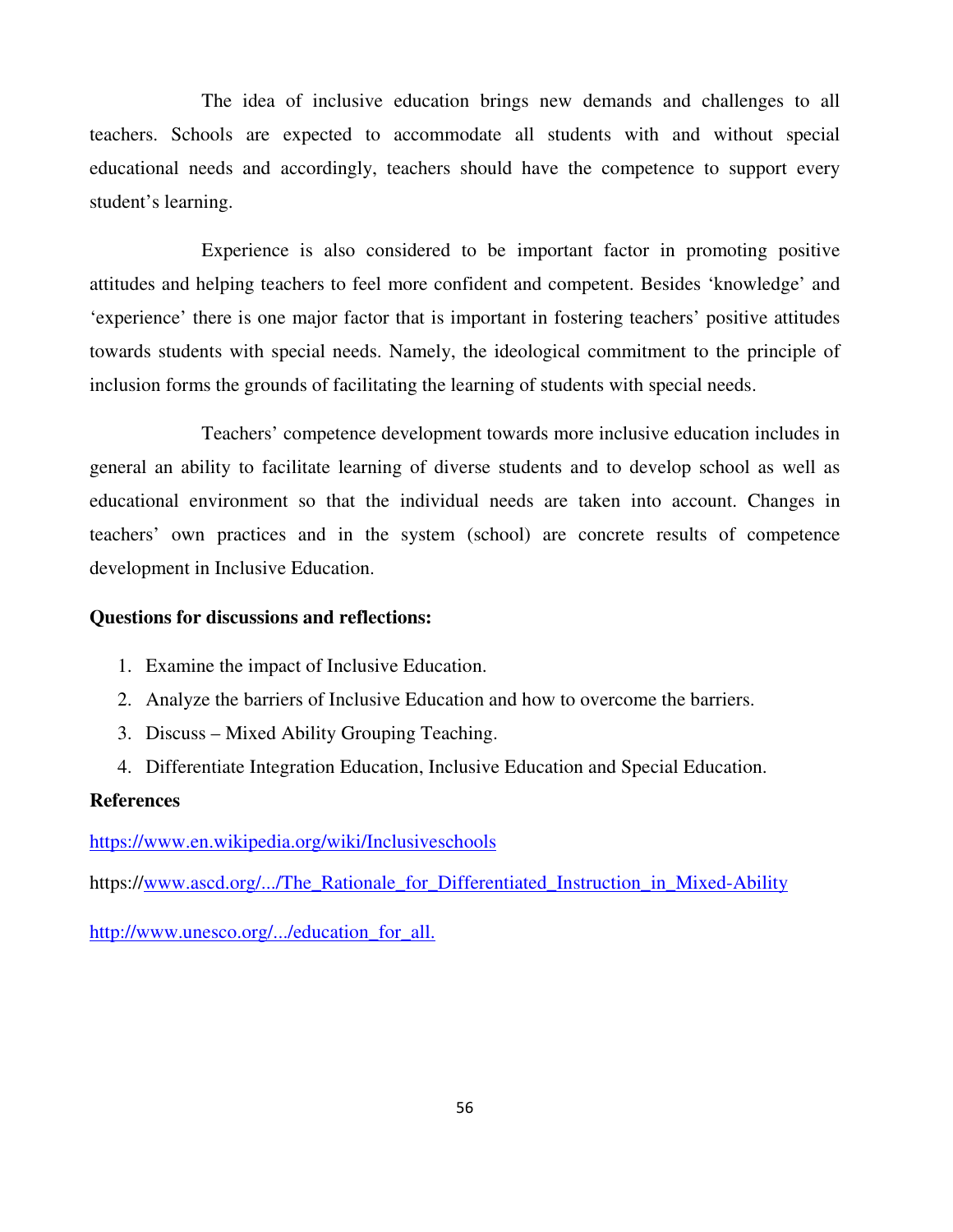#### **UNIT-V: POLICIES AND PROGRAMMES OF INCLUSIVE EDUCATION**

## **Objectives**

- **1.** discuss the contributions of Global Policies and programmes on inclusive education
- 2. siscuss the various inclusive education policies and programmes in india

#### **Introduction**

There are an estimated 25 million children out of school in India (MHRD 2003 statistics, cited in World Bank, 2004), many of whom are marginalized by factors such as poverty, gender, disability, caste, religion etc. Therefore undoubtedly the idea of inclusive education is certainly highly relevant to our current condition, where differences in religion, faith, gender, ethnicity and ability are often seen as a threat rather than a source of richness and diversity. Inclusive education stands for improvement of schools in all dimensions to address the educational needs of all children. The major support for inclusive education came from the 1994 World conference on Special Needs Education in Salamanca, Spain which emphasized that: Schools should accommodate all children regardless of their physical, intellectual, social, emotional, linguistic or other conditions. The urgency to address the needs of learners who are vulnerable to exclusion through responsive educational opportunities was also highlighted at the Dakar (Senegal) World Education forum in April 2000 where in it was emphasized –"The key challenge is to ensure that the broad vision of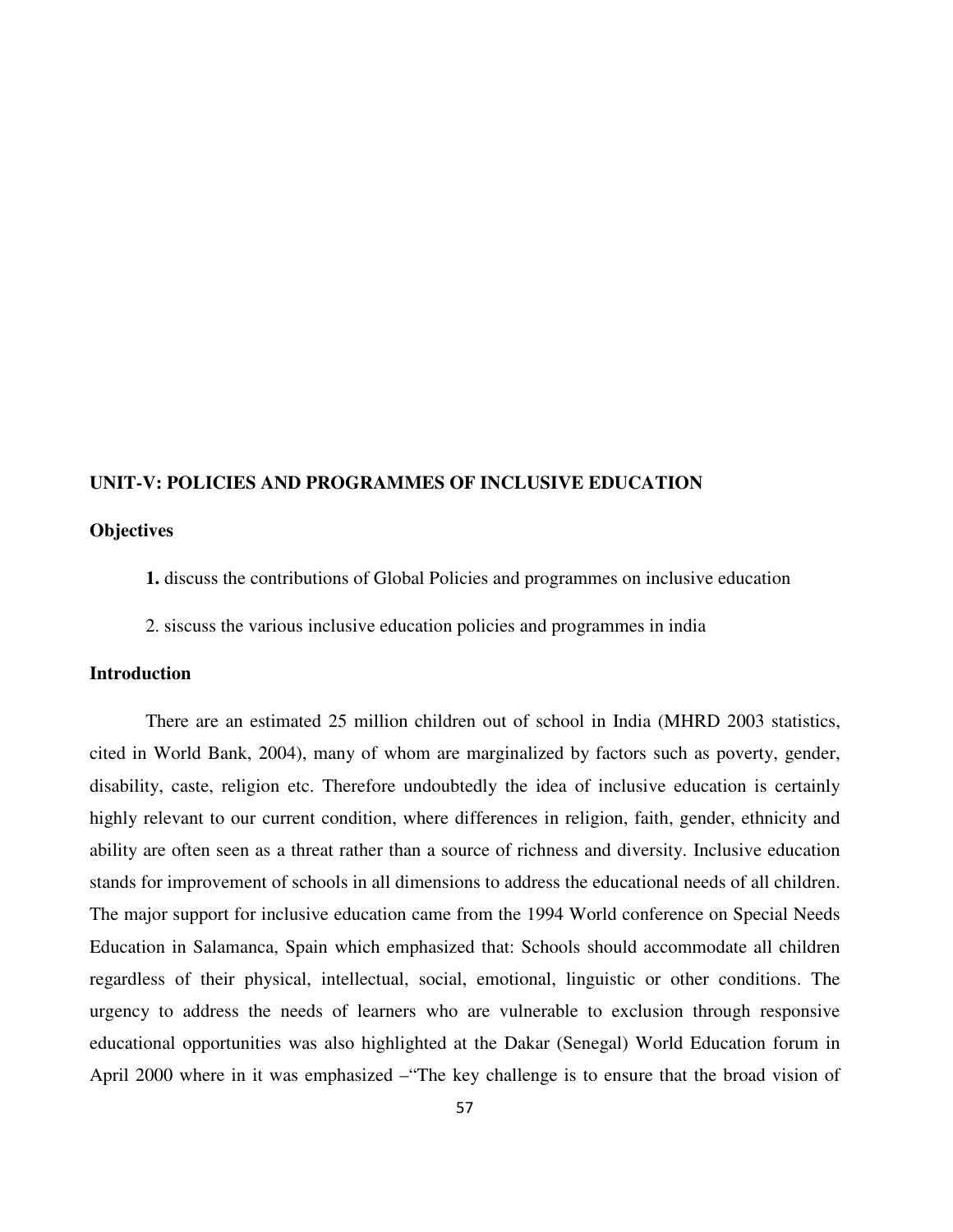education for all as an inclusive concept reflected in national government and funding agency policies. Education for All…. must take account of the needs of the poor and the most disadvantaged, including working children, remote rural dwellers and nomads, and ethnic and linguistic minorities, children, young people and adults affected by conflict, HIV/AIDS, hunger and poor health; and those with special learning needs….".

#### **Inclusive Education Policy**

Recommendations to send children with disabilities to mainstream schools were first made in the Sargent Report in 1944, and again in 1964 by the Kothari Commission (Julka, 2005). Despite this, the change has been slow, with segregation in special schools dominating the scene until recently.

The 1995 Persons with Disability Act (PDA) states that disabled children should be educated in integrated settings where possible, although it seems that the lack of implementation may be due to there being no enforcement agency for this legislation.

Despite the promotion of inclusive education, govt. documents focus on inclusive education as being about including children with disabilities in the education system, but not specifically the mainstream (Singal, 2005a). However, inclusion in the education system is not the same as inclusion in the mainstream. It is however arguable that special education is in fact regarded as superior in India due to its preferred status (Mukhopadhyay and Mani, 2002) and that it is inclusion in the mainstream that is currently seen as the resource – constrained inferior alternative. However the limited coverage of mainly urban-based, impairment specific special schools in India may result in the exclusion of children with disabilities who do not fit the categories of their institutions or who live in rural areas. Inclusive education may be the only way of facilitating educational access for these children.

#### **Teacher Education Programmes**

There is no need of reinforcing the fact that teacher education remains a very weak link with respect to equipping teachers to be prepared for an inclusive classroom environment. The teacher education diplomas and degrees offer "Education of children with special needs" as an optional subject, in order to prepare teachers to identify and diagnose disability. However it gives them a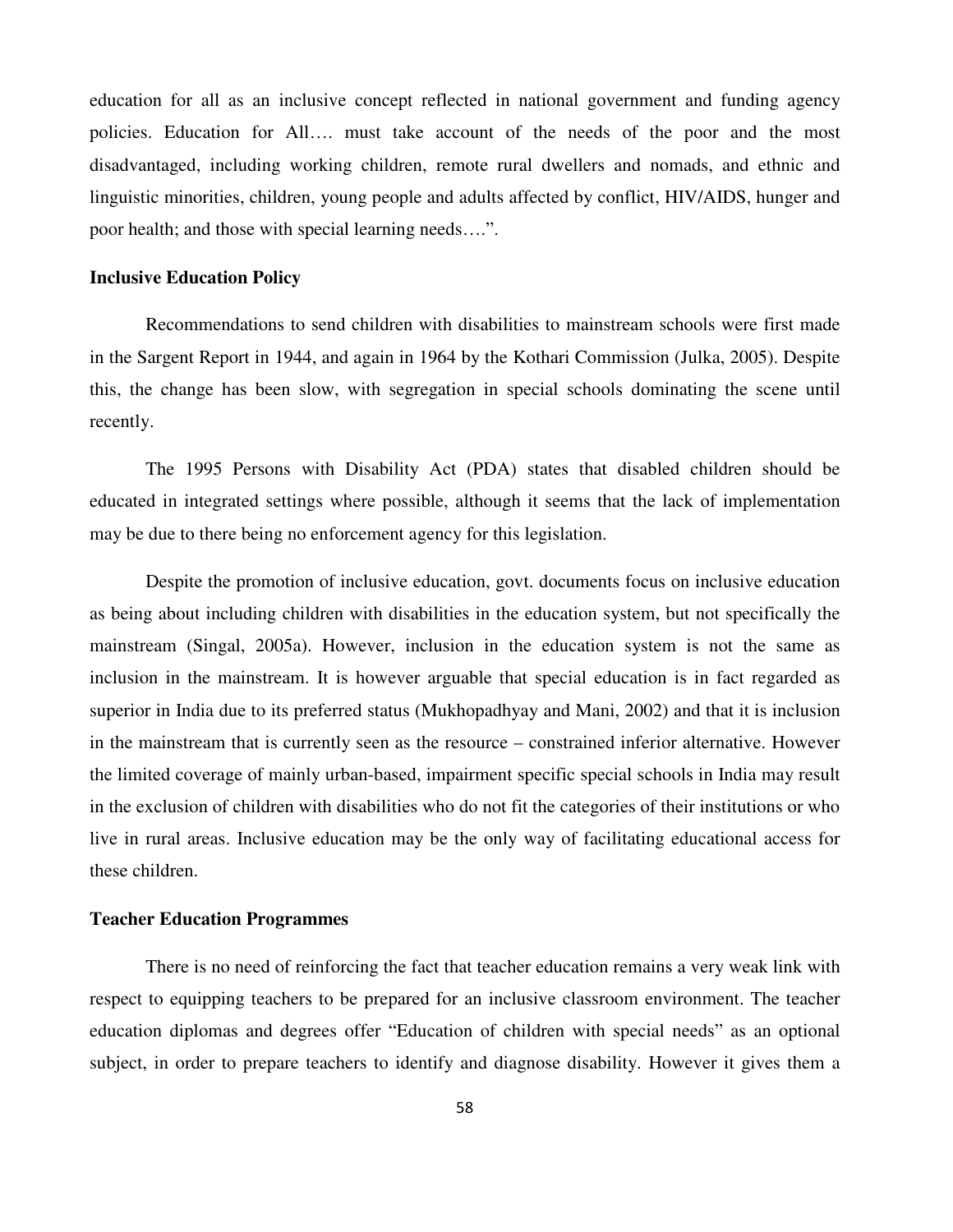holistic perspective with respect to dealing with diversity or challenge negative attitudes. This reinforces the 'difference' of children with disabilities who, some believe, can only be taught by teachers qualified specifically for them (Signal, 2005a). Although, it is ultimately teacher treatment of students in the classroom, rather than the training per se, that would reinforce this difference. Interestingly, distrust in both the special and mainstream education systems leads some parents to keep children with disabilities at home for fear of their abuse or neglect in the classroom (Julka, 2005); which may then be interpreted by teachers as a lack of community interest in education for their children, as demonstrated in the PROBE Report (PROBE,1999). There is evidence to suggest that many teachers do not feel equipped to teach children with disabilities and complain that they need more time to instruct these students (Mukhopadhay, nd). Many government programmes have included a teacher training component in an attempt to instigate institutional change. However, a 'special needs' focus and a lack of training for management, combined with didactic training methodology do little to alter the classroom. The poor quality educational provision in many schools is reflected in the fact that many govt. job reservations for adults with disabilities remain unfilled. It is more likely to be directly related to the fact that very few children with disabilities get to, or stay in, school that there is a lack qualified, let alone confident candidates.

#### **Infrastructural support**

A small pool of resources (41% of GDP for education UNDP, 2005:256) despite a promised 6% by 2000 (GOI, 2002) combined with high demand, suggests that the development of the mainstream would be a more financially effective and efficient way to go (Peters, 2004; UNESCO, 2003). This could result in smaller classes and better teaching which would benefit all students (Singal, 2005). Arguably, resources would not be so limited after all if all specialist institutions were moved to the mainstream, which may explain why Thomas (2005) argues that, there are indeed sufficient resources in India to implement inclusive education. However, this solution could mean that the essential services which some special schools provide (and would still be needed) would be spread wider, and thinner.

## **Prospects of Inclusive Education**

Inclusive education is a developmental approach seeking to address the learning needs of all children, youth and adults with a specific focus on those who are vulnerable to marginalization and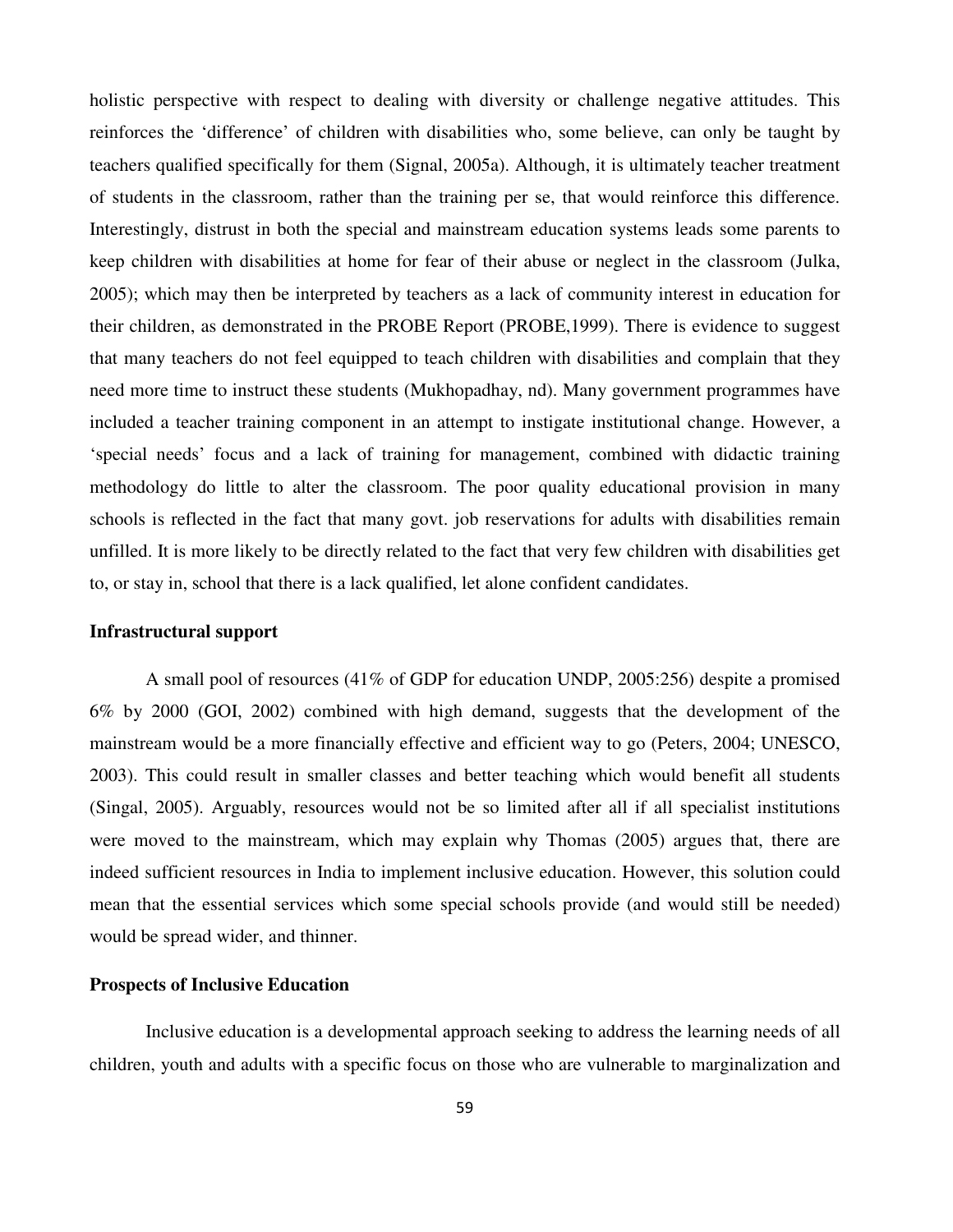exclusion. An increasing number of publications, policy papers, workshops etc. have supported the ideology of inclusion. Some organizations and people, however, doubt whether the ordinary classroom can provide quality education for disabled children. This debate has been on, ever since people began to voice their reservation against old segregated institutions and in turn raised their concern for equality of disabled children. These concerns must be taken seriously and dispelled by showing examples of positive experiences, which clearly demonstrate that inclusive education most definitely addresses quality issues in education.

#### **Conclusion**

It is important to remember that Inclusive education is at a very early stage of conceptualization and implementation in India. The fact that it is being discussed, debated and in some places implemented although falteringly, demonstrates a willingness to engage with elements with elements of a new concept that has the potential to be developed in the future in a positive manner.

 So long as the "struggle to achieve compulsory education for a majority of children takes precedence over meeting the needs of those with disabilities..." (Ainscow etal, 1995 cited in Singal, 2005b:338), change for children with disabilities will continue to be sporadic and painfully slow. The division of educational responsibly for children, between the MSJE for those with disabilities and the MHRD for those with disabilities and the MHRD for those without, can only exacerbate this struggle, and highlight the 'different' nature of children with disabilities needs and the special needs focus of inclusive education with it. This implies that if inclusive education came under one ministry, most probably the MHRD, potentially both conceptualization and implementation could be clarified and promoted, while the needs of children with disabilities could finally be mainstreamed.

## **INCLUSIVE EDUCATION POLICIES AND PROGRAMMES IN INDIA**

#### **INTRODUCTION:**

 Inclusive education (IE) is a new approach towards educating the children with disability and learning difficulties with that of normal ones within the same roof. It seeks to address the learning needs of all children with a specific focus on those who are vulnerable to marginalization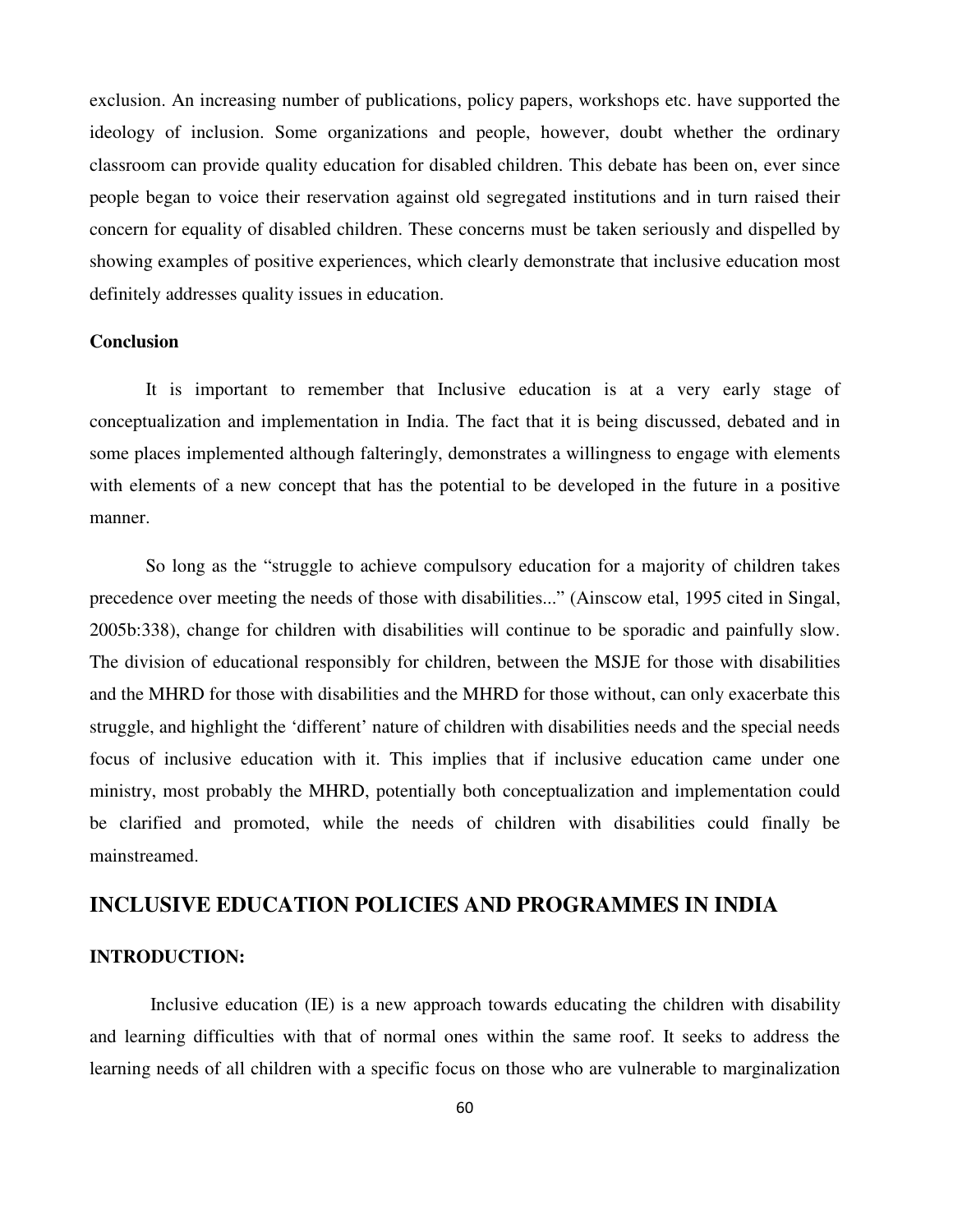and exclusion. It implies all learners – with or without disabilities being able to learn together through access to common pre-school provisions, schools and community educational setting with an appropriate network of support services. This is possible only in flexible education system that assimilates the needs of diverse range of learners and adapts itself to meet these needs.

Inclusion is not an experiment to be tested but a value to be followed. All the children whether they are disabled or not have the right to education as they are the future citizens of the country. In the prevailing Indian situation resources are insufficient even to provide quality mainstream schools for common children, it is unethical and impracticable to put children with special needs to test or to prove any thing in a research study to live and learn in the mainstream of school and community (Dash, 2006).

## **SPECIAL EDUCATION VS INCLUSIVE EDUCATION:**

 The term "Special Need Education" (SNE) has come into use as a replacement for the term "Special Education", as the older one was mainly understood to refer the education of all those children and youth whose needs arise from disabilities or learning difficulties. The Statement affirms: "those with special educational needs must have access to regular schools which should accommodate them within child centered pedagogy capable of meeting these needs".

Moreover, the concept of "Special Need Education" extends beyond those who may be included in handicapped categories to cover those who are failing in school for a wide variety of other reasons that are known to be likely to impede a child's optimal progress. Whether or not this more broadly defined group of children are in need of additional support depends on the extent to which school needs to support their curriculum, teaching and/or to provide additional human or material resources so as to stimulate efficient and effective learning for these pupils. (International Standard Classification of Education ISCED, 1997)

#### **Indian scenario:**

 Till 1990s ninety percent of India's estimated 40 million children in the age group- foursixteen years with physical and mental disabilities are being excluded from mainstream education. The overwhelming majority of them are vagabonds not out of volition but because of callous school managements and over-anxious parents of abled children in a travesty of humanity and social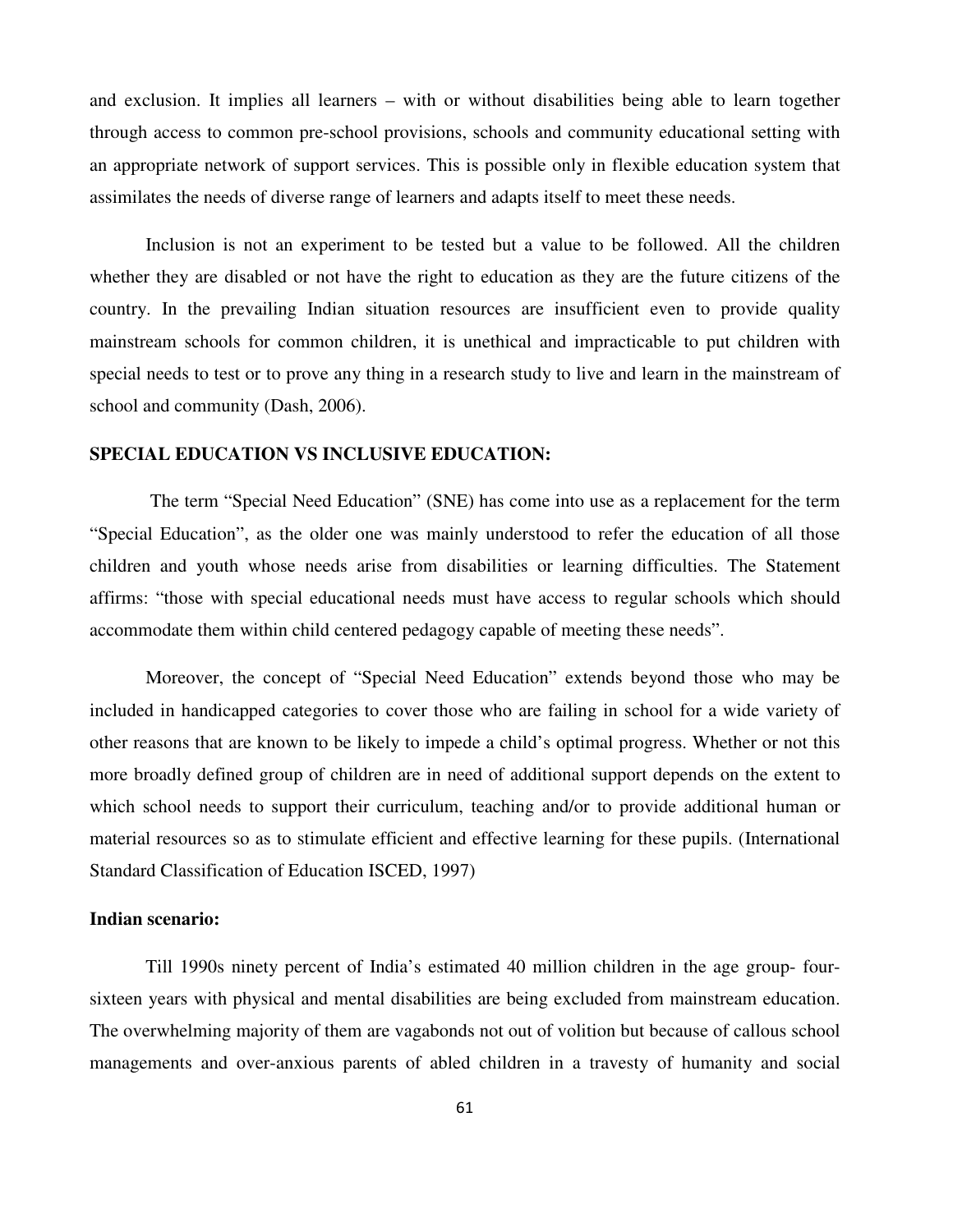justice. They have consistently discouraged children with disabilities from entering the nation's classrooms. Social justice and equity which are dominant sentiments of the Constitution of India demand that India's 35 million physically challenged, if not the 5 million mentally challenged, children should be given preferential access into primary and secondary schools. Fewer than five percent of children who have a disability are in schools. Remaining nine-tenths of them are excluded.

Against this backdrop of continuous neglect, there is an urgent need to find ways for developing potential of this large proportion of challenged children.

## **Historical Perspective:**

 In India special education as a separate system of education for disabled children outside the mainstream education system evolved way back in 1880s. The first school for the deaf was set up in Bombay in 1883 and the first school for the blind at Amritsar in 1887. In 1947, the number of schools for blind increased to 32, for the deaf 30 and for mentally retarded 3. There was rapid expansion in thenumber of such institutions. The number of special schools rose to around 3000 by the year 2000 (Department of Eduacation, 2000). The Govt. of India in the 1960s designed a scheme of preparing teachers for teaching children with visual impairment. Similar schemes for teaching children with other disabilities were gradually developed. However, the quality of the trained teachers was in question because of lack of uniform syllabi of various courses, eligibility criteria for admission to these courses and also due to large extent of non-availability of teacher educators and literatures in the field. Therefore, in 1980s the then ministry of Welfare, Govt. of India, realized the crucial need of an institution to monitor and regulate the HRD programmes in the field of disability rehabilitation.

**The National Policy on Education, 1986 (NPE, 1986),** and the **Programme of Action (1992)** stresses the need for integrating children with special needs with other groups. The objective to be achieved as stated in the NPE, 1986 is "to integrate the physically and mentally handicapped with general community as equal partners, to prepare them for normal growth and to enable them to face life with courage and confidence"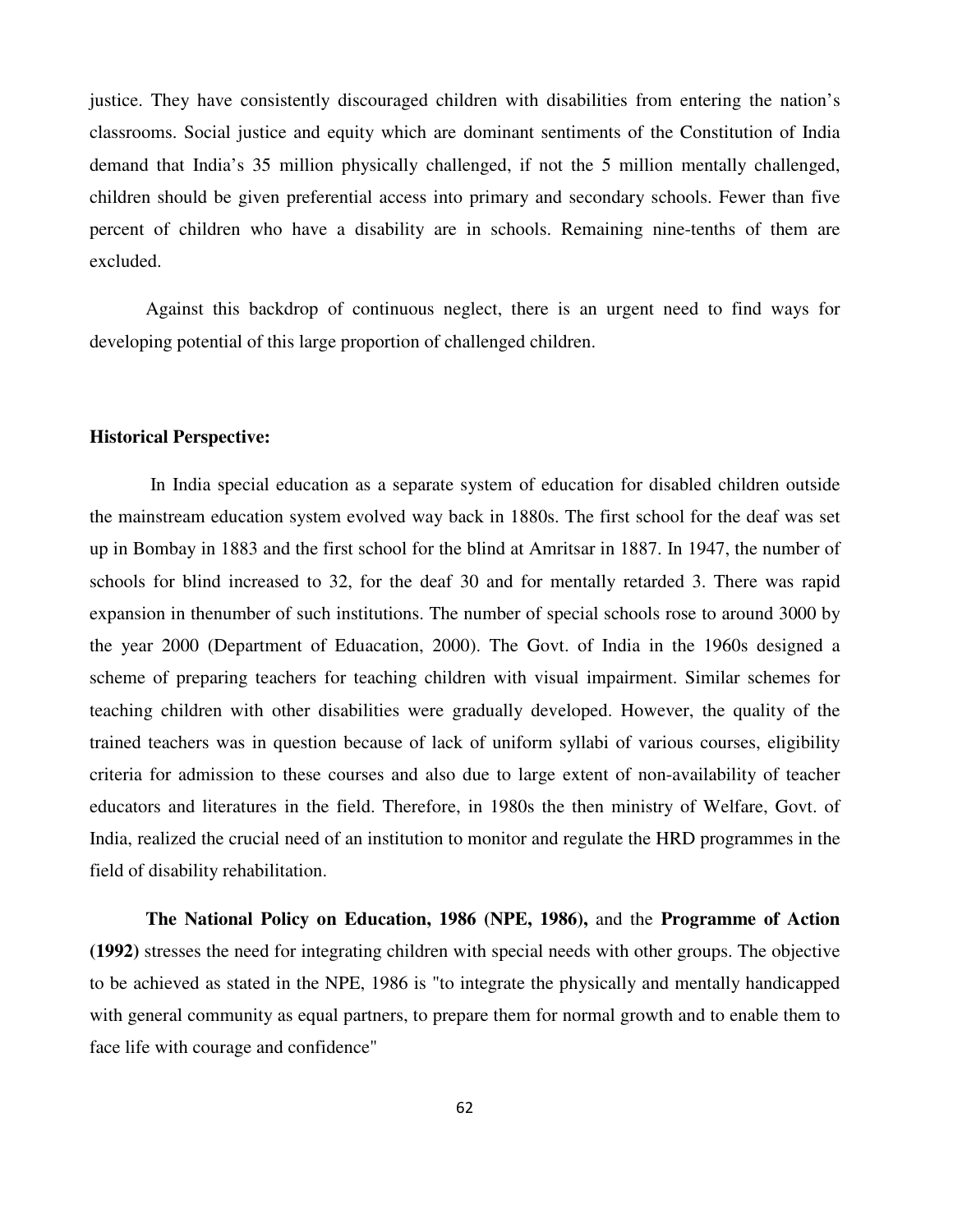#### **Integrated Education**

The concept of integrated education in India has emerged during the mid 1950s. It is based on the medical model of disability and it emphasizes placement of children with disabilities in mainstream schools. The major thrust is on attendance.

#### **School Based Approach:**

Consequent on the success of international experiments in placing children with disabilities in regular schools, the Planning Commission in 1971 included in its plan a programme for integrated education. The Government launched the Integrated Education for Disabled Children (IEDC) scheme in December 1974. It was a Centrally Sponsored Scheme aimed to provide educational opportunities to children with special needs (CWSN) in regular schools and to facilitate their achievement and retention. Under the scheme, hundred per cent financial assistance is provided to for setting up resource centers, surveys and assessment of children with disabilities, purchase and production of instruction materials and training and orientation of teachers. The scope of the scheme includes pre-school training, counseling for the parents, and special training in skills for all kinds of disabilities. The scheme provides facilities in the form of books, stationery, uniforms, and allowances for transport, reader, escort etc.

#### **MINISRTY OF HUMAN RESOURCE DEVELOPMENT (MHRD) ACTION PLAN:**

## **An outline of MHRD action plan is presented below:**

• To complement and supplement IEDC and Sarva Shiksha Abhiyan programmes in the movement from integration to inclusion.

• Enrolment and retention of all children with disabilities in the mainstream education system. (Free and compulsory education from 0 to 14 under draft Bill/free education 0 to 18 yrs under PWD Act).

• Providing need based educational and other support in mainstream schools to children in order to develop their learning and abilities, through appropriate curricula, organizational arrangements, teaching strategies, resource and partnership with their communities.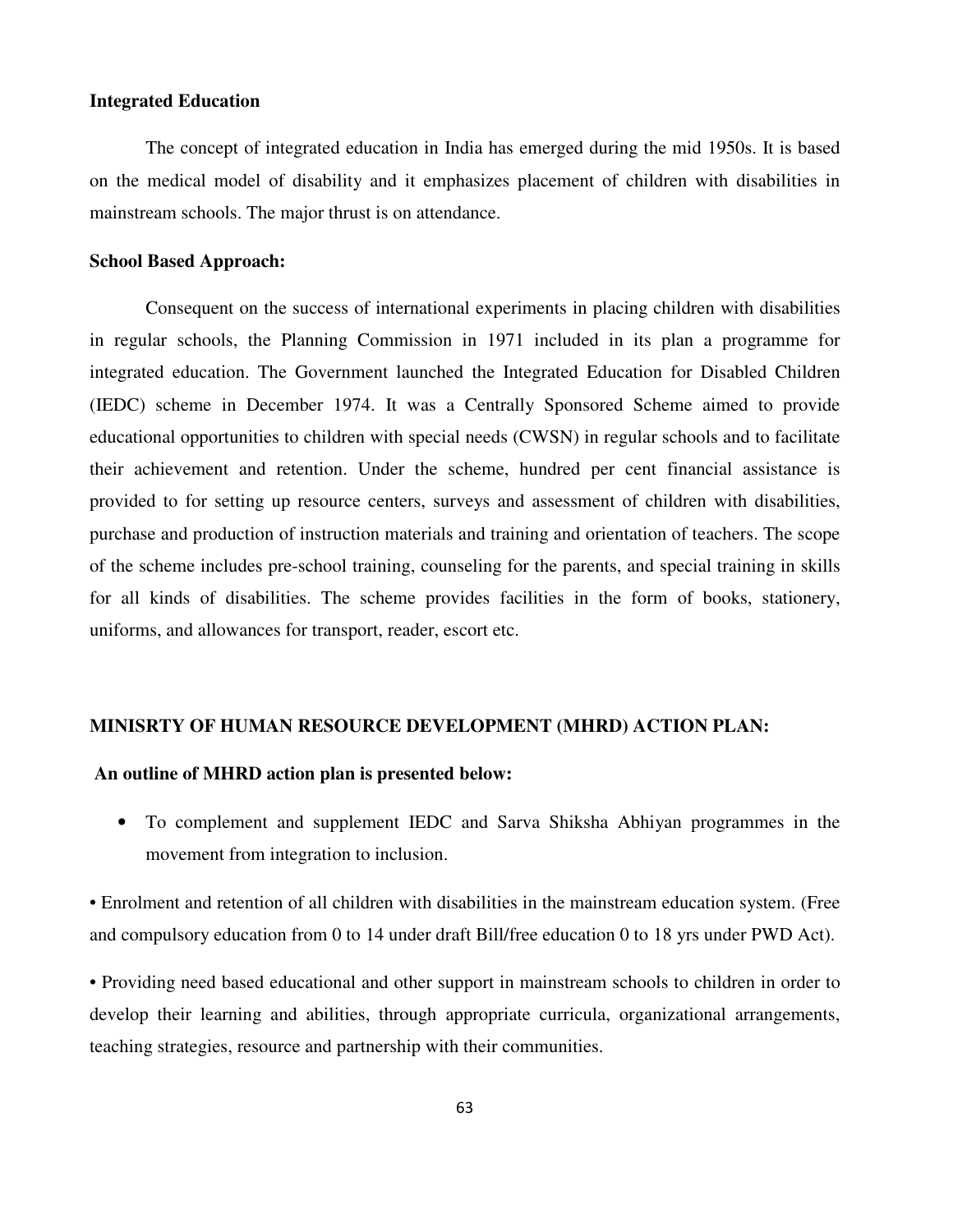• Support higher and vocational education through proper implementation of the existing reservation quota in all educational institutions and creation of barrier free learning environments.

• Disability focused research and interventions in universities and educational institutions.

• Review implementation of existing programmes, provisions to identify factors leading to success or failure of the drive towards enrollment and retention of children with disabilities in mainstream educational settings. Address administrative issues arising out of review.

• Generating awareness in the general community, activists and persons working in the field of education and more specifically among parents and children that the disabled have full rights to appropriate education in mainstream schools and that it is the duty of those involved in administration at every level including schools to ensure that they have access to education.

• Ensure enrollment and intervention for all children with special needs in the age group 0-6 years in Early Childhood Care and Education Programs.

 • Facilitate free and compulsory elementary education for children with special needs in the age group 6-14 (extendable to 18 yrs.) in mainstream education settings currently under the Sarva Shiksha Abhiyan (SSA) ( SSA is a governmental program shared by both union and state governments for achieving universal elementary education in India by 2010) .

**The Tenth Plan (2002-2007)** aims to provide Universal Elementary Education by the end of the plan. It also aims to provide basic education for the un-reached segments and special groups. The special interventions and strategies like pedagogic improvement and adoption of child centered practices are focused on the groups like the girls, scheduled castes and scheduled tribes, working children, children with disabilities, urban deprived children, children from minority groups, children below poverty line, migratory children and in the hardest to reach groups.

#### **National Curriculum Framework, 2005:**

A policy of inclusion needs to be implemented in all schools and throughout Indian education system. The participation of all children needs to be ensured in all spheres of their life in and outside the school. Schools need to become centers that prepare children for life and ensure that all children, especially the differently abled children from marginalized sections, and children in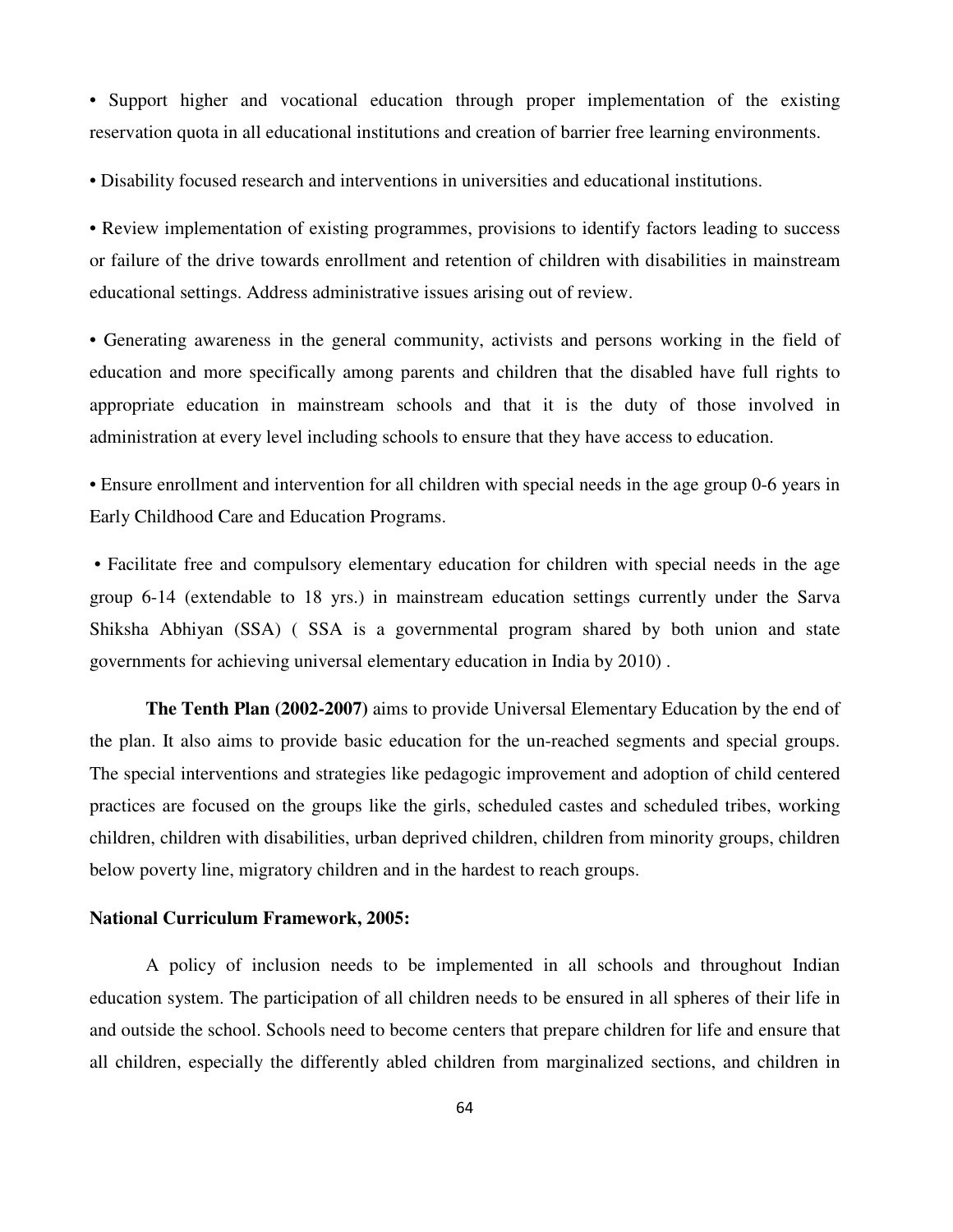difficult circumstances get the maximum benefit of this critical area of education. Opportunities to display talents and share these with peers are powerful tools in nurturing motivation and involvement among children. In our schools we tend to select some children over and over again. While this small group benefits from these opportunities, becoming more self–confident and visible in the school, other children experience repeated disappointment and progress through school with a constant longing for recognition and peer approval. Excellence and ability may be singled out for appreciation, but at the same time opportunities need to be given to all children and their specific abilities need to be recognized and appreciated. This includes children with disabilities, who may need assistance or more time to complete their assigned tasks. It would be even better if, while planning for such activities, the teacher discusses them with all the children in the class, and ensures that each child is given an opportunity to contribute. When planning, therefore, teachers must pay special attention to ensuring the participation of all. This would become a marker of their effectiveness as teachers. Excessive emphasis on competitiveness and individual achievement is beginning to mark many of our schools, especially private schools catering to the urban middle classes. Very often, as soon as children join, houses are allocated to them. Thereafter, almost every activity in the school is counted for marks that go into house points, adding up to an endof-the-year prize. Such 'house loyalties' seem to have the superficial effect of getting all children involved and excited about winning points for their houses, but also distorts educational aims, where excessive competitiveness promotes doing better than someone else as an aim, rather than excelling on one's own terms and for the satisfaction of doing something well. Often placed under the monitoring eye of other children, this system distorts social relations within schools, adversely affecting peer relations and undermining values such as cooperation and sensitivity to others. Teachers need to reflect on the extent to which they want the spirit of competition to enter into and permeate every aspect of school life performing more of a function in regulating and disciplining than in nurturing learning and interest. Schools also undermine the diverse capabilities and talents of children by categorizing them very early, on narrow cognitive criteria. Instead of relating to each child as an individual, early in their lives children are placed on cognitive berths in the classroom: the 'stars', the average, the below - average and the 'failures'. Most often they never have a chance to get off their berth by themselves. The demonizing effect of such labeling is devastating on children. Schools go to absurd lengths to make children internalise these labels, through verbal name calling such as 'dullard', segregating them in seating arrangements, and even creating markers that visually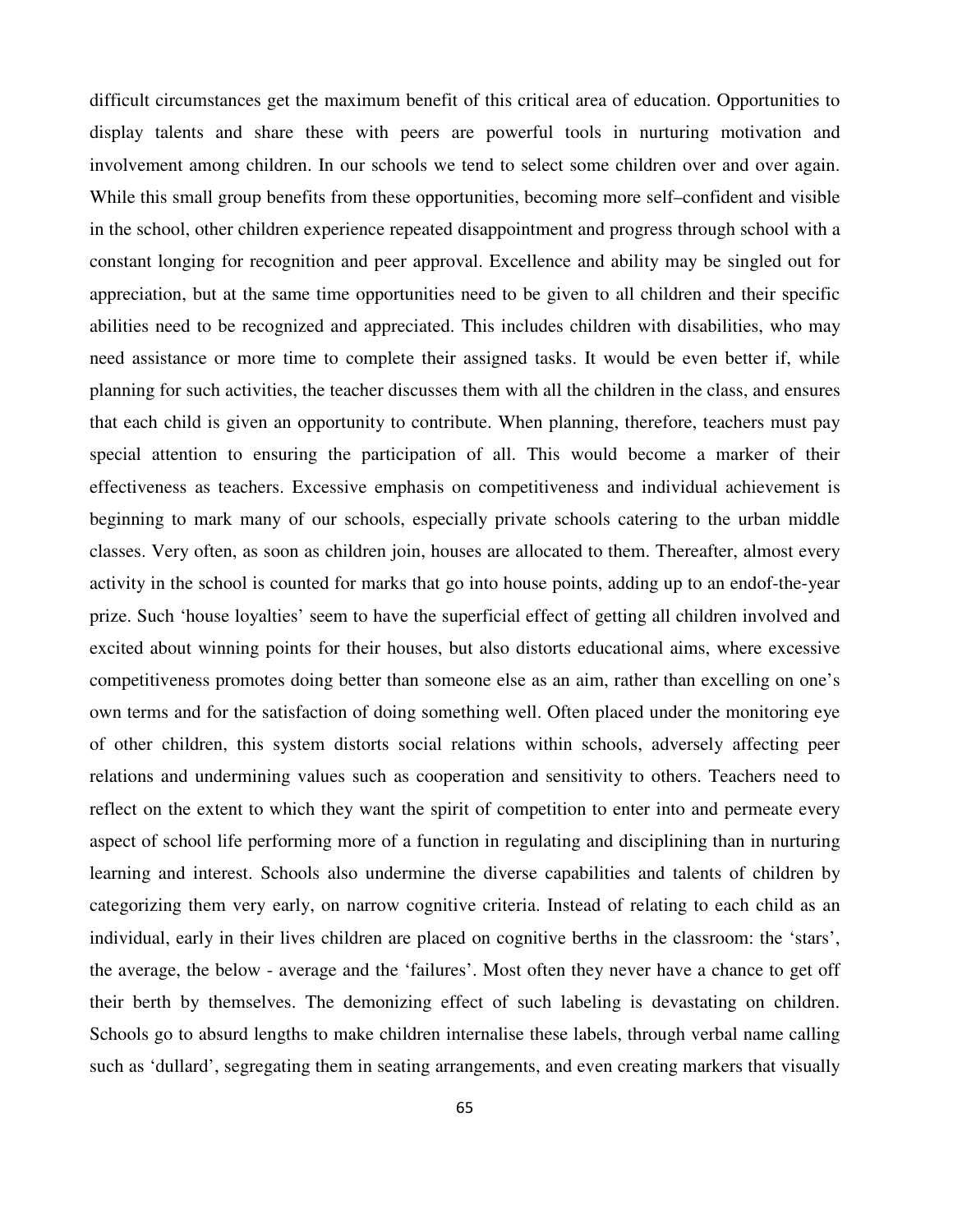divide children into achievers and those who are unable to perform. The fear of not having the right answer keeps many children silent in the classroom, thus denying them an equal opportunity to participate and learn. Equally paralyzed by the fear of failure are the so called achievers, who lose their capacity to try out new things arising from the fear of failure, doing less well in examinations, and of losing their ranks. It is important to allow making errors and mistakes to remain an integral part of the learning process and remove the fear of not achieving 'full marks'. The school needs to send out a strong signal to the community, parents who pressurize children from an early age to be perfectionists. Instead of spending time in tuitions or at home learning the 'perfect answers', parents need to encourage their children to spend their time reading storybooks, playing and doing a reasonable amount of homework and revision. Instead of looking for courses on stress management for their pupils, school heads and school managements need to de-stress their curricula, and advise parents to de-stress children's life outside the school. Schools that emphasise intense competitiveness must not be treated as examples by others, including state-run schools. A child has special educational needs if s/he has difficulty in learning. This may require special educational provision to be made for him or her. A child may have learning difficulty because of a disability which hinders her/his from making use of the existing educational facilities provided for all other children of her class. A child may have learning difficulty because of some other reasons too.

#### **Inclusive Education in Sarva Shiksha Abhiyan:**

Sarva Shiksha Abhiyan (SSA) was launched to achieve the goal of Universalisation of Elementary Education. This adopts a zero rejection policy and uses an approach of converging various schemes and programmes. The key objective of SSA is Universalisation of Elementary Education (UEE). Three important aspect of UEE are access, enrolment and retention of all children in 6-14 years of age. A zero rejection policy has been adopted under SSA, which ensures that every Child with Special Needs (CWSN), irrespective of the kind, category and degree of disability, is provided meaningful and quality education. It covers the following components under education for children with special needs:-Early detection and identification, functional and formal assessment, Educational Placement, Aids and appliances, Support services, Teacher training, Resource support, Individual Educational Plan (IEP), Parental training and community mobilization, Planning and management, Strengthening of special schools, Removal of Architectural barriers, Research, Monitoring and evaluation, Girls with disabilities.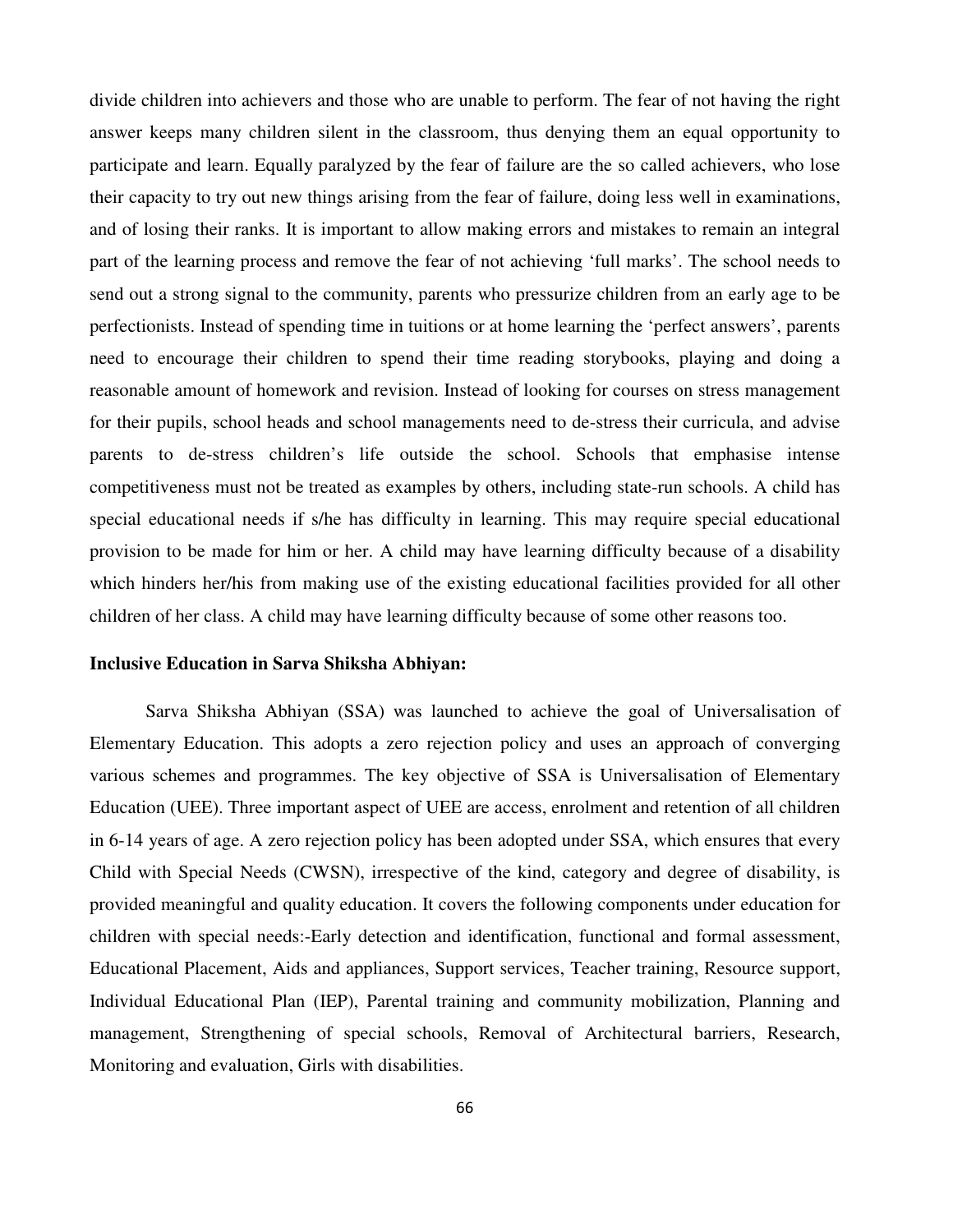SSA provides up to Rs.1200/- per child for integration of disabled children, as per specific proposals, per year. The interventions under SSA for inclusive education are identification, functional and formal assessment, appropriate educational placement, preparation of Individualized Educational Plan, provision of aids and appliances, teacher training, resource support, removal of architectural barriers, monitoring and evaluation and a special focus on girls with special needs. Residential bridge courses for CWSN with the main objective of preparing CWSN for schools, thereby ensuring better quality inclusion for them. Facilities for home-based education for children with severe and profound disabilities are provided with the objective of either preparing CWSN for schools or for life by imparting to them basic life skills.

## **Identification and enrolment:**

Household surveys and special surveys have been conducted by all states to identify CWSN. 3 million 38 thousand CWSN have been identified in 33 States/UTs. 20 thousand 30 thousand CWSN (66.84 percent of those identified) are enrolled in schools. Further 88009 CWSN are being covered through EGS/ AIE in 15 states and 77083 CWSN are being provided homebound education in 19 states. In all 72.27% of the identified CWSN in 2006-07 have been covered through various strategies.

#### **Barrier-free access:**

 Making schools barrier free to access for CWSN is incorporated in the SSA framework. All new schools to be barrier free in order to improve access for CWSN, is incorporated in the SSA framework. 4.44 thousand Schools have ramps for CWSN. Focus is now on improving quality, monitoring of services provided to and retaining CWSN in school.

#### **MODE OF SPECIAL EDUCATION IN SCHOOLS OF INDIA :**

Children with disabilities are educated in India through special schools. There exist a few schools exclusively for blind and deaf under government sector. But there is not any special provision in mainstream government schools for education other disabled children like low vision, leprosy cured, hearing impaired, locomotory disabled, mentally retarded, mentally ill, autism affected, cerebral palsy affected and multiple-disabled. These children with disabilities are nurtured to some extent through the special schools of non-government sector.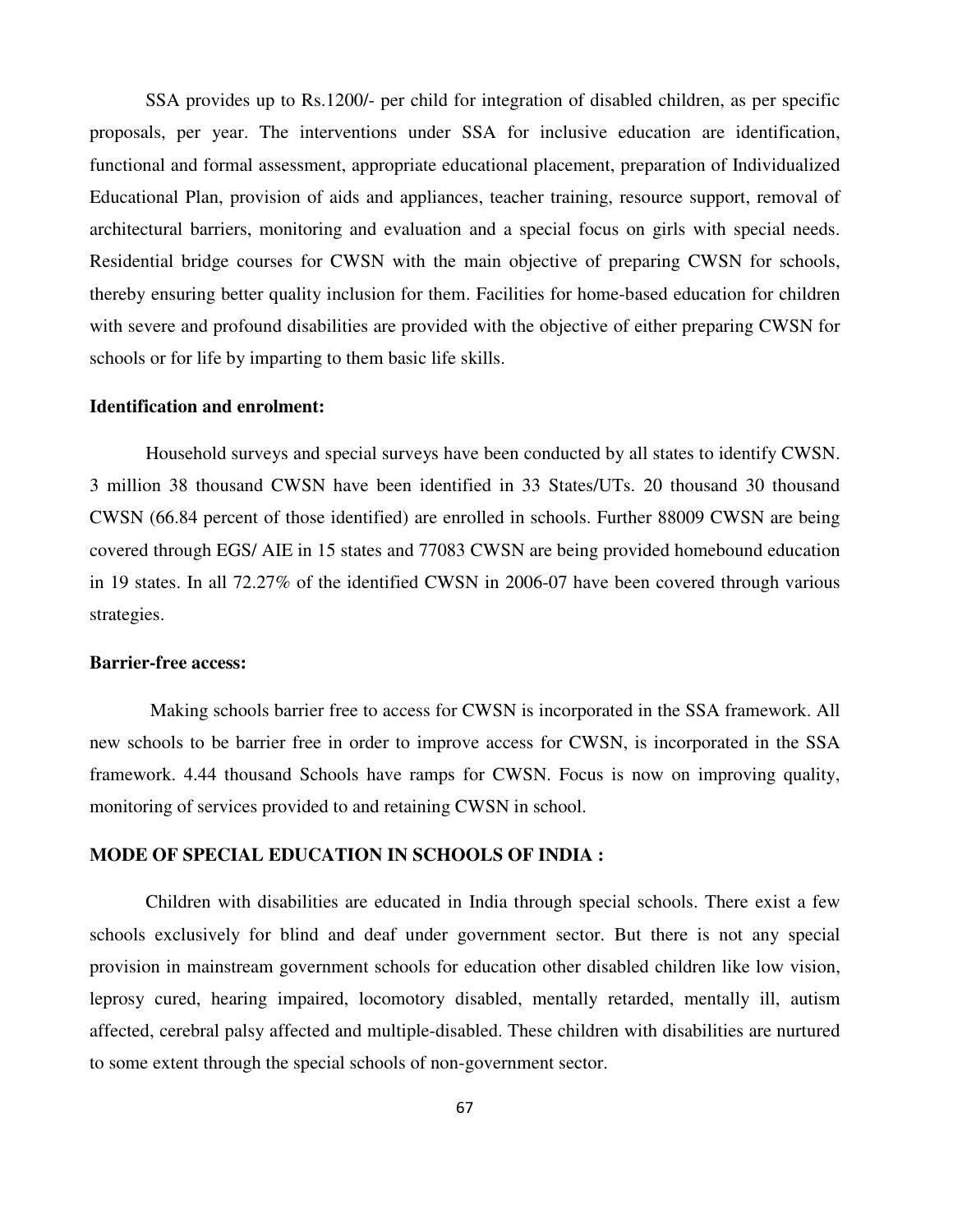#### **FIGHTING EDUCATIONAL EXCLUSION:**

 Inclusion is a complex issue. The curriculum is a powerful tool (Swann, 1988) and may be part of the problem. On inclusion Reuven Feuerstein viewed that "Chromosomes do not have the last word". However, his view on inclusion are challenging for everywhere. He argues there are three pre-requisites: a) The preparation of the child, b) The preparation of the receiving schools, c) The preparation of parents, but it could not be achieved without d) The preparation of the teachers.

#### **a. The preparation of the child:**

Some children with special needs may require some prior training before they are placed in a regular school. Special educators made available for the purpose can provide such training and thereafter CWSN may be admitted in mainstream schools. States of Andhra Pradesh and Uttar Pradesh have conducted exclusive residential bridge course for CWSN to prepare them for regular schools but in rest of the states it is not yet to be done. From 683 thousand, l00 thousand CWSN were identified in 2002-03. By 2006-07 3 million 38 thousand were identified. From 566 thousand CWSN enrolled in schools in 2002-03, the enrolment of CWSN currently in SSA stands at 2 million 20 thousand (Dec. 2006).The target for 2006-07 include enrolment of 3 million 38 thousand CWSN in 34 States.

#### **b. The preparation of receiving schools:**

Some mainstream secondary schools may be selected and developed as "Model Inclusive School" on priority basis. First of all barrier-free access to CWSN are made in all such institutions. Effort should be taken to provide disabled-friendly facilities in these schools. Development of innovative designs to provide an enabling environment for CWSN should also be made in these schools as a part of preparation programme. In India total 222 thousand schools have been made barrier-free countrywide under SSA.

## **c. The preparation of parents:**

 It has been seen that the parents/guardians of CWSN generally face problems, both social and psychological resulting into marginalisation and exclusion of CWSN in mainstream schools. Hence, it is important to undertake widespread awareness among the people especially parents of CWSN. They should be counseled so that they may prepare themselves to send his/her ward to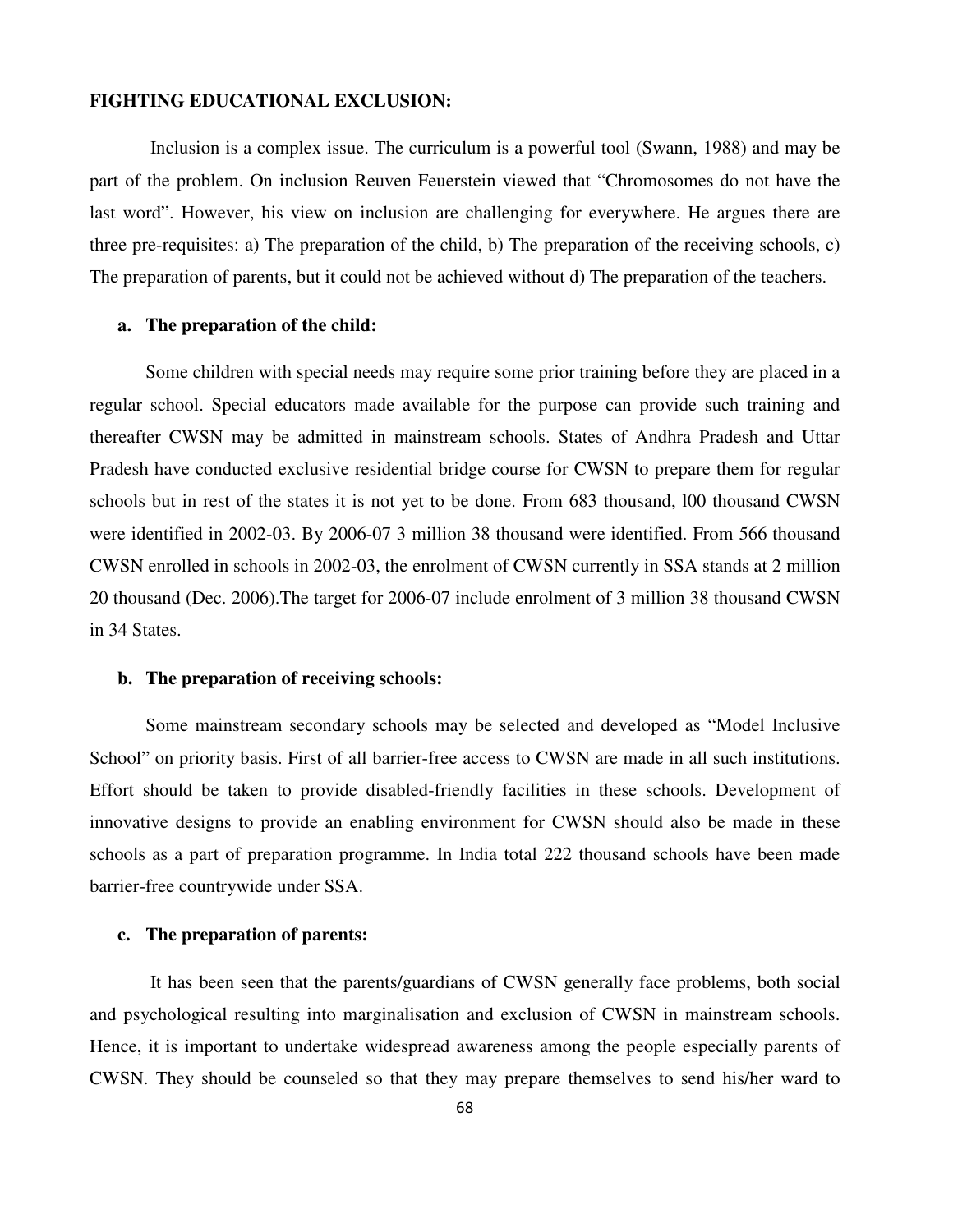mainstream schools. d. The preparation of teachers: In India teacher training in special education is imparted through both face-to-face and distance mode.

## **d. The preparation of teachers:**

 In India teacher training in special education is imparted through both face-to-face and distance mode.

#### **I) Pre-Service Training:**

In India, there is provision for pre-service teacher training in SE, but it is mainly concentrated in secondary level training. There are 159 institutions of secondary teacher training in SE whereas there are only eleven institutions in the country that imparts pre-service training at elementary or primary level in SE. The Rehabilitation Council of India (RCI) is the apex authority to develop, recognize and regulate the course curriculum of SE. The Madhya Pradesh Bhoj (Open) University, Bhopal is the single university in the country, imparting B. Ed. (SE) through distance learning mode. Recently, it has launched Post Graduate Professional Diploma in Special Education Course for general B.Ed. students. The successful candidate of this program becomes equivalent to B.Ed.-SEDE degree holder with specialilzation in opted disability area. As the Indian school system is one of the largest in the world and number of CWSN are very high, the prevailing situation of pre-service teacher training in special education needs to be strengthened or elaborate alternative mechanism for incorporating the elements of special education in general teacher training programs needs to found out.

 The teacher training course curriculum of general pre-service training programs neither fully equip the teachers and teacher educators to deal with the CWSN nor it equip them to manage the mild and moderately disabled children in general classrooms. Towards this end, an MOU has been signed between the National Council for Teacher Educations (NCTE) and the Rehabilitation Council of India (RCI) leading towards a convergence so as to sensitize all teachers and resource persons. The NCERT (2000) has set up a group under the National Curriculum Framework Review to examine the pedagogic inputs and classroom reorganization required for CWNS.

Even, UGC National Educational Testing Bureau has already included "Special Education", in curriculum of its Educational discipline. It includes details about special education, integrated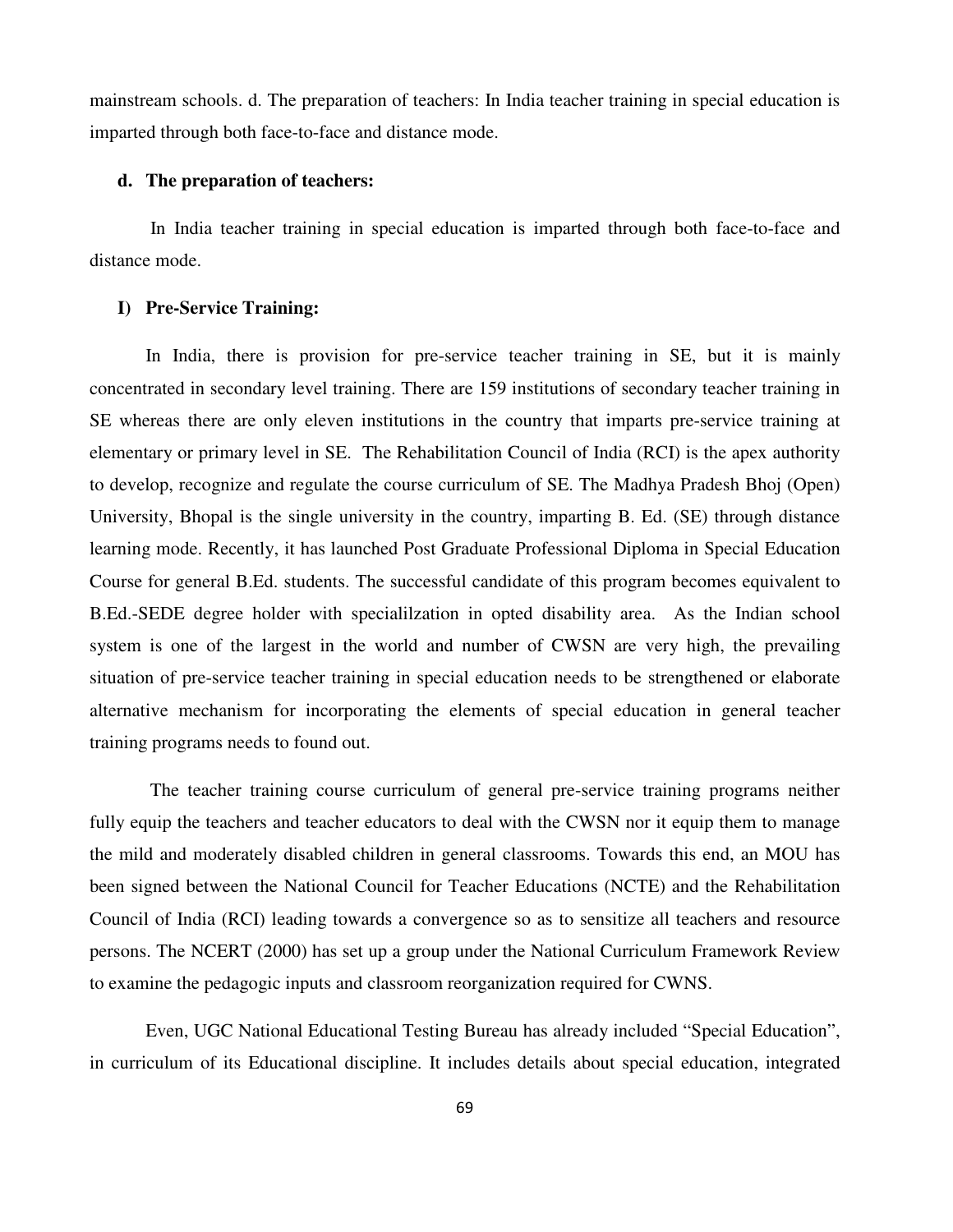education, education of mentally retarded (MR), visually impaired (VI), hearing impaired (HI), orthopaedically handicapped (OH), gifted and creative children, learning disabled children and education of Juvenile delinquents. The Postgraduate Departments of Education in India is on way to strengthen the disability element in their respective curriculum.

#### **Residential Bridge Courses for CWSN in A.P., U.P. & Rajasthan:**

 Andhra Pradesh, Uttar Pradesh and Rajasthan have developed a roadmap to implement residential Bridge Courses to develop skills of readiness for successful integration in regular schools. The other objectives of the course are: (i) equip with required skills among students with severe disabilities to use special equipment independently, (ii) develop adequate 3R's skills as well as academic competencies required for immediate inclusion in the regular classroom appropriate to the child's grade level and (iii) develop sense of independence, self-confidence and motivation for personal growth, to orient the children with various environments, not only for school inclusion, but also community and social inclusion.

## **II) In-Service Training:**

Different kinds of teacher training programmes are being implemented under SSA to orient elementary teachers towards Inclusive Education (IE). The component IE has been incorporated as a part of 20 days mandatory training of in-service teachers under SSA. This aims at orienting every teacher to the concept, meaning and importance of inclusion. Further, the state SSA programme also taken up a 3-5 or 5-7 day teacher exclusively in I.E. Total 2 million 45.2 thousand teachers have been covered through regular teacher training programmes, which includes a 2-3 day capsule on inclusive education. 1 million 400 thousand teachers have been provided 3-5 days additional training for better orientation to Inclusive Education. 39816 teachers have been trained in 22 States with Rehabilitation Council of India for 45 days and act as Resource Persons in districts/blocks. 23 States have appointed 6147 resource teachers and 671 NGOs are involved in the IE programme in 31 States. Schools are being made more disabled friendly by incorporating barrier free features in their designs. 444 thousand schools have been made barrierfree and the work is on. 575 thousand CWSN have been provided the required assistive devices.